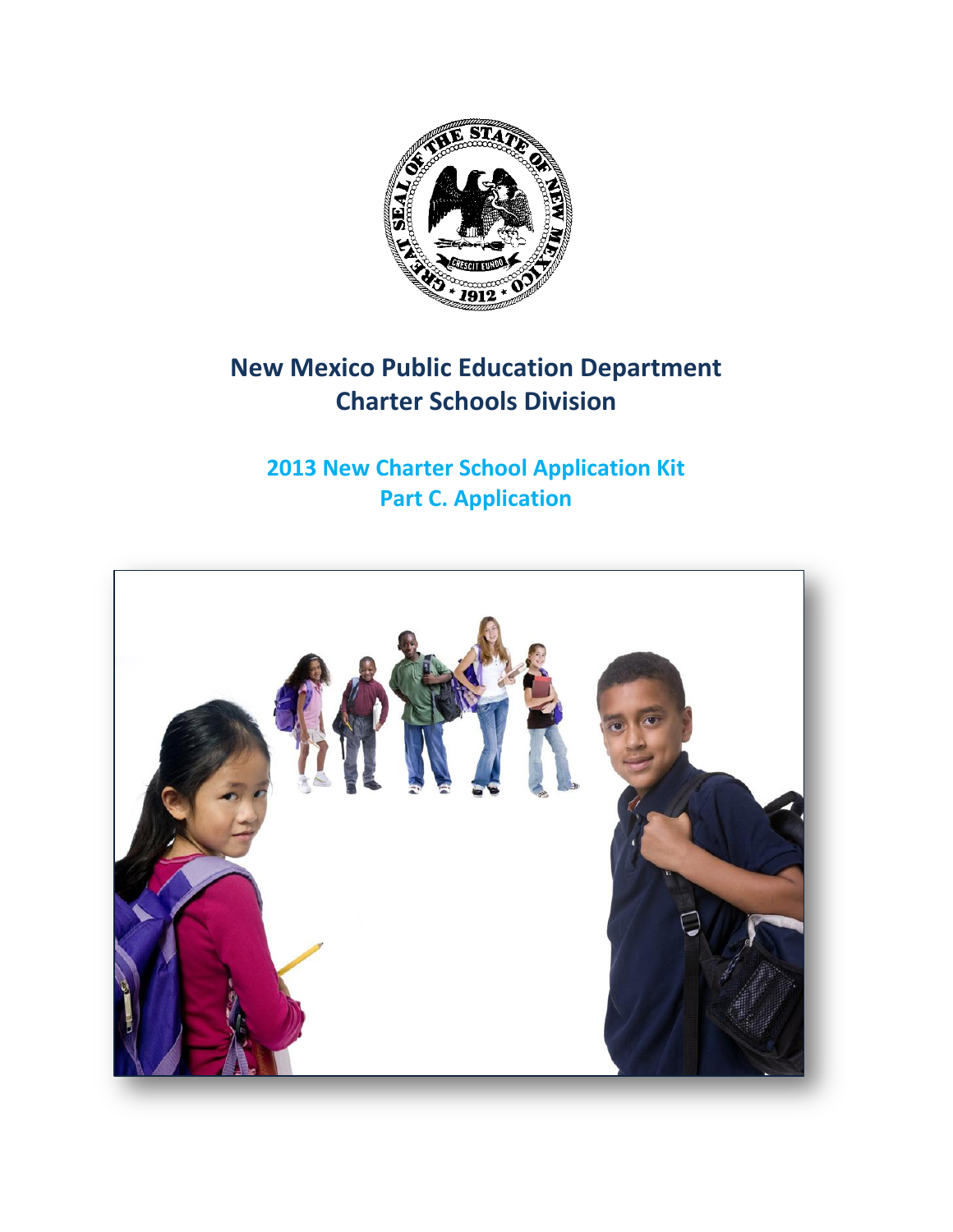## **Part C. Application Application Cover Sheet**

## **School Information:**

Name of Proposed Charter School: **Health Sciences Academy** School Address (if known): **N/A** School Location (City/Town): **N/A** School District within which your school will be located: **Gadsden Independent School District** Grades to be served: **Grades 7-12** Projected Enrollment Cap: **500**

**Contact Information:** Primary Contact Person: **Lorna Samraj** Address: **P.O. Box 80001** City: **Albuquerque** State: **NM** Zip: **87198** Daytime Tel: **505-362-6115** Fax: **N/A** Alternate Tel: **505-463-3152** E-Mail: **healthsciencesacademynm@gmail.com**

Secondary Contact Person: **Raphael Nevins** Address: **P. O. Box 80001** City: **Albuquerque** State: **NM** Zip: **87198** Daytime Tel: **505-463-3152** Fax: **N/A** Alternate Tel: **505-463-6115** E-Mail: **healthsciencesacademynm@gmail.com**

## **Please include with the cover sheet the following:**

 The names of the charter school founders, including descriptions of his/her/their qualifications or experience that are relevant to developing a public charter school plan and implementing a charter school's operations.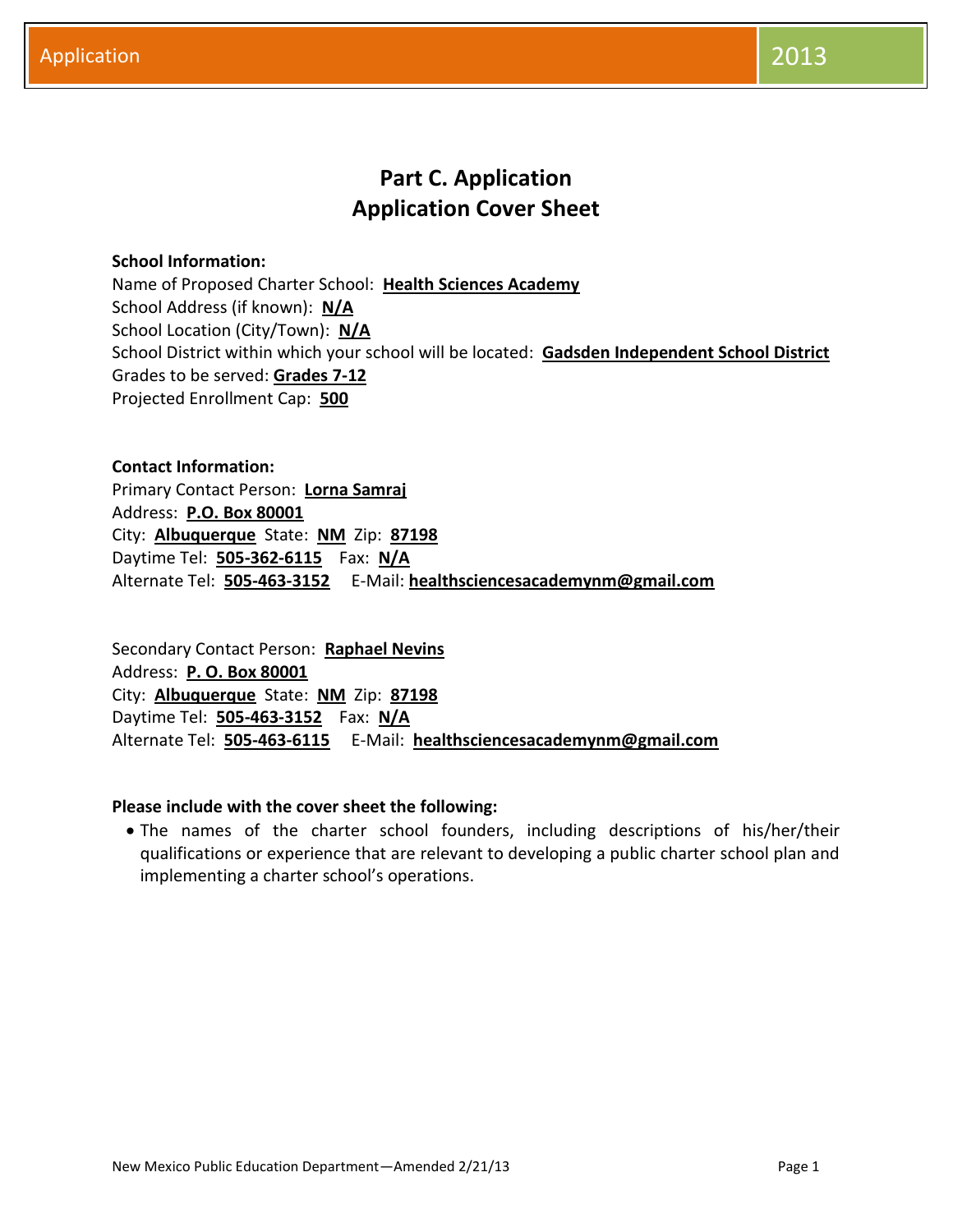## **Education Plan**

This section should not exceed 35 pages.

**A. School size.** State the projected enrollment, grade levels to be served and student/teacher ratio.

| Academic Year                | Number of Students | Grade Levels | Student/Teacher Ratio |
|------------------------------|--------------------|--------------|-----------------------|
| Year 1                       | 170                | $7 - 10$     | 25:1                  |
| Year 2                       | 260                | $7 - 11$     | 25:1                  |
| Year 3                       | 350                | $7 - 12$     | 25:1                  |
| Year 4                       | 440                | $7 - 12$     | 25:1                  |
| Year 5                       | 500                | $7 - 12$     | 25:1                  |
| At Capacity (Enrollment Cap) | 500                | $7 - 12$     | 25:1                  |

**B. Mission.** State the mission of the proposed school. The mission should include the following information: whom your school seeks to serve and what your school seeks to accomplish. The mission of your school is a concise statement that describes the purpose of the school and describes how the school will achieve it. The mission allows the charter operator to set annual goals for the school that can be measured and achieved. The mission should answer questions such as: 1) what does your school seek to accomplish; 2) how will it accomplish that; and 3) what is unique about your school? The statement should be succinct, easy to remember and be the driving force and rationale behind all the other components of the application. The best mission statements are clear, focused, compelling, and have a focus on outputs rather than inputs. The mission expresses clear guiding principles that are reflected throughout the application.

#### B. Mission

*Mission: The mission of Health Science Academy is to offer secondary students a rigorous comprehensive health science integrated curriculum, and to prepare graduates for post-secondary education and health science careers through real-world applications in health internships and a school culture of caring and academic excellence.*

## *Motto: Enroll the student, engage the family - Inscribiendo al estudiante-incluyendo a la familia.*

**C. State and Federal Accountability System Academic Performance Indicator.** The New Mexico School Grading Accountability System is used to evaluate all public schools, including charter schools, in the state of New Mexico. Annually, each school will receive a grade of A through F that reflects the school's performance on a School Grade Report Card. The School Report Card includes criteria components such as Current Standing, School Growth for its top 75% of students, School Growth for its lowest 25% of students, Opportunity to Learn, Graduation, College and Career Readiness. (The latter two being appropriate for high school only.) *More information regarding the New Mexico A–F grading system may be accessed at [http://webapp2.ped.state.nm.us/SchoolData/SchoolGrading.aspx.](http://webapp2.ped.state.nm.us/SchoolData/SchoolGrading.aspx)* The following performance indicator has been established by the PEC to demonstrate that the charter school is meeting acceptable standards according to the New Mexico A–F grading system:

Annually, the school will meet standards if it receives an A or a B on its School Grade Report Card. The school can also meet standards if it achieves a "C" if it shows a proper plan is in place or if accredited by a reputable accrediting agency. It do not meet standards if it receives a "C" and does not have a proper plan in place nor is accredited by a reputable accrediting agency.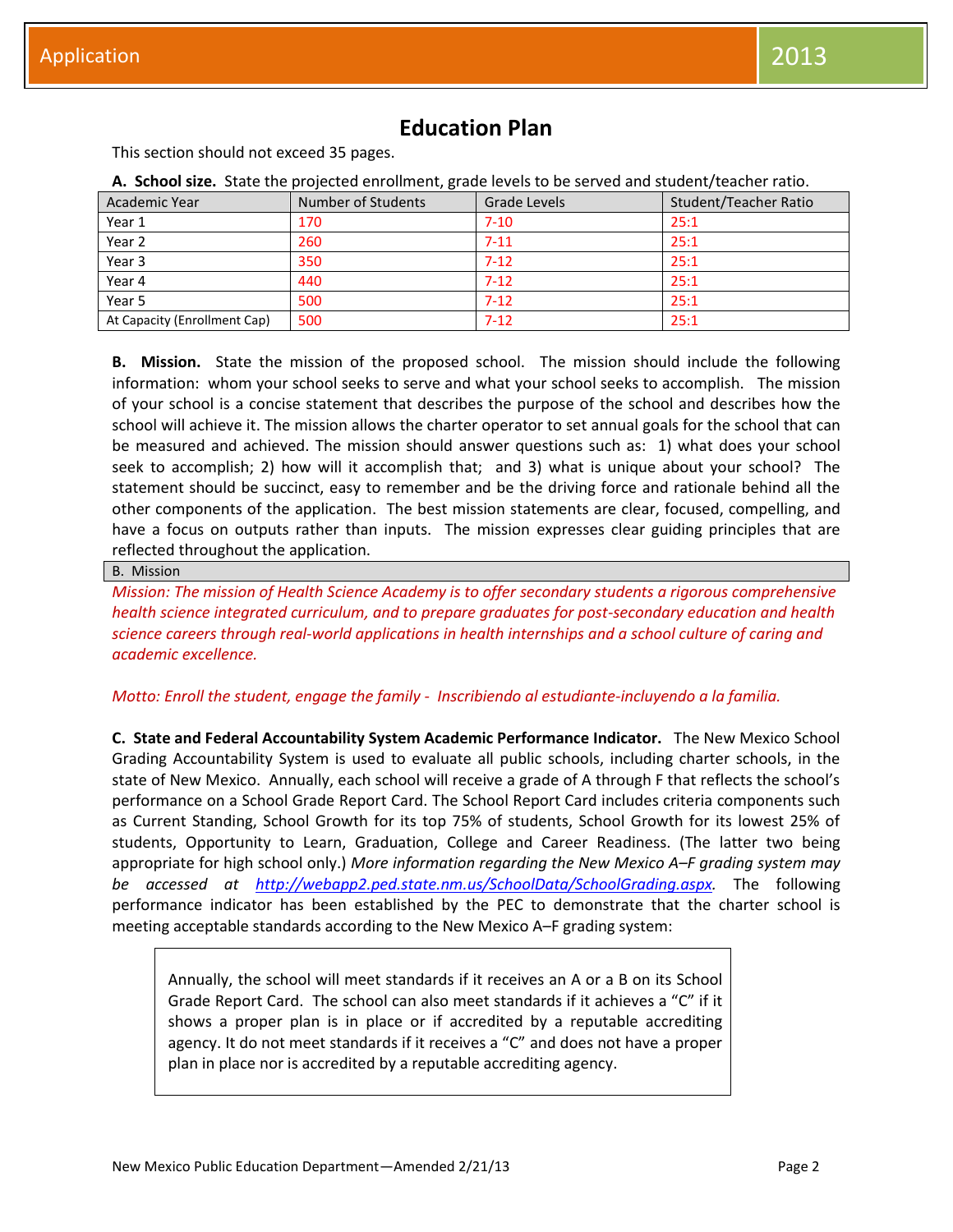This performance indicator may be negotiated with the PEC upon approval of the charter school application. Until negotiations are completed, the performance indicator stated above will serve as the expectation required for approval of this application. Understanding the State A–F Grading System is critical in the development of your school. It is a major component of your school's annual evaluation and stated goals should be aligned in part with the state's accountability system.

C. State and Federal Accountability System Academic Performance Indicator: Applicant Agreement Statement *Please indicate, by checking "yes" below, the applicant's agreement with the above-stated performance indicator for purposes of this application and possible subsequent negotiation if this application is approved.*  $\boxtimes$  YES

**D. Goal(s) Related to the School's Mission.** In the first year of the school, you should set goal(s) related to student performance that are tied to the mission of the school. The goals must be specific and measurable (based on identified indicators and expected performance levels that can be measured by a reliable instrument). The goals should be ambitious but attainable. All goals must reference a time frame by which achievement can be accomplished. Finally, ensure that your measuring instrument is valid and reliable (e.g., formative or summative assessments, universal screening tools, progress monitoring tools, and research-based climate surveys etc.).

The school should also have identified strategies in place to ensure that all students are making progress towards meeting the stated goals. These strategies can be reviewed annually.

D.(1) Goal(s) Related to the School's Mission

*1. Eighty percent of middle school students who have been enrolled in HSA for four consecutive semesters will be proficient or higher in math and reading as measured by Discovery Education benchmarks.*

*2. Eighty percent of high school day and evening students who have been enrolled in HSA for six consecutive semesters will be proficient or higher in math and reading as measured by Discovery Education benchmarks.*

*3. Ninety percent of day and evening students who have been enrolled in HSA high school for eight consecutive semesters will meet or exceed NMPED graduation requirements.*

*4. Eighty percent of day and evening students who have been enrolled in HSA high school for eight consecutive semesters will complete the PARCC assessment for college and career readiness in ELA/literacy and Math with a Level 4 or higher.* 

*5. Eighty percent of day and evening students who have been enrolled in HSA high school for eight consecutive semesters will complete a health related internship and community service project, and will complete the requirements of HSA Health Career Proficiency standards with a B grade or better. (See Appendix Q - HSA Health Career Proficiency standards.)*

*6. Sixty percent of the parents of day students enrolled for at least four consecutive semesters will have participated in two or more HSA organized health and/or community related events.* 

D.(2) Explain the rationale, plan, and specific methods of assessment for the goal(s) listed above. *The Rationale for Goal(s) -*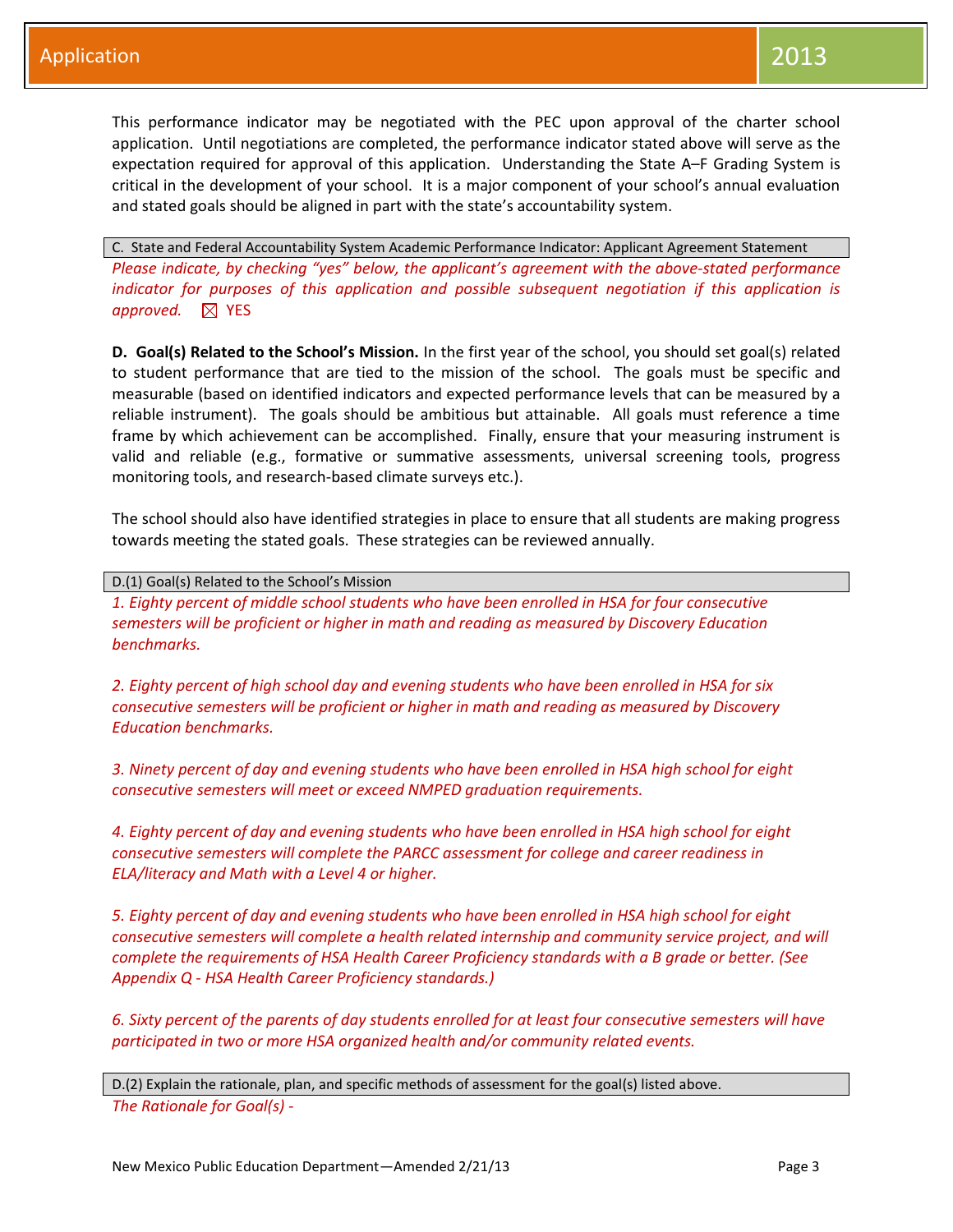*The rationale, plan and means by which the Head Administrator and his team will reach HSA's stated goals, aligned to and coherent with both NMPED common core and the charter school's mission, to offer secondary students a rigorous and integrated health sciences curriculum, and prepare HSA's graduates for both post-secondary education and health careers, is a function of a balance of outcomes, that when woven together should create a culture of caring, academic excellence, and include the metrics to assure consistent, progressive and measurable progress toward building student competencies and confirming that they have the necessary skill sets to be academically prepared and "career ready " for their healthcare and academic journey's, graduating with confidence and purpose.*

*HSA's founders determined that students in the Gadsden ISD want pathways to health careers, and that the district is not offering such opportunities. As the ACT report of college bound student choices for careers (see Appendix T), health professions and related careers in science and technology were the most desired career dreams of students in New Mexico. Additionally, as we have evidenced elsewhere, the demand for healthcare professions continues to grow, while New Mexico's public schools, and particularly in the Gadsden district), school administrators have not addressed these career readiness concerns sufficiently.* 

*The six stated goals related to the HSA mission, the desired outcomes, and metrics for assessment are as follows:* 

*Goal 1 - Eighty percent of middle school students who have been enrolled in HSA for four consecutive semesters will be proficient or higher in math and reading as measured by Discovery Education benchmarks. There are two key reasons for this goal 1) to prepare our 7th, 8th and 9th grade students early for future rigorous academic work; and 2) by using the Discovery Education short cycle assessments frequently, up to 4 times per year, the Head Administrator, our teachers, the Governing Board members, parents, and independent evaluators, will be able to confirm how well both teachers and students are progressing, and adapt teaching strategies to address the needs for remediation as may be needed.*

*Goal 2 - Eighty percent of high school day and evening students who have been enrolled in HSA for six consecutive semesters will be proficient or higher in math and reading as measured by Discovery Education benchmarks. Once again, there are two key reasons for this goal 1) to prepare our all of our 10th, 11th and 12th grade students for both rigorous academic work and career readiness; and 2) by using the Discovery Education short cycle assessments frequently, up to 4 times per year the Head Administrator, our teachers, the Governing Board members, parents, and independent evaluators, will be able to confirm how well both teachers and students are progressing, and adapt teaching strategies to address the needs for remediation as may be needed.* 

*Goal 3 - Ninety percent of day and evening students who have been enrolled in HSA high school for eight consecutive semesters will meet or exceed NMPED graduation requirements. As New Mexico schools migrate toward common core standards, the PARCC assessments and a focus on career and college readiness, HSA plans to be ahead of the curve. As a small school, we have an advantage – that HSA's team will create a vibrant school culture, where every student learns to be supportive of their peers. Our teaching and learning model of 90minute classes, with a student/teacher ratio of no greater than 25:1, and the use of instructional assistants that are directed by teachers, should permit both group and individual instruction at a faster rate than traditional schools. In addition, we have a full inclusion classroom model; accordingly we believe, and will demonstrate, by the metrics offered in the Discovery Education short cycle diagnostics, and the frequent analysis of all student skill reports, that traditional, special education, and gifted students can learn and absorb complex academic concepts more rapidly and effectively. Perhaps the most important reason why we believe our students will outperform their*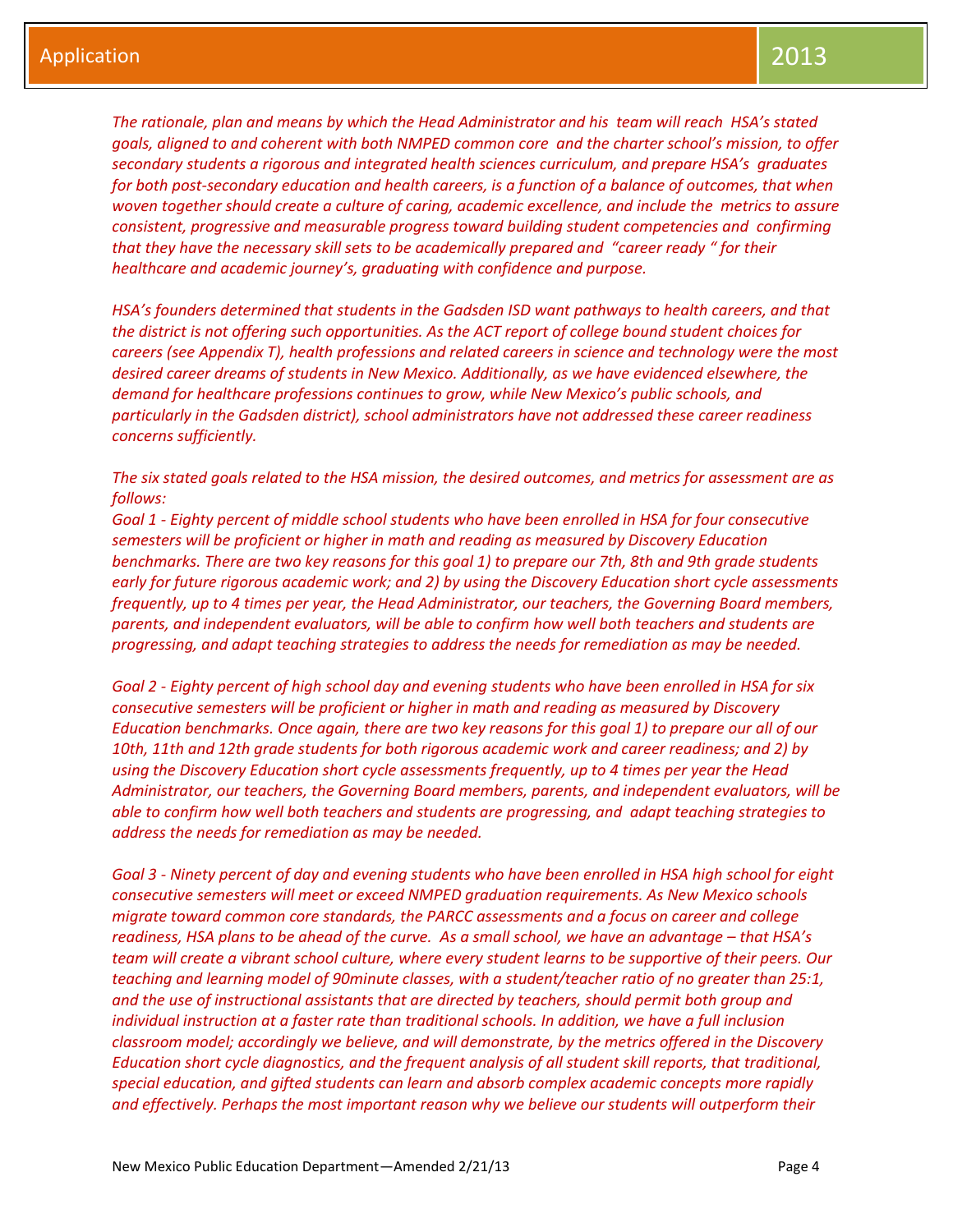*cohosts, and achieve higher rates of graduation, than state or district averages, is the integration of healthcare internships. As students make the connection between the skills needed in the real world, and observe how these competencies are used by health care professions, as a result of their internships, they are likely to be more engaged in learning, achieve higher test scores, and persist in their learning, as research has confirmed.* 

*Goal 4 - Eighty percent of day and evening students who have been enrolled in HSA high school for eight consecutive semesters will complete the PARCC assessment for college and career readiness in ELA/literacy and Math with a Level 4 or higher. This goal and assessment is clearly coherent and relevant to the overall HSA mission. The metrics offered in the PARCC assessments for college and career readiness will bring the entire teaching team and the Governing Board together on the same page, as well as offer concrete evidence to the local stakeholders, parents, and healthcare community of the value of an HSA education and teaching model. As the school moves forward these metrics will help the Governing Board secure additional funds for expansion and growth of the school and help to sustain its mission over the long term. Perhaps the most important reason why we believe our students will perform well on the PARCC assessments is the integration of healthcare internships. As students make the connection between the skills needed in the real world, and observe how these competencies are employed by health care professions, as a result of their internships, they are likely to be more engaged in learning, achieve higher test scores, and persist in their learning, as research has confirmed.* 

*Goal 5 - Eighty percent of day and evening students who have been enrolled in HSA high school for eight consecutive semesters will complete a health related internship and community service project, and will complete the requirements of HSA Health Career Proficiency standards with a B grade or better. (See Appendix Q - HSA Health Career Proficiency standards.) (see Appendix Q). This goal and assessment is clearly coherent and relevant to the overall HSA mission, to both prepare our students for challenging academic work, assure they are ready to assume responsibilities in the healthcare job market and/or advance their journey in challenging academic environments. The school's Health Internship Director will acquire and provide our teachers with the necessary materials, the important links to industry support systems, as well as coordinate and facilitate school visits from outstanding healthcare providers. This should provide students both content and motivation to confirm their competencies on the school's proprietary career competency assessment.* 

*Goal 6 – Sixty percent of the parents of day students enrolled for at least four consecutive semesters will have participated in two or more HSA organized health and/or community related events, supported and organized by the school and coordinated by HSA's Parent-Community Engagement Director. This goal is important for a variety of reasons- first, when parents are more engaged and connected to the school culture, they are likely to have students who are more motivated and connected to the school culture of learning and doing as well. Second, we believe parents' involvement will have a "halo effect". That is, that everyone wins, and achieves at a higher level, when they feel connected and involved. The Governing Board will monitor the outcomes and frequency of events created by the efforts of the Head Administrator and Parent-Community Engagement Director, stressing the importance of parent involvement, and reaching out to relevant public entities, like NM Department of Health, the Women's Intercultural Center, local businesses, and non-profit educational and social organizations, to create a network of committed stakeholders interested in creating a better quality of life for the entire region. The founders and the new school team will be encouraged to embrace the motto – "Enroll the student, engage the family—Inscribiendo al estudiante-incluyendo a la famalia". We intend to live the motto daily.*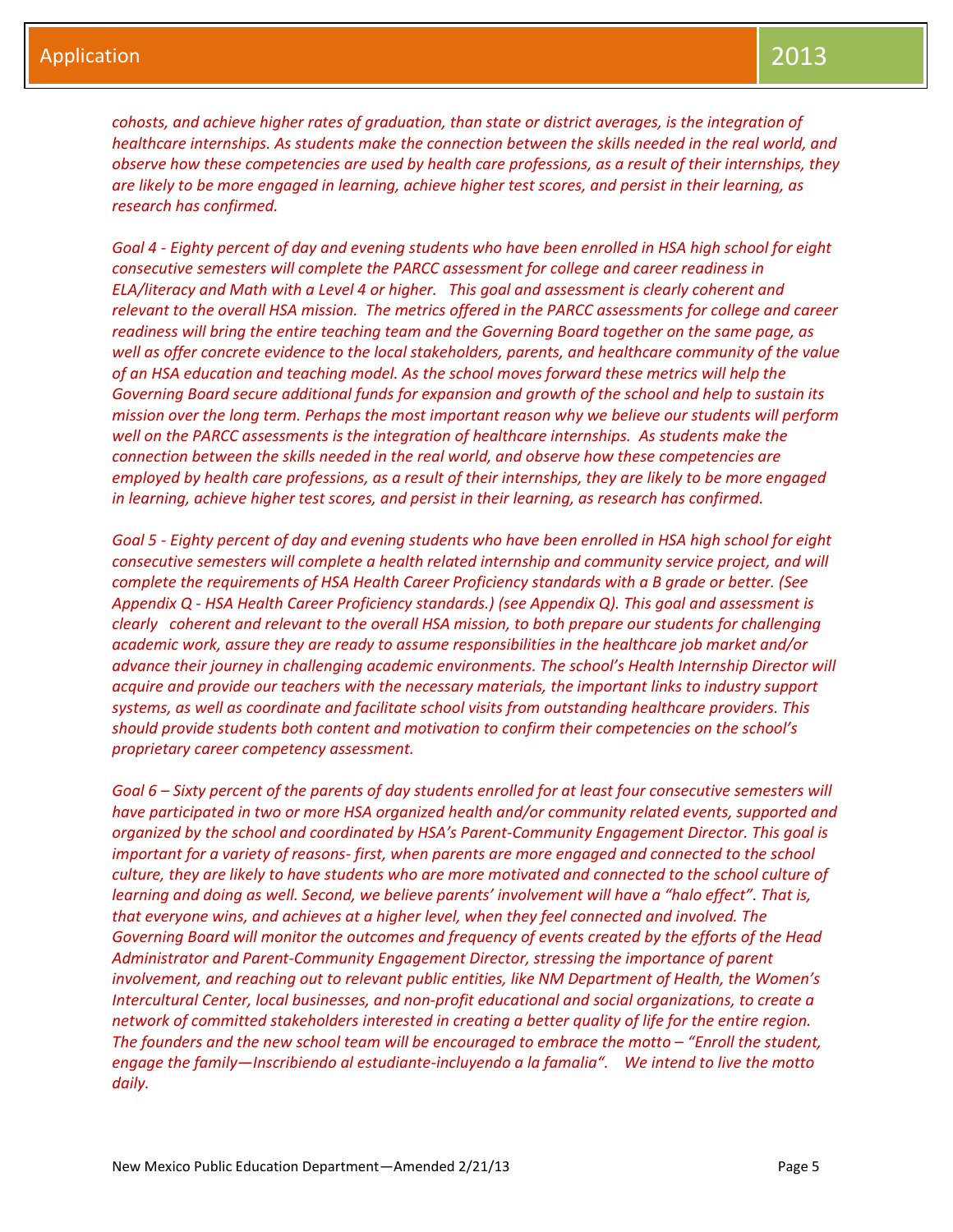**E. Educational Program and Curriculum.** Provide a description of a clearly defined, research-based curriculum with the potential to raise the achievement of the intended student population and that is aligned with NM State Standards.

E.(1) Describe your school's educational program and curriculum that supports your school's mission and guides instructional and curricular decisions.

*Educational Program and Curriculum -*

*Health Sciences Academy (HSA) will be a school of choice for all students who are interested in pursuing a rigorous academic program toward a health career. HSA will include a Day School Program for students in Grades 7-12, as well as an Evening School Program for a re-engaged adult population including returning veterans. HSA will embrace the new common core standards in a project-based learning model, integrating health science coursework focused on preparing an under served, high poverty student population at the US/Mexico border for high demand healthcare careers.* 

*Beginning in Grade 9, day and evening students will have opportunities to engage in real-world professional work situations at health clinics, hospitals and/or work in the largest employer in the area, the dairies, as well as at other health related enterprises. As students gain critical academic skills and competencies, they will job shadow healthcare professionals, and participate in supervised volunteer and internship programs at participating hospitals and area wide clinics. Through workshops and programs, HSA will promote a lifestyle of personal wellness—seeking to help parents, student families, and community members become more aware of making choices toward a healthy and fulfilling life. Our motto: "Enroll the student, engage the family"-"Inscribiendo al estudiante-incluyendo a la familia", shall be woven into the culture and daily life at HSA.*

*Health Sciences Curriculum – Our program bases all coursework and related health activities in a context relevant to the career pathways of students. We address each component of our program integrating innovative materials from healthcare professionals, presenting coursework in an interdisciplinary framework, making connections for students by building skills matched to their relevant career readiness programs. HSA prepares students to be college ready in the pathways that lead to careers in healthcare, health science and health education. Internship opportunities with healthcare professionals benefit students, employers, schools and the community. It promotes the practice of positive work habits and attitudes, enhances understanding of workplace expectations, increases technical skills and participation in authentic tasks, and allows observation of demeanor and procedures of workplace professionals.* 

*Personal Wellness –The principles of wellness as defined as "a conscious, self-directed and evolving process of achieving full potential; living a holistic life that is multidimensional, and encompassing mental and spiritual well-being, and the environment" will be woven into the fabric of school activities and programs, helping a student become aware of the interconnectedness of the following dimensions:* 

*1. How a person contributes to their environment and community and how to build better living spaces and social networks*

- *2. The enrichment of life through study and work, and its interconnectedness to living and playing*
- *3. The development of belief systems, values, and creating a world-view*

*4. The benefits of regular physical activity, healthy eating habits, strength and vitality as well as personal responsibility, self-care and when to seek medical attention*

- *5. Self-esteem, self-control, and determination as a sense of purposeful direction*
- *6. Creative and stimulating mental activities, and sharing personal skills with others in the community*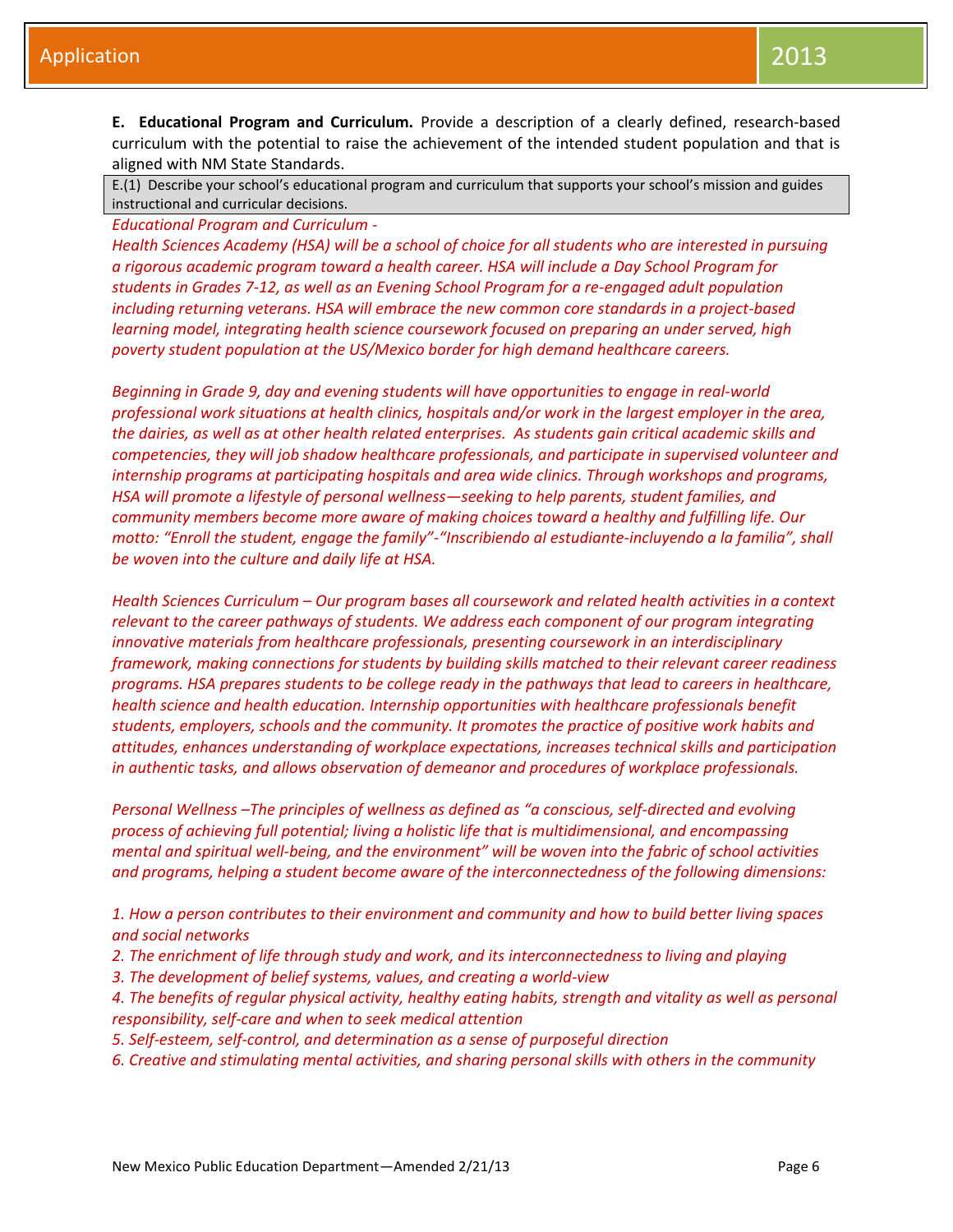*The following elements describe the various health science integration and programs all students will participate in at various stages during middle and high school grades:*

*GRADES 7-8: Health Education - Students undertake a study of fitness and nutrition designing their own individual goal setting and personalized fitness programs.*

*GRADE 9: Career Awareness - Students will participate in career awareness activities structured to help them discover their individual interests, abilities, career values, and needs by exploring healthcare occupations that range from medicine, to dental hygiene, to veterinarian science. Students will also gain a general awareness of themselves, the world of work and its connection to their educational and career journey. Introduction to Health Careers may include supervised field trips to various medical facilities, seminars with guest speakers, small group meetings and/or personal interviews with healthcare professionals. Students will begin to identify their career pathway of interest.*

*GRADE 10: Career Exploration (Volunteering) - Students will participate in activities that provide an opportunity for individual examination of career options that match a student's interests and aptitudes. Students will continue exploration of health occupations as they plan, prepare, and apply to job shadow in health and wellness work programs for the following year. Students will identify specific skill sets needed for various occupations—skills and coursework requirements,—as well academic components and skills required for these work-force environments. For example, students will identify and develop workplace applications of grade level standards such as reading comprehension with a focus on statistical materials, medical vocabulary and concept development, writing strategies, organization and delivery of oral communication, using fundamental mathematical principles to determine health consequences and make predictions about the environment. The 10th grade standards in English, Algebra II and Chemistry are some examples of curriculum and field experience connections. Students will also master workplace skills as they are encouraged to design, build, and test their own healthcare models, science projects and innovative health science ideas in the local community.*

*GRADE 11: Career Preparation (Job shadowing) - Students will participate in a planned program of job shadowing at health and wellness workplaces relevant to their interest(s) and career pathways. These activities will integrate academic and occupational skill learned in the classroom with skills required in healthcare environments. Job shadowing may take place at the school-based health clinic, and/or other healthcare centers and hospitals. These practicums will be coordinated by the Health Internship Director complementing the student's academic or school based preparation and programs. These supervised practical experiences will encourage students to develop responsible work practices, leadership skills, and knowledge and skills in the healthcare industry.*

*GRADE 12: Career Applications (Internship) - Our health career readiness strategy is a competency-based educational experience that occurs at the workplace. Students will participate in a minimum of 12 weeks of a healthcare internship during the school year. Students will be placed at healthcare centers with professionals who have demonstrated their willingness to assist HSA students in their career journeys. These supervised internships will allow students to receive hands-on experience, on-the-job training, mentoring from a professional in the field, and real-world experiences in the healthcare and wellness occupations. HSA graduation requirements will include completing the HSA Health Career Proficiency standards with a B grade or better. The Health Sciences Curriculum will be designed to meet the requirements for Workplace Readiness for 1 credit towards graduation requirements.*

E.(2) Provide research or data that substantiate how this educational program will help your school achieve high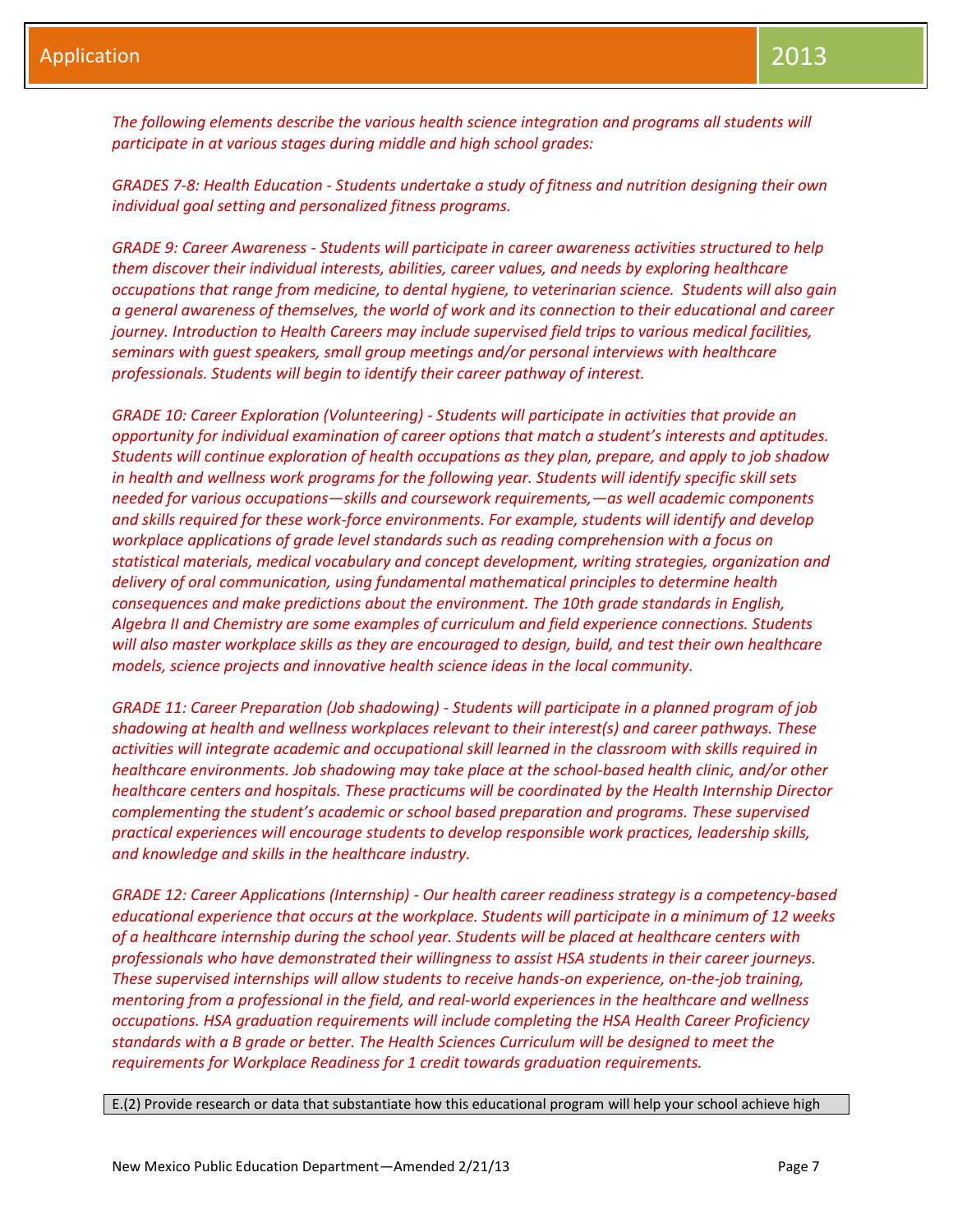## outcomes for students.

*Research/Data -*

*Five Key Strands - The HSA philosophy, student enrichment and achievement model is based on the weaving of five key strands to provide each student with a rewarding success-oriented fabric of rigorous college preparation and health career readiness.* 

## *(See Appendix U (Page 2) E.(2) for CHART - The Five Strands)*

## *STRAND ONE - INTEGRATED TEACHING METHODS*

*Team Members: Mr. Ron Haugen, Dr. Sue Forster-Cox, Dr. Tomas Magana, Dr. Andrew Nevins, Ms. Morgina Rao, Dr. Manju Shinge, Dr. Jaime Tamez, Dr. Karin Wiburg, Dr. Julie M. Wood, professional development consultants and future teaching staff.* 

## *What is Unique About this Strand?*

*a. Common core standards will be integrated with a health sciences emphasis in every subject. By the time students reach the 11th and 12th grades, and have been enrolled for a minimum of six consecutive semesters, these students will have received instruction, materials and work-place experiences to prepare them to be assessed by the HSA Health Career Proficiency standards developed by our curriculum team. Teachers will be supported by the Head Administrator, so that healthcare professionals can meet students--as guest lecturers in person, or via video-conferencing. Such interactions will reinforce the relevance of core content as students prepare for challenging career pathways in the varied fields of health science and wellness.* 

*b. Traditional classroom instruction will be integrated with online tools to permit students to visualize what it will be like to become a healthcare professional in 2020. These tools will serve as practicums in virtual medical forums. Teachers will assist and guide students, beginning as early as grade 7, to create their own virtual health environments. Teachers will learn how to help students explore opportunities to publish their own health and wellness ideas, about improving the quality of health and wellness in their communities, and write about their internships experiences, shared with peers and students in other health sciences academies across the nation. Such experiences will offer students greater self-confidence and pride in their achievements (Health Occupations Students of America, ArchieMD, 3Di Teams, Easy Book Deluxe, HyperStudio, Inspiration, the Amazing Writing Machine, for improving literacy and language arts, and the Khan Academy for online math remediation). Classroom hyperlinks to academic libraries as well as pre-screened sites for science, math and virtual medical school and health awareness, will be employed to amplify classroom instruction and help students improve career awareness as they design individual health science projects. The classroom use of Mimio tablets and networking devices may be employed to accelerate individual and group project based learning and skill building projects.* 

*c. Educational partnerships with NMSU College of Health Sciences will allow students to enroll in online dual credit health related college courses. Certified teachers and instructional assistants will review student participation, and challenge students to increase comprehension during online sessions by designing subject matter quizzes and team learning contests to confirm both competencies and overcome learning obstacles.*

*d. Partnerships with Faces to the Future, El Paso Children's Hospital, La Clinca de Familia, and NMSU's mental health clinic, will provide students with real world health related internships and experiences that complement classroom academics. Health professionals, who overcame economic and social obstacles, similar to our target demographic, will serve as mentors to address issues of persistence, and learn how*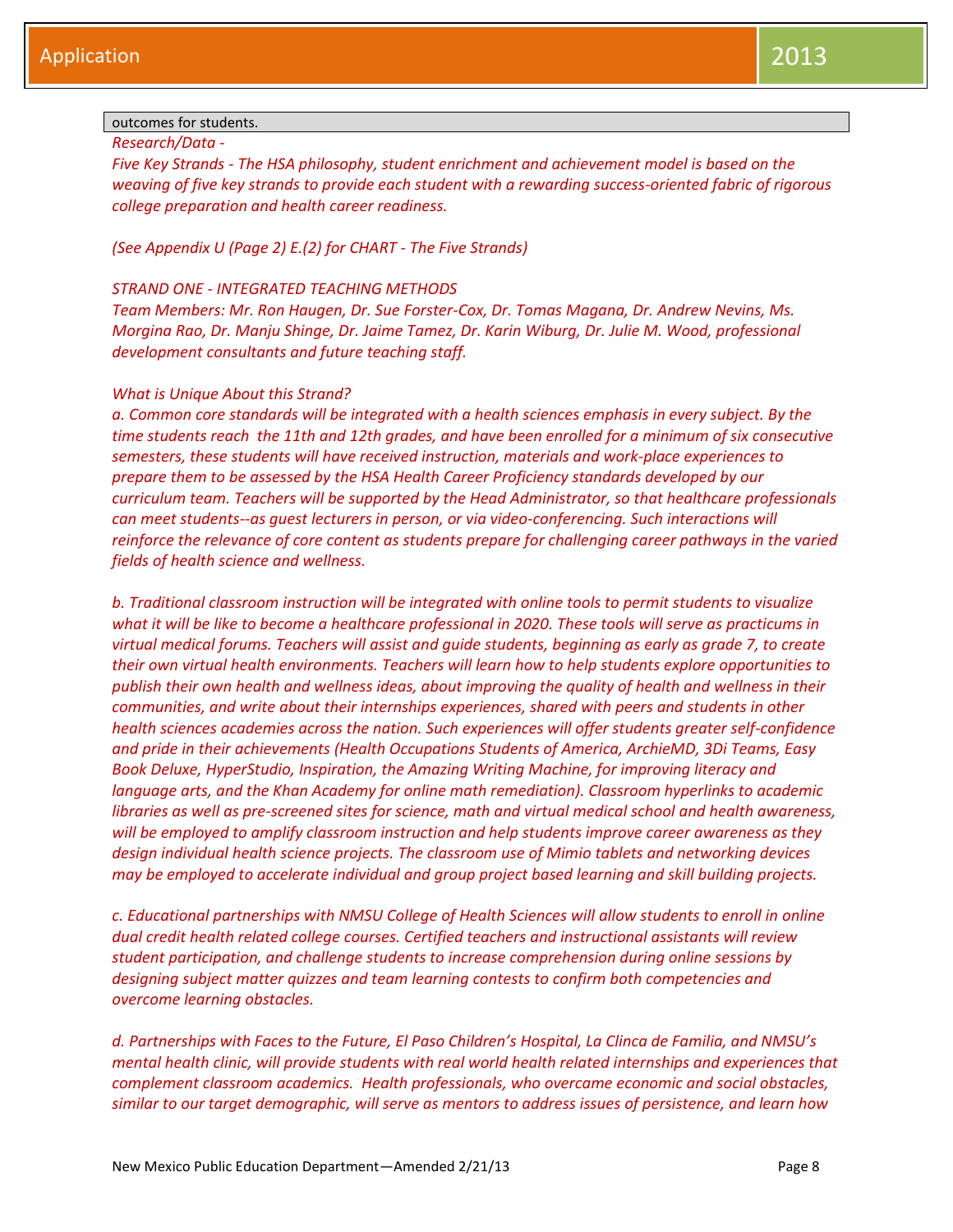*to seek solutions to psycho–social issues, overcome academic challenges, learn the importance of ethical behavior and develop a culture of a well-rounded health professional.*

*e. Teachers of language arts, mathematics and science will be able to provide differentiated instruction for all students within each classroom by the creative use of trained instructional assistants. Instructional assistants will be graduate students recruited from NMSU College of Health Sciences. Instructional assistants will serve directly under the classroom teacher, and work in his/her classroom, leading small clusters of students at learning tables. Each 90 minute class will be divided into two 45 minute segments; half the students will interact with the teacher in the first segment (a ratio no greater than 13:1), while the other students work with instructional assistants, under the guidance of the teacher, in small clusters on team projects and selected elements of the lesson.*

*f. All students will have access to remediation for up to three hours a day, as well as have access to computer labs, with parental and/or staff supervision. In addition, instructional assistant support will be offered to all students for weekday and weekend tutorial sessions.*

*How Will it Increase Student Achievement, Self-esteem and High School Graduation Rates? a. Students achieve higher levels of subject matter competency when different modalities of instruction are made available, such as traditional instruction integrated with online tutorials, clustered learning groups, support from mentors and encouragement from healthcare partners and professionals. (Endnote 1)*

*b. The integration of student centered healthcare career opportunities that complement core curriculum serves to reinforce the value of course content, improve student motivation, demonstrate the relevance of their studies, and validate the school mission for students. (Endnote 2)*

*c. Motivated and mission driven students are more likely to achieve higher attendance rates, perform better on tests, and complete assignments. Should students experience obstacles to learning, access to interventions and remediation is available every day before and after formal classes. (Endnote 3)*

*d. Guidance counselors and certified special education teachers in collaboration with teachers and parents will help students develop personalized educational goals that will help determine optimal instructional pathways that result in timely student graduation. (Endnote 4)*

*(See Appendix U (page 2) E.(2) for Endtnote references to go with Strand One)*

#### *STRAND TWO - CREATING CAREER DRIVEN OUTCOMES*

*Team members: Mr. Ron Haugen, Ms. Brenda Avila, Ms. Nancy Duhigg, Ms. Tara Ibarbo, Dr. Tomas Magana, Mr. Paul Ocon, Ms. Morgina Rao, Dr. Manjula Shinge, Dr. Karin Wiburg, Dr. Julie M. Wood*

#### *What is Unique About this Strand?*

*a. The HSA team blends the knowledge of highly experienced middle, high school and college teaching professionals, including highly experienced educators; with recognized leaders in healthcare professions to design and customize materials and learning strategies for a diverse and under served student population.*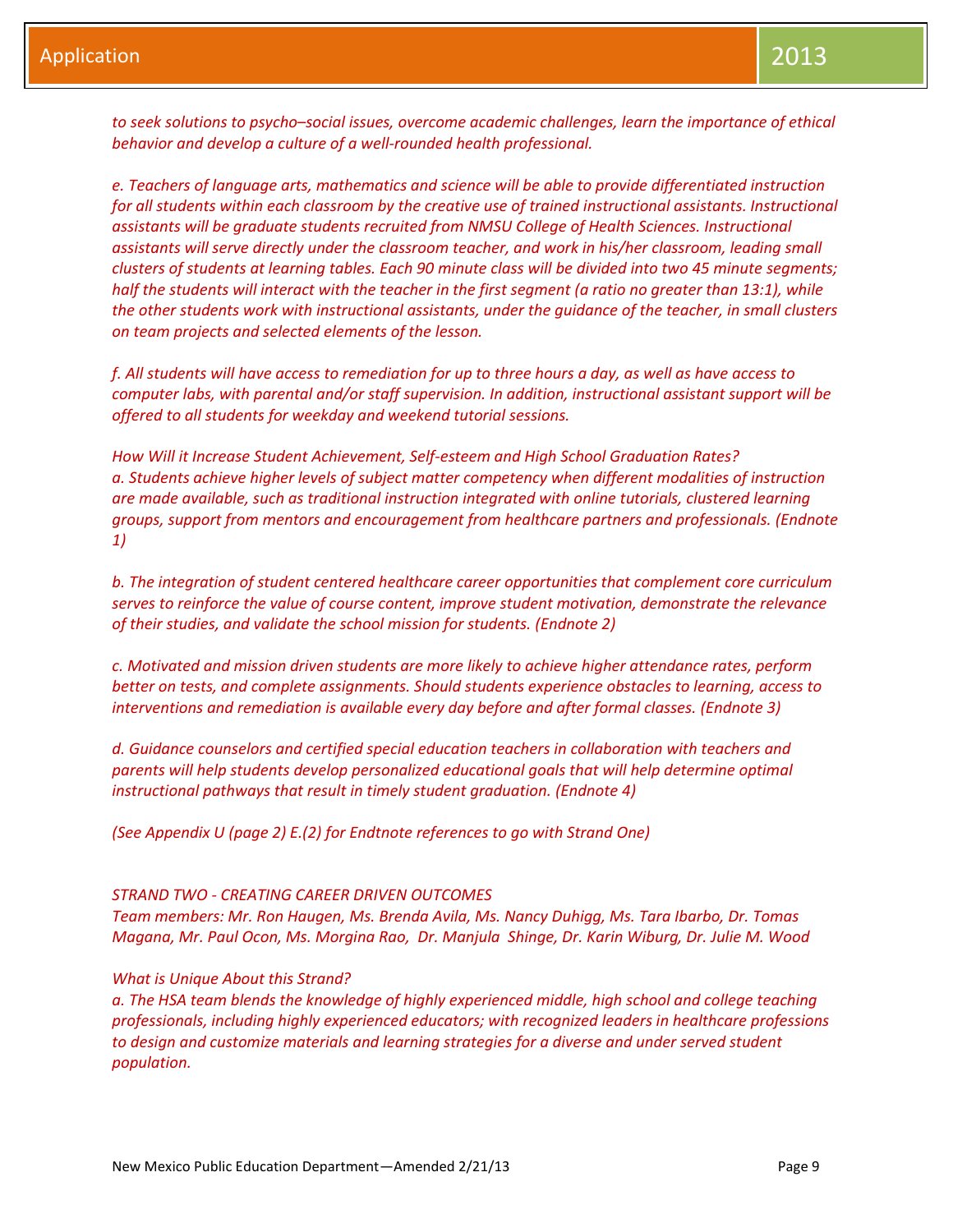*b. Course materials will integrate scholarly journal articles, customized problem solving challenges, with science experiments and "journeys" alongside guided lesson plans. Classroom engagements will be supplemented with non-fiction readings derived from the disciplines of public health, science, and other healthcare professions to achieve increasing student fluency in language arts, mathematics and science as each student demonstrates competencies and readiness to advance.* 

*c. The curriculum team, in concert with professional educational advisors, will assist teachers in interpreting Discovery Education assessment reports so they can address when students are "ready to learn" or "advance" thus helping teachers to comprehend: a)whether the class, as a whole, is progressing at an acceptable rate, and if not, where greater emphasis is appropriate; b)when individual students may need additional time to master a specific skill(s); and/or c) when a student may advance to higher academic challenges and independent study.*

*d. Parents, teachers, and administrators will have password protected access to daily attendance and achievement scores. For those parents who are not internet literate, teachers, at the direction of the Head Administrator will convene frequent parent learning circles, to explain academic challenges facing their children in how to interpret scores and Discovery Education reports . Should students exhibit learning challenges, based on assessments scores, remediation and other timely intervention and recovery strategies will be implemented without delay. Parents will be encouraged to ask teachers and administrators in English or Spanish five essential questions: "Is my child learning? What can I do to help her/him learn more effectively? Is my child safe? How can I get more involved in the school? Is there a way for the school to help me advance my own career?"*

*How Will it Increase Student Achievement, Self-Esteem and High School Graduation Rates? a. Student-centered strategies that link academic coursework to stated career goals are more likely to result in higher achievement and student motivation. (Endnote 1)*

*b. The development of new materials that integrate traditional classroom instruction with online materials, and support from real-world professionals will dramatize and reinforce the value of our core content for our student population. (Endnote 2)*

*c. The self-esteem of our students is likely to rise as they receive support and affirmation from team members at school and mentors in the field. (Endnote 3)*

*d. As student self-esteem grows, students are likely to be more focused, achieve higher levels of competency, and persist in their academic studies toward graduation.(Endnote 4)*

*(See Appendix U (page 3) E.(2) for Endnotes references to go with Strand Two)*

#### *STRAND THREE - STUDENT SOLUTION TEAMS*

*Team members: Mr. Ron Haugen, Ms. Mary Carter, Dr. Deborah Chasco, Dr. Sue Forster-Cox, Dr. Andrew Nevins, Ms. Lorna Samraj, Dr. Emma Schwartz, Dr. Jaime Tamez, HSA Parent-Community Engagement Director*

#### *What is Unique About this Strand?*

*a. When students interact with caring staff, teachers, counselors, instructional assistants and healthcare professionals who help them understand the link between the subject matter in the classroom and their*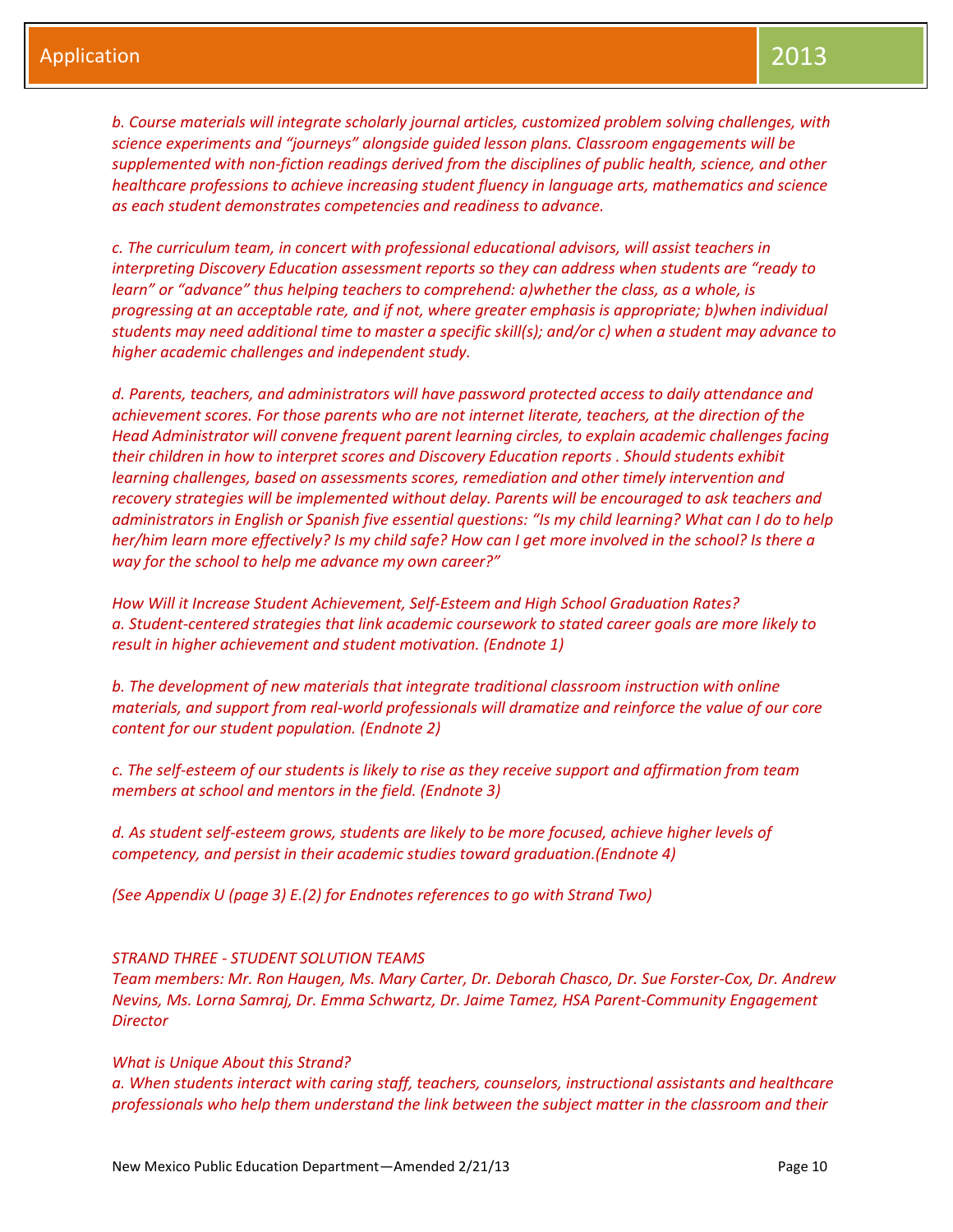*personal goals, they will be more likely to be self-motivated and achieve higher levels of academic competency, and perform better on tests.*

*b. Students are less likely to fall between the cracks when they receive educational guidance and support in small groups and/or individually; they often achieve at higher levels as members of a learning team.*

*c. The design and creation of personalized educational goals for each student will assure that the learning styles and preferences are understood by teacher, parent and student--all stakeholders will enjoy a common mission and learning strategy that they understand and choose. Should one pathway become less effective than another, all stakeholders will have a voice in selecting a new modality.*

*d. When parents see that the school really means what it says, "Enroll the Student, Engage the Family", then parents are more likely to view themselves as stakeholders in student and school success, acknowledge, and validate, the value of their child's career and academic decisions when parents are more engaged as stakeholders students achieve at higher levels and are less likely to drop out.*

*How Will it Increase Student Achievement, Self- Esteem and High School Graduation Rates? a. When students interact with their peers and teachers, as well as with respected members of the community, they are likely to gain deeper insights into the relevance of their educational experience, and conclude on a personal level that the choice for a rigorous college and career prep curriculum resonates with their inner purpose. (Endnote 1)*

*b. When students feel connected to each other, to the faculty and community around them, they are more likely to feel at peace with themselves, and use their powerful energy to focus on their individual educational goals. Such focus and concentration will provide them with a greater sense of self and willingness to overcome academic obstacles and prepare for the challenges ahead. (Endnote 2)*

*c. When parents observe the productive use of their child's free time, as well as the valued connections they have made in the community, they are more likely to applaud their student's academic progress and social behavior. Such reinforcement will serve to motivate and empower their students. (Endnote 3)*

*d. Students who are actively engaged with a purposeful life are less likely to exhibit destructive behaviors and more apt to focus on meaningful and personal career goals that complement the school culture of success. (Endnote 4)*

*(See Appendix U (page 3) E.(2) for Endnote references to go with Strand Three)*

### *STRAND FOUR - COMMUNITY ENGAGEMENT STRATEGIES*

*Team members: Mr. Ron Haugen, HSA Parent-Community Engagement Director, Ms. Mary Carter, Dr. Deborah Chasco, Dr. Sue Forster-Cox, Ms. Tara Ibarbo, Dr. Tomas Magana, Dr. Julie Wood.*

#### *What is Unique About this Strand?*

*a. HSA's community partnership with Faces to the Future, the El Paso Children's Hospital, NMSU College of Health Sciences, the Women's Intercultural Center, civic leaders and volunteers will offer students, their families, and community members with varied opportunities to work cooperatively, such as the design and management of a community garden on the premises.*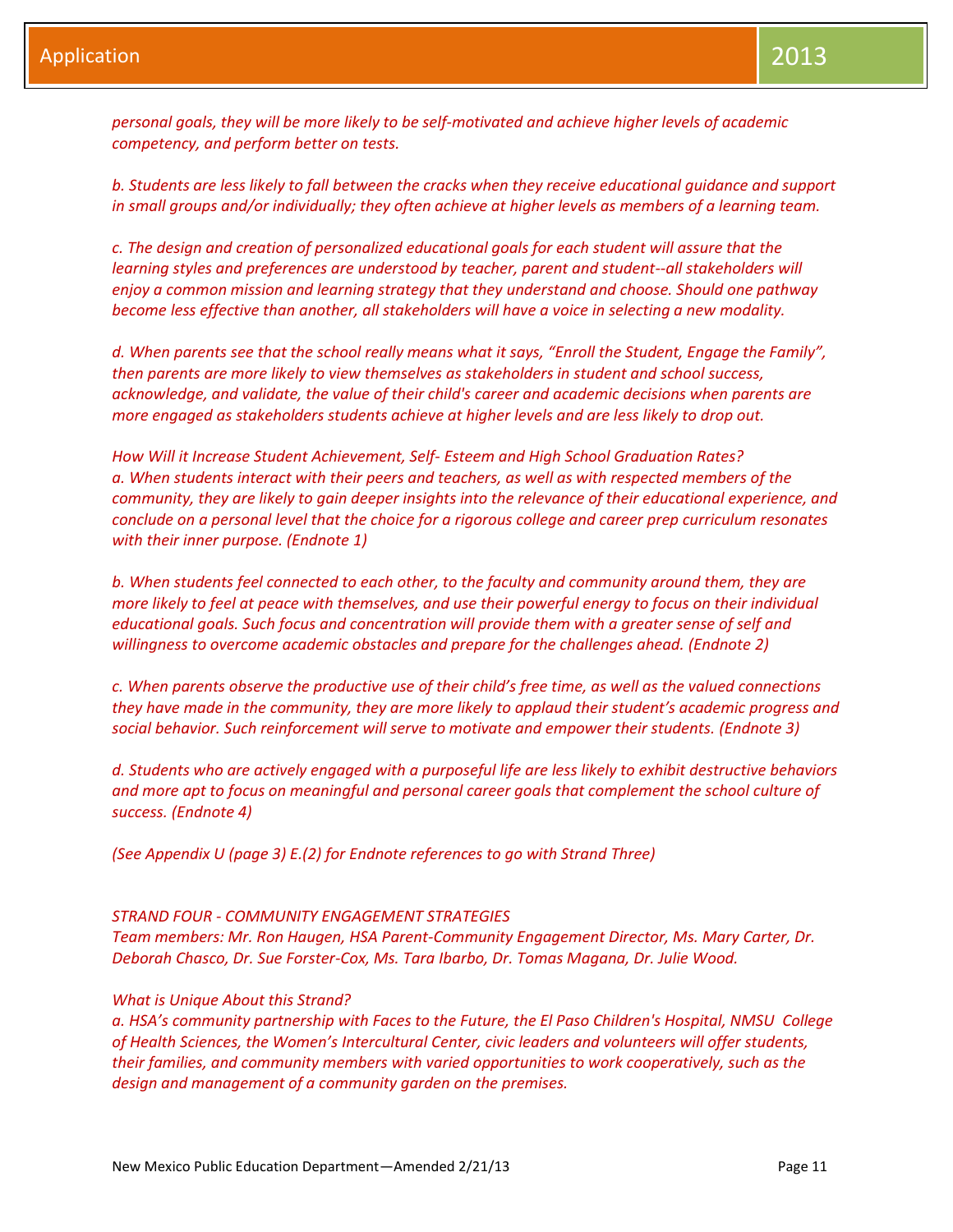*b. The school computer lab will be open on weeknights and weekends to help parents and other community members re-focus to create personal wellness and career strategies for their own upward mobility. All activities will be coordinated by the Parent-Community Engagement Director and assisted by staff and/or volunteer career coaches.*

*c. School multipurpose rooms will be available for use by civic groups, prior to the school day, and after school, when appropriate.*

*d. Partnerships with local dairies, hospitals, clinics and educational institutions will provide students with an opportunity to serve as school ambassadors, as well as interns and volunteers in supervised healthcare settings.*

*e. HSA teachers, staff, NMSU faculty, NMSU graduate students, and community volunteers, will collaborate with students to help inform the community about personal wellness through presentations and community fairs.*

*How Will it Increase Student Achievement, Self-Esteem and High School Graduation Rates? a. Purposeful activity that gives students a chance to add value to their community and witness the fruits of their creativity, along with the smiles on the faces of undeserved families in their community will increase student self–esteem and reinforce the value of their academic pursuits. (Endnote 1)*

*b. Interaction with caring adults, health care professionals, and the mentors who come from similar backgrounds will serve to amplify the merit of rigorous academics, persistence, and the ability to earn a coveted high school diploma and the road to a high paying health science career. (Endnote 2)*

*c. Students will gain a stronger sense of purpose by sharing what they learned at HSA with others in the community. Student roles as "HSA ambassadors" will serve to reinforce self-esteem; links to care givers within the community will also build pride in school culture and community. (Endnote 3)*

*d. HSA understands the benefit of taking advantage of important educational resources in the community, and have already established links with educational and healthcare institutions. These links are likely to grow and weave stronger bonds between HSA and the community. The fostering of innovative ideas from students will help them overcome challenges as they also give back to the community. (Endnote 4)*

*e. The HSA philosophy and attention to the surrounding community and its needs will greatly reduce or eliminate the incidence of violence and bullying, too often prevalent in the New Mexico public school environment.(Endnote 5)*

*(See Appendix U (page 4) E.(2) for Endnote references to go with Strand Four)*

## *STRAND FIVE - TARGETED PROFESSIONAL DEVELOPMENT*

*Team members: Dr. Deborah Chasco, Mr. Ron Haugen, Ms. Tara Ibarbo, Dr. Tomas Magana, Mr. Paul Ocon, Ms. Morgina Rao, Dr. Emma Schwartz, Dr. Manjula Shinge, Dr. Karin Wiburg, Dr. Julie M. Wood.* 

*What is Unique About this Strand?*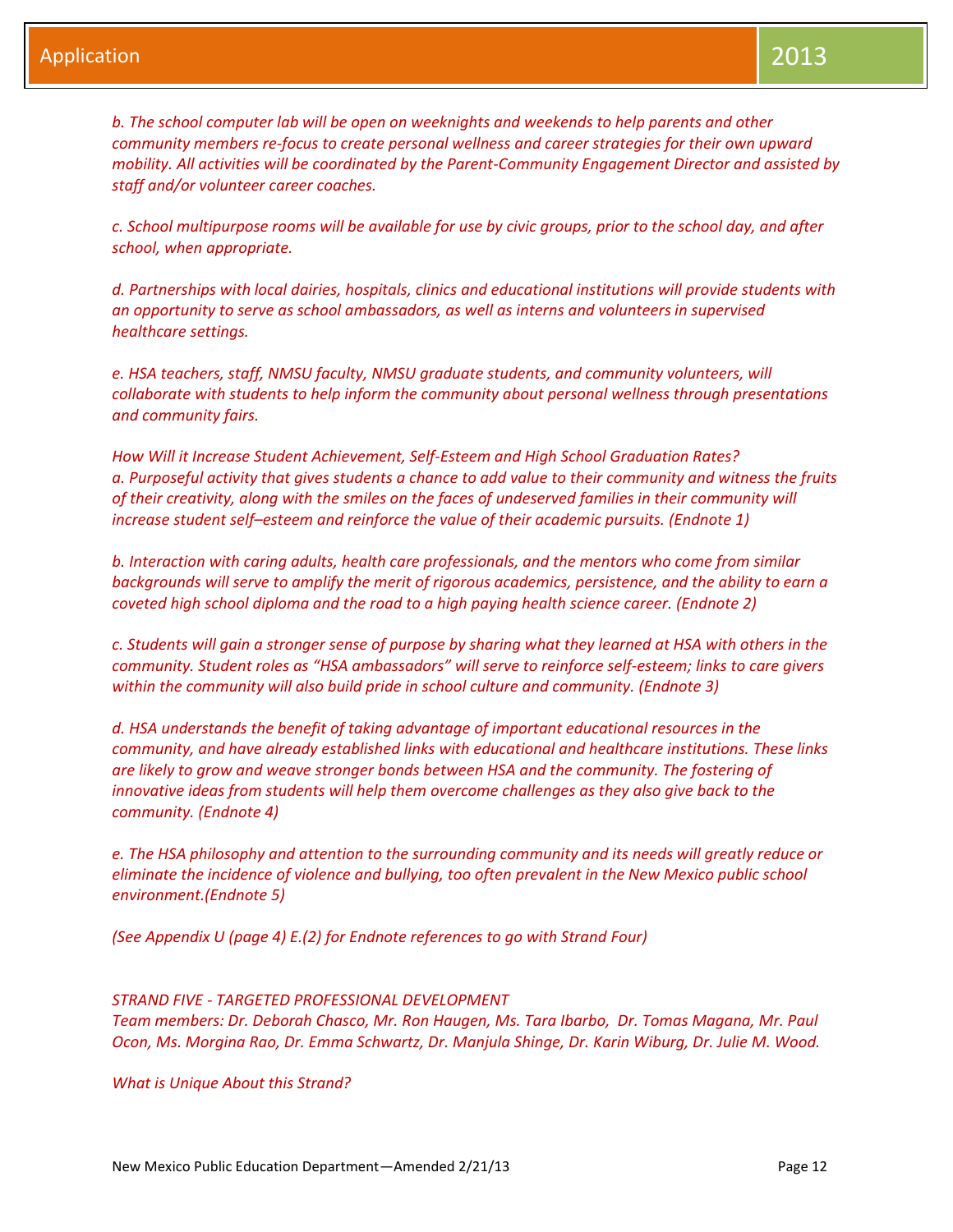*a. Professional development in both public and charter schools often focus on teaching methods in the relevant subject matter discipline of the teacher. While the HSA team encourages professional competency, we also will require that each prospective teacher demonstrate personal competency on proprietary subject matter examinations, meet minimum achievement scores, both in their chosen discipline(s) and a series of communication and social skills examinations, as well as demonstrate both written and oral competencies in English and Spanish.*

*b. Academic staff will be expected to use traditional materials that complement the new common core standards as well as integrate relevant health science career readings, videos, and online resources to enhance classroom instruction, electives and remediation.*

*c. Faculty will interface with certified special education teachers, the guidance counselor, and real world healthcare professionals to craft creative strategies that will better engage learners and apply real world lessons, demonstrating the merit of important concepts and critical academic skills.*

*d. Discovery Education (DE) assessment reports will guide teachers in real time, with respect to each student's specific degree of comprehension of subject matter covered in lesson plans. These DE reports are expected to aid teacher, instructional assistant, administrative staff, as well as the student, in pointing readiness to progress, and/or the need for remediation, or other interventions.*

*e. Trained and dedicated academic professionals have volunteered to serve on an advisory panel that will help teachers and the Head Administrator shape and form the educational fabric; key advisory members will participate in guiding curriculum design of the school. These individuals will be available to provide real time solutions when students exhibit obstacles to their learning, or the learning of others. Our broad based and highly experienced advisory panel has demonstrated abilities to address and provide successful student solutions to social, environmental and in situ challenges. Integration and training of the HSA Health Career Proficiency standards will enhance and complement these professional development support systems.* 

*How Will it Increase Student Achievement, Self- Esteem and High School Graduation Rates? a. When students see the connection between academic rigor and opportunities to prepare for well-paid challenging careers in health professions, they are more likely to achieve and overcome obstacles in the pathway to success. (Endnote 1)*

*b. The process of confirming faculty competencies in subject matter, as well as in social and communication skills, is likely to assure that thoughtful, rigorous, well planned and meaningful instruction will occur in the classroom, and as a result students will be more likely to be challenged and passionate about their academic experiences. (Endnote 2)*

*c. Regular assessments using long cycle and short cycle assessments will allow teachers and administrators to help adapt and customize learning strategies for each student, and allow teachers to communicate with parents and caregivers about the success and obstacles that challenge their children, thus ensuring a smoother pathway toward high school graduation. (Endnote 3)*

*d. When teachers are able to communicate with parents in their first language, the rapport with the family will likely be enriched; accordingly, the school experience becomes more vibrant for student, family and teacher, thereby complementing the learning process for all parties. (Endnote 4)*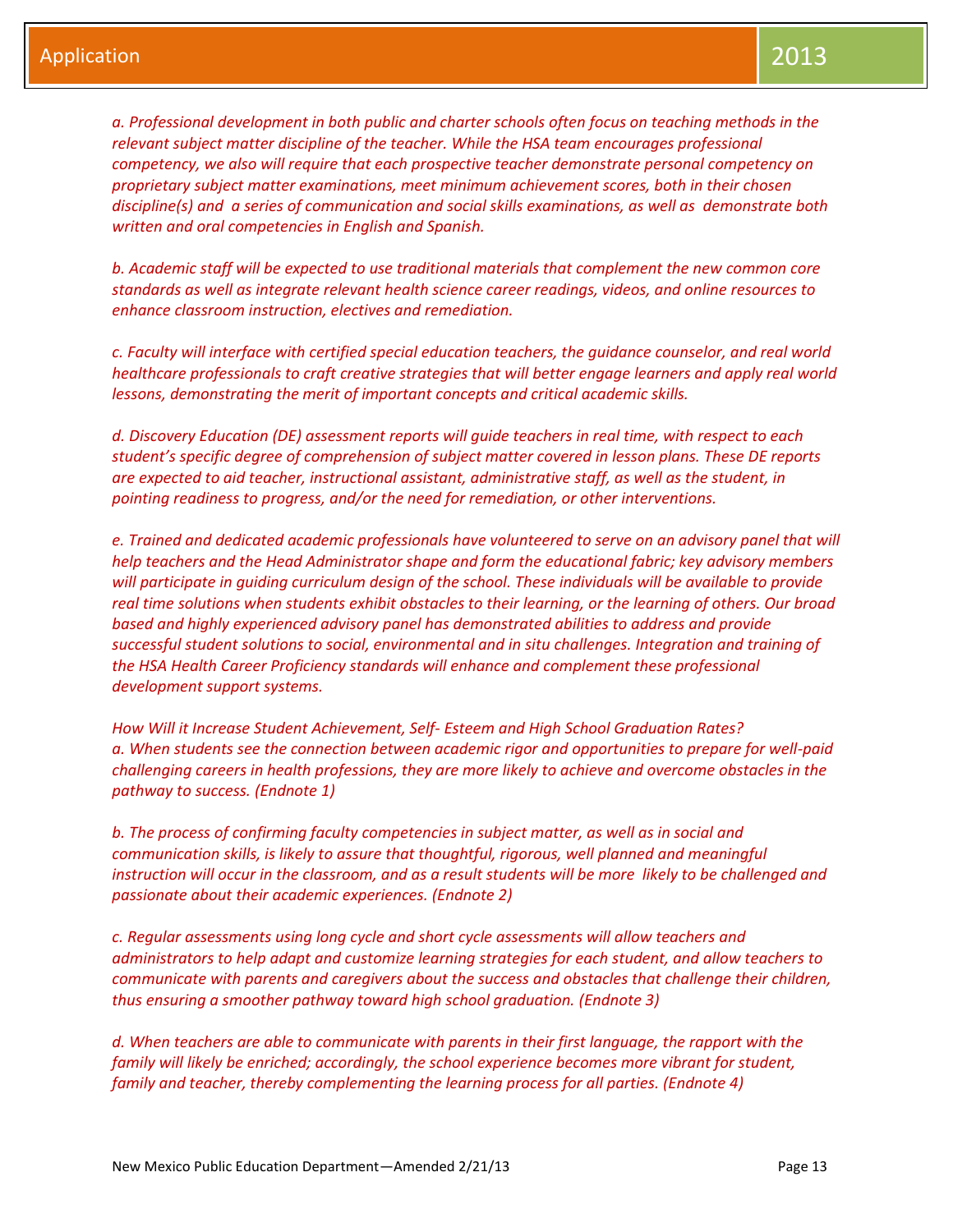*e. The importance of embedding instructional assistants in language arts, mathematics and science classes cannot be underestimated. A majority of HSA students are likely to face economic, health and social obstacles in their communities. Because families in the Gadsden area have one of the lowest per capita incomes in the state HSA realizes that providing psycho-social support networks is critical in helping students succeed. (Endnote 5)*

*(See Appendix U (page 5) E.(2) for Endnote references to go with Strand Five)*

*(See Appendix U (page 5) E.(2) for TABLE - Curriculum Research*

E.(3) Provide an overview of the planned curriculum including a course scope and sequence by subject for each grade level your school plans to serve. Insert Course Scope and Sequence as Appendix A.

*Scope and Sequence -*

*Curriculum Overview - HSA's educational plan is for students to excel in common core curriculum studies and progress on SBA and PARCC assessments while integrating health career readiness materials. The second component of the HSA educational plan will prepare students to smoothly transition and be career ready for rigorous programs of post-secondary education in health sciences while they meet or exceed New Mexico high school graduation requirements. The school's thematic concentration on health sciences and healthcare careers will be integrated in ELA, math and science classes. Healthcare internships will offer opportunities to students to confirm their career interest and have greater confidence in their career pathways.*

*(See Appendix U (page 9) E.(3) for TABLE - HSA Curriculum Tenets and Objectives)*

*The HSA course scope and sequence is included in Appendix A as per application instructions.*

E.(4) If the curriculum is not fully developed (beyond the scope and sequence or courses), provide a timeline outlining the curriculum development process during your school's planning year (e.g., if you plan to develop your curriculum fully with the staff that you hire, please describe your plan here).

*Curriculum Development Timeline -*

*The foundation for developing and maintaining a coherent and relevant HSA curriculum in a timely and inclusive manner is one that encompasses New Mexico's common core standards, and readies our teachers, instructional assistants, and staff for SBA and PARCC assessments, as well as integrates a health career education focus. These processes will require input from professional development experts, Governing Board members, community leaders, healthcare partners, the NMSU College of Education and Health Sciences faculty, and our advisory panel. The evolution of this new curriculum will require clear and thoughtful documentation, structure, and proven pedagogical processes.* 

*• Documentation: Includes the processes and policies guiding the curriculum development team, led by HSA's Head Administrator, to be most effective (e.g., code of conduct/ethics, board and committee mandates and objectives, meeting agendas, and NMPED regulations, directives, and guidelines). • Curriculum development team structure: How the committees are set up (e.g., the number of members that are on each committee; the leadership structure in terms of committee chairs, the combined roles and lead developers; and respective subject area committees.*

*• Curriculum development processes: The formal processes the Head Administrator and the committees undertake – processes by which the Head Administrator and his committees recruit and select its teachers; evaluate textbooks, materials and other teaching aids, including the process of setting its calendar, meetings, and agendas).*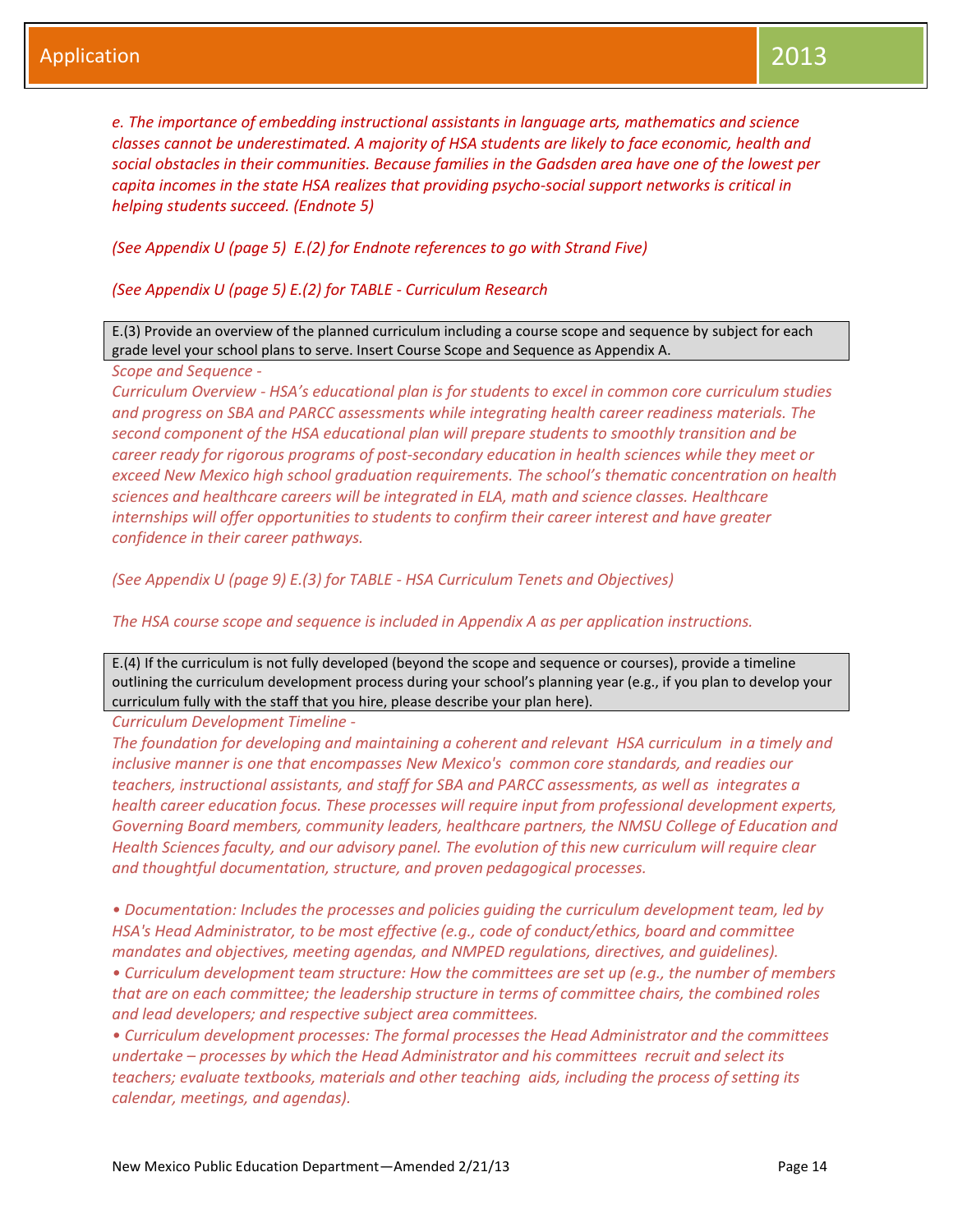*(See Appendix U (page 9) E.(4) for TABLE - Curriculum Development Timeline)*

E.(5) Provide a timeline for alignment of the curriculum with NM Common Core State Standards in English Language Arts and Math and NM State Standards for all other subjects, if alignment has not been completed at the time the application is submitted.

*Alignment Timeline -*

*HSA's Head Administrator will select two curriculum alignment teams. The first team will address alignment of the HSA curriculum to the NM Common Core State Standards in ELA and Math. The second team will address alignment of the HSA curriculum to NM State Standards for all other subjects. The table below outlines the timeline for the alignment process.*

*(See Appendix U (page 11) E.(5) for TABLE - Alignment Timeline)*

## **F. Graduation Requirements.**

F.(1) Identify your school's proposed requirements for graduation, if applicable, and explain any additional requirements that vary from state minimum requirements. For further information please see the following link: <http://ped.state.nm.us/GradReqs/Graduation%20and%20Course%20Offering%20Requirements.pdf>.

*Graduation Requirements -*

*HSA students will be placed on track to acquire the credits required for graduation in New Mexico, and for admission to competitive colleges. HSA will offer the following credits.*

*(See Appendix U (page 12) F.(1) for TABLE - Graduation Requirements)*

*The table that follows outlines a suggested course sequence for Grade 9-12 students to complete the minimum graduation requirements. The schedule is flexible and will be adapted to meet the course needs of students who transfer to HSA in higher grades, and based on the number of credits they have already completed. The health sciences curriculum which will be part of every HSA student's schedule is included in the Course and Scope included as Appendix A.*

*(See Appendix U (page 13) F.(1) for TABLE - Suggested Course Sequence)*

F.(2) If you are seeking a waiver from mandated minimum graduation requirements, state what the waiver is and why you are seeking it. Explain how the graduation requirements will support your school's mission, and ensure student readiness for college or other postsecondary opportunities. **Be sure to indicate any waiver sought in Section III. K. below, by referring to this section.** If you do not seek a waiver from mandated graduation requirements, please state this. For further information please see the following link: [http://ped.state.nm.us/admin.personnel/waiver\\_requests.html.](http://ped.state.nm.us/admin.personnel/waiver_requests.html)

*Graduation Waiver if Necessary -*

*HSA will request the right to increase and exceed the State's graduation requirements in order to maintain a rigorous college preparatory health science curriculum plan. HSA will continue to require 24.5 credits for graduation as required for all students starting high school in 2013. In addition student will be required to take health science career courses each year of enrollment at HSA. Health and personal wellness contents will be added to the Physical Education course.*

## **G. Instruction.**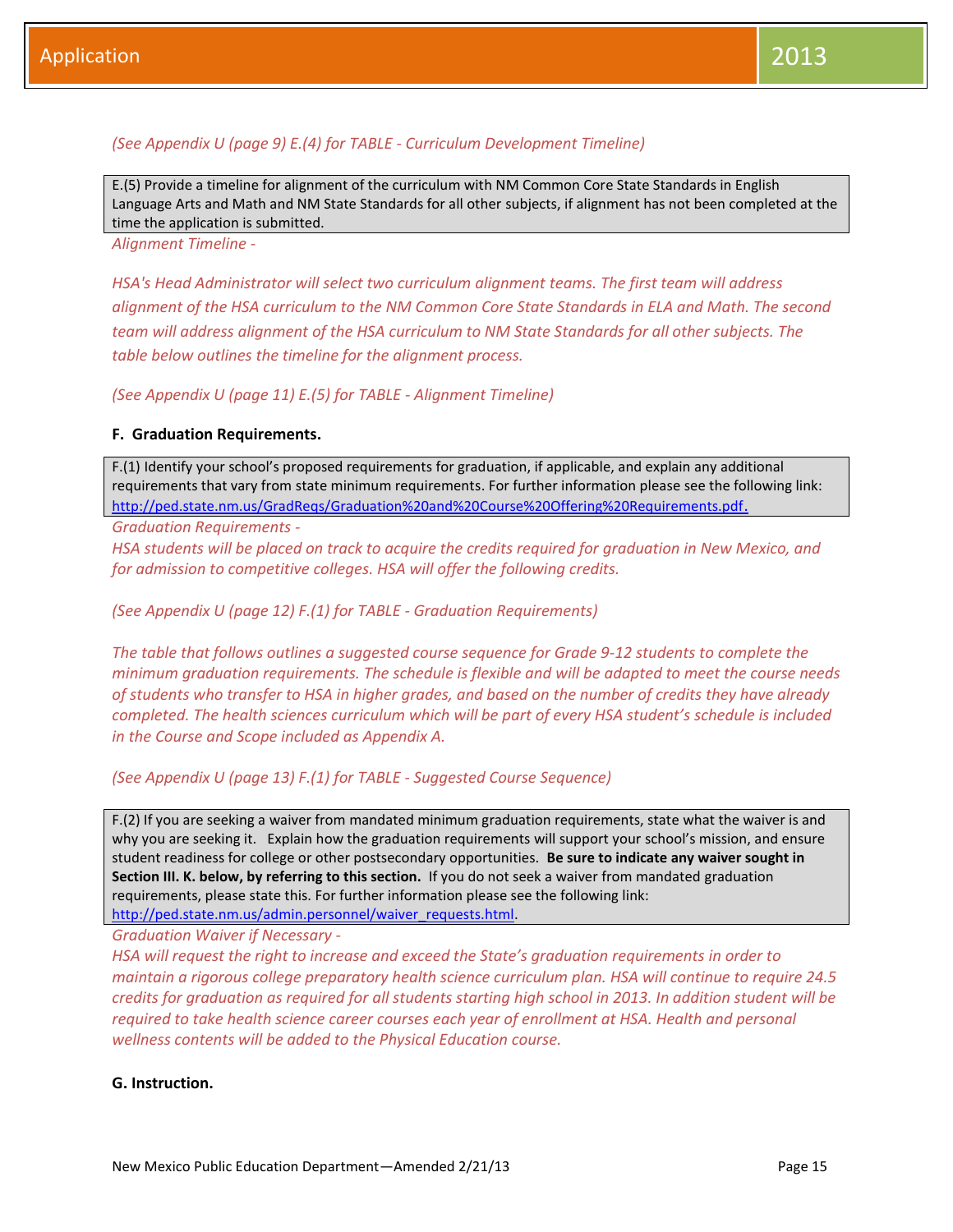G.(1) Provide an overview of the instructional strategies and methods your school will implement that support and are aligned with your school's mission and educational plan, and are directly relevant or necessary to successfully implement the curriculum.

*Instructional Strategies and Methods-*

*Philosophy Supports High Achievement Levels - HSA's comprehensive middle and high school curriculum will prepare all students for both college success and health science careers. Classroom instruction will be blended with relevant online supports, and health science experiences. Significant highlights of the educational plan include:*

*• Deliver a middle and high school educational program of rigor that will provide students with the academic foundation necessary for admission to competitive college and success throughout their college experience.*

*• Align the curriculum closely with New Mexico common core standards in each required course.*

*• Assess student progress toward individual career goals on a regular basis, and incorporate such assessment data, when necessary, to help guide remediation of students that are at risk of falling behind in the mastery of essential skills.*

*• Beginning with Grade 7, teachers will prepare students to read and write about leading figures in health science, and when appropriate invite practicing healthcare professionals from similar backgrounds to visit and deliver guest lectures.*

*• Enrich mathematics and science courses with problem solving materials that help student learn to address and solve health-related issues of the day.*

*• Teachers will focus on preparing students to make oral presentations before team members, community groups, and healthcare professionals that are aligned with health science issues.*

*• Faculty will stress the importance of inter-disciplinary inquiry, using both structured and informal connections between math, science, and health science courses.*

*• Teachers will contextualize all coursework to include ethical and legal issues in order for students to develop critical thinking skills, ever more necessary in the 21st century.*

*• Teachers will help students develop scientific reasoning skills in biology, chemistry, and physical science classes.*

*• Prepare students who wish to be employed immediately after graduation with job shadowing, internships, and access to dual credit electives.*

*• Students will learn the meaning of teamwork as an essential component of success in healthcare careers.*

## G.(2) Provide an explanation of how these methods/strategies are effective with your target population.

*Effectiveness -*

*Each of the Five Strands (addressed in greater detail in E.(2) of the Education Plan and accompanied by reference endnotes) offers every student a unique and rich tapestry to truly be empowered, re engaged and connected. When the five strands are blended together, they set the stage for augmented student learning, greater student self-confidence and motivation, and ensures that by working together, the HSA family reaches the goal of exceptional high school graduation rates and healthcare career preparedness for all students of HSA.* 

*- Integrated teaching methods – Students achieve higher levels of subject matter competency when different modalities of instruction are made available;* 

*- Career driven outcomes – Student-centered strategies that link academic coursework to stated career goals are more likely to result in higher achievement and student motivation.*

*- Student solution teams – Students who are actively engaged with a purposeful like are far less likely to exhibit destructive behaviors and more apt to focus on meaningful and personal career goals.*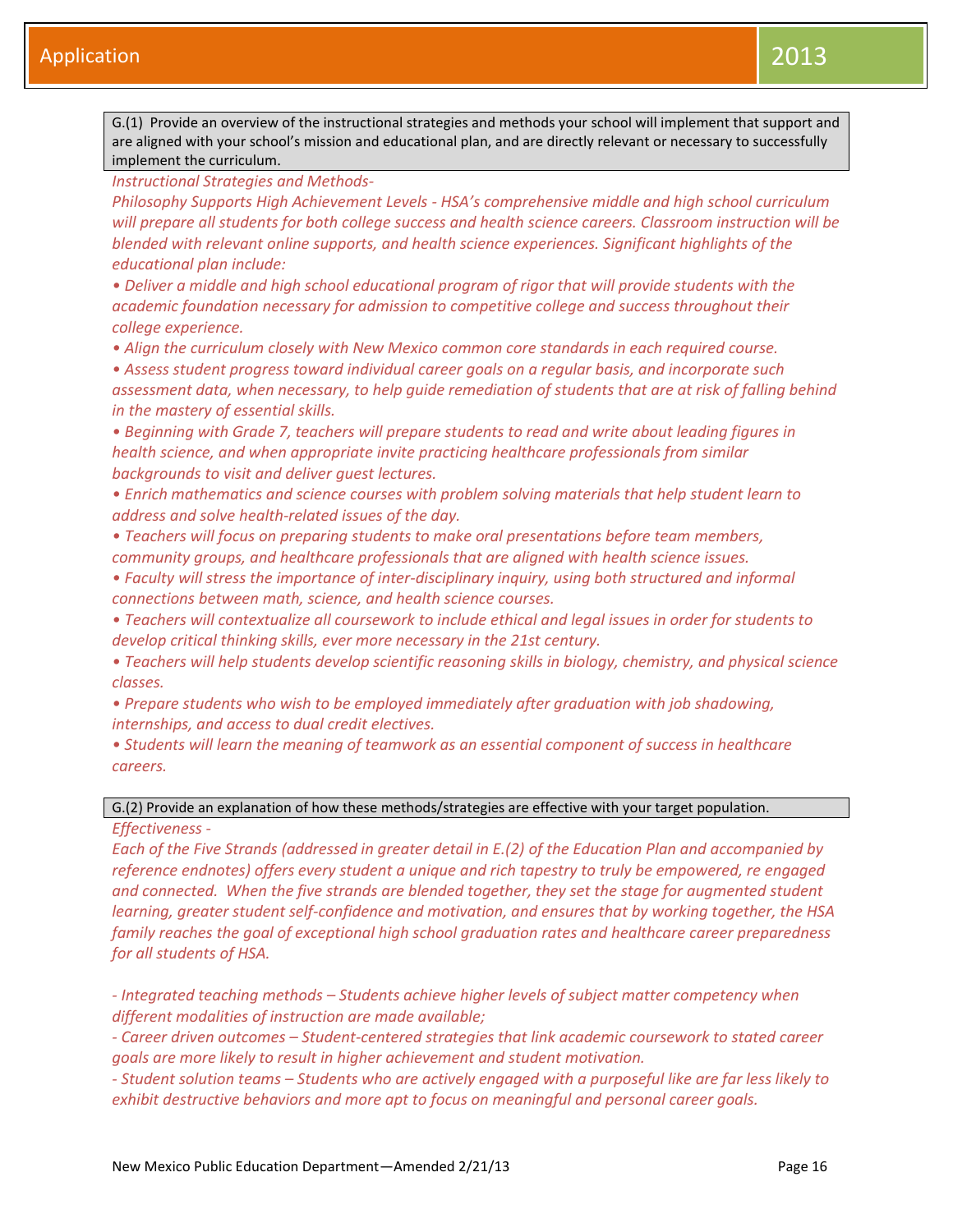*- Community engagement strategies – Interaction with caring adults at HSA, healthcare professionals, and mentors who come from similar backgrounds will serve to amplify the merit of rigorous academics, persistence, and the ability to earn a coveted high school diploma and the road to a health science career.*

*- Targeted professional development – The process of confirming faculty competencies in subject matter, as well as in social and communications skills, is likely to assure that thoughtful, rigorous, well planned and meaningful instruction will occur in the classroom, and as a result students will be more likely to be challenged and passionate about the academic experience.*

*The blending of these five strands will offer students a clear pathway to career and college success, by helping to assuring they receive differentiated and customized instruction from a complementary team of teachers, community engagement specialists and mentors from the health career community. A culture of caring, committed and community oriented professionals will assure that students from diverse populations have the highest chance of success and the motivation to become caring, productive citizens in the state, nation and family.*

## G.(3) Describe how the instruction will be differentiated based on identified student needs. Provide specific examples.

*Differentiated Instruction -*

*Teachers of language arts, mathematics and science will be able to provide differentiated instruction for all students within each classroom by the creative use of trained instructional assistants. The instructional assistants will be graduate students, recruited from NMSU- College of Health Sciences. The instructional assistants will serve directly under the classroom teacher, and work in his/her classroom with small clusters of students at learning tables, of no greater than six students per table. Each 90 minute class will be divided into two 45 minute segments, so that half the class will interact with the teacher (a ratio no greater than 13:1) while concurrently in the same classroom, instructional assistants guide small groups of 6-7 students through focused projects and selected elements of the lesson, specifically directed to a student's skill need, as evidenced by their scores on the Discovery Education assessment diagnostics and Student Skill reports. This unique feature of HSA's classroom configuration*  will be learning clusters that allow for differentiated instructional capabilities. Seating will be configured *in each classroom to allow for individual learning, and/or small group team activity, facilitated by the support of one to three instructional assistants for every ELA, Math and Science teacher.*

*HSA offers differentiated instructional strategies for students of varying ability levels while holding all students accountable to the mastery of essential skills. We offer appropriate placement, small group instruction, tutoring support, multiple opportunities for mastery, and technical support such as Discover Education short cycle assessments to help teachers pinpoint individual student skill deficits and strengths.*

**H. Special Populations.** Describe your school's overall plan to serve students in special populations, including those with Individualized Education Programs (IEPs) or Section 504 Accommodation plans, and English language learners (ELLs).

#### **H.(1) Special Education:**

H.(1)(a) Explain the practices and strategies your school will employ to provide a continuum of services, and ensure students' access to the general education curriculum.

*Access to Services-*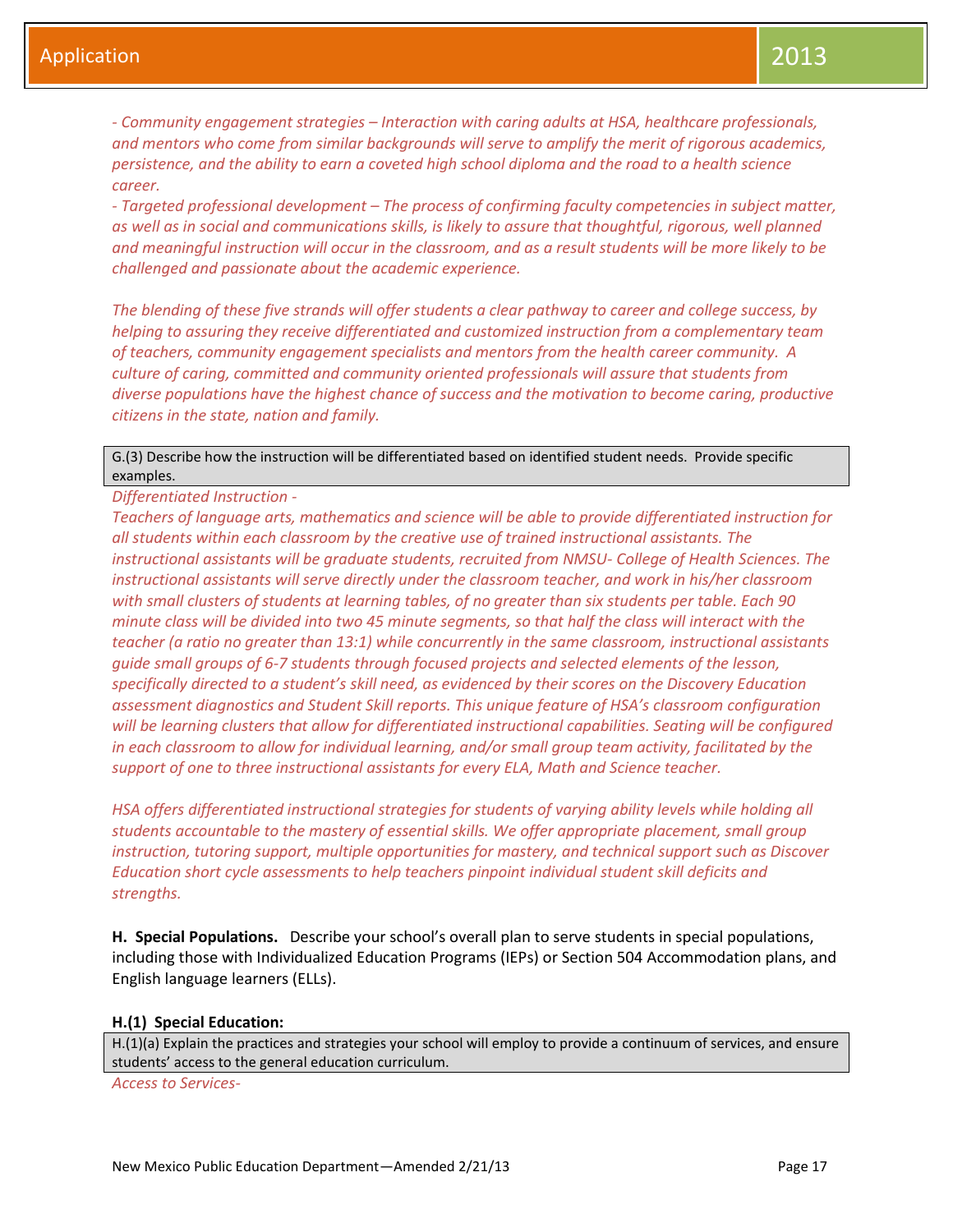*Health Sciences Academy (HSA) will endeavor to meet the needs of all students enrolled at HSA, including special student populations, in order that students may attain their highest level of achievements. Special student populations include special education students, students with disabilities and English Language Learners. Special education student enrollment for HSA is projected at 15% C level of the day time enrollment and is higher than the special education student enrollment of 12% in GISD. Students that may require special services is based on 10% of special education students.* 

*HSA shall, through its policies and procedures, comply with all applicable requirements of the Individuals with Disabilities Act, 20 U.S.C. 1400 et. seq. (IDEA) and implementing regulations, including Section 300.209 of Title 34 of the Code of Federal Regulations , and Section 504 of the Rehabilitation Act of 1973, 29 U.S.C. 794 (sec. 504). As well as the guidelines of the NM Special Education Scope and Standards in identifying Special Education students and implementing appropriate programs and services for its special education students. The school will provide a free appropriate public education (FAPE) to children*  with disabilities, including, but not limited to, identifying, evaluating, and planning educational *programs, and implementing placements in accordance with those Acts.*

*The National Center for Educational Outcomes reports that "Students with disabilities continue to demonstrate the capacity to succeed in the general curriculum with appropriate specialized instruction, accommodations and supports, and that students with a variety of learning profiles are continuing to demonstrate greater capacity to acquire and express all levels of knowledge than was previously anticipated." Special education students, who attend public charter schools and their parents, retain all rights including the right to a free, appropriate education in the least restrictive environment. Additionally, these students can expect access to appropriate special education and related services. HSA will use the NMPED "Student Assistance Team Manual" for guidance in identifying students and providing their support. Teachers will be instructed to implement the three tiered approach to support student learning, as recommended in the manual, and outlined briefly below:*

*1. A classroom teacher observes that a student shows signs of academic difficulty with little or no academic gains.*

*2. The teacher independently implements Tier I interventions for six weeks. The teacher monitors and documents the student's performance.*

*3. If the student continues to underachieve, the student is referred to the Student Assistance Team for Tier II interventions for another 4-6 weeks. The teacher completes a referral form.*

*4. The Student Assistance Team in coordination with the teacher plans additional instruction and support. Performance of the student is monitored and document by the Student Assistance Team. If the student continues to demonstrate academic deficits, the student may be referred for additional academic screening or psychological/behavioral testing.* 

*5. A parent may make a written request for an evaluation for special education services for their child. Parents must be informed in writing of the school's decision to evaluate or not.*

*IDEA assures specific rights and safeguards to students with disabilities and their parents and contains six principals that provide the framework upon which special education services are designed and provided to students with disabilities. These six principles are:* 

- *1. Free Appropriate Public Education (FAPE),*
- *2. Appropriate Evaluation,*
- *3. Individualized Education Program (IEP),*
- *4. Least Restrictive Environment (LRE),*
- *5. Parent and Student Participation in Decision Making, and*
- *6. Procedural Safeguards.*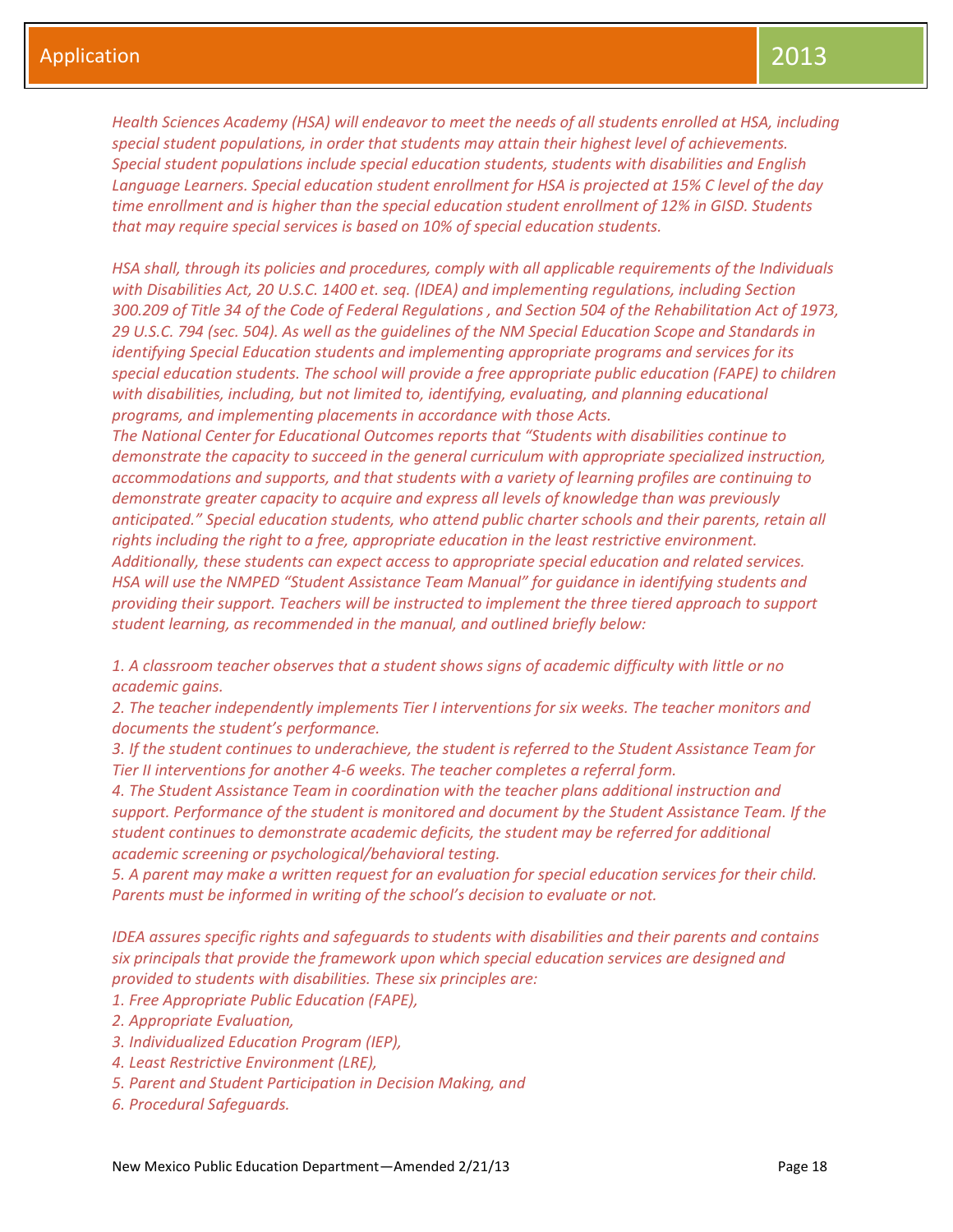*IDEA assures specific rights and safeguards to students with disabilities and their parents and contains six principals that provide the framework upon which special education services are designed and provided to students with disabilities. These six principles are:* 

- *1. Free Appropriate Public Education (FAPE),*
- *2. Appropriate Evaluation,*
- *3. Individualized Education Program (IEP),*
- *4. Least Restrictive Environment (LRE),*
- *5. Parent and Student Participation in Decision Making, and*
- *6. Procedural Safeguards.*

*Also, in keeping with the New Mexico State IDEA Advisory Panel, HSA will: promote adequate services and support for students with disabilities, in order for them to benefit from the general education curriculum and improve results on state-wide assessment; and will advocate for special education students as valued and fully engaged members of the school, classroom, and all learning environments to increase academic and social learning outcomes for all students.*

*Since access to general education curriculum and special education supports and services is crucial for students with special needs, HSA will deliver programs through teams headed by credentialed and licensed special educators with expertise in inclusive practices. As far as possible, special education students will participate in learning activities in the general classroom, but with additional support from instructional assistants present in each classroom. It is the goal of HSA to provide these support services in the least restrictive environment. The special education teacher will monitor these students periodically and provides support to the teacher outside the classroom.*

*HSA also understands that, depending on the needs of the student, the school must consider what state and federal deem to be special factors. These include:* 

*• If the student's behavior interferes with his or her learning or the learning of others, the school will consider strategies and supports to address the student's behavior.* 

*• If the student has limited proficiency in English, the school will consider the student's language needs as these needs relate to his or her IEP.* 

*• If the student is blind or visually impaired, the school must provide for instruction in Braille or the use of Braille, unless it determines after an appropriate evaluation that the student does not need this instruction.* 

*• If the student has communication needs, the school must consider those needs.* 

*• If the student is deaf or hard of hearing, the school will consider his or her language and communication needs. This includes the student's opportunities to communicate directly with classmates and school staff in his or her usual method of communication.* 

*• The school must always consider the student's needs for assistive technology devices or services.*

H.(1)(b) Describe how your school will regularly evaluate and monitor the progress and success of special education students to ensure the attainment of each student's goals set forth in his or her IEP.

*IEP Monitoring -*

*HSA will comply with federal and state laws regarding the identification of special education students and the development of an Individualized Education Plan (IEP) for each identified student. Each IEP is developed by a team that includes the student, parents, guardians or surrogate parents, special education educator, general educator, building administrator or designee, other individuals at the*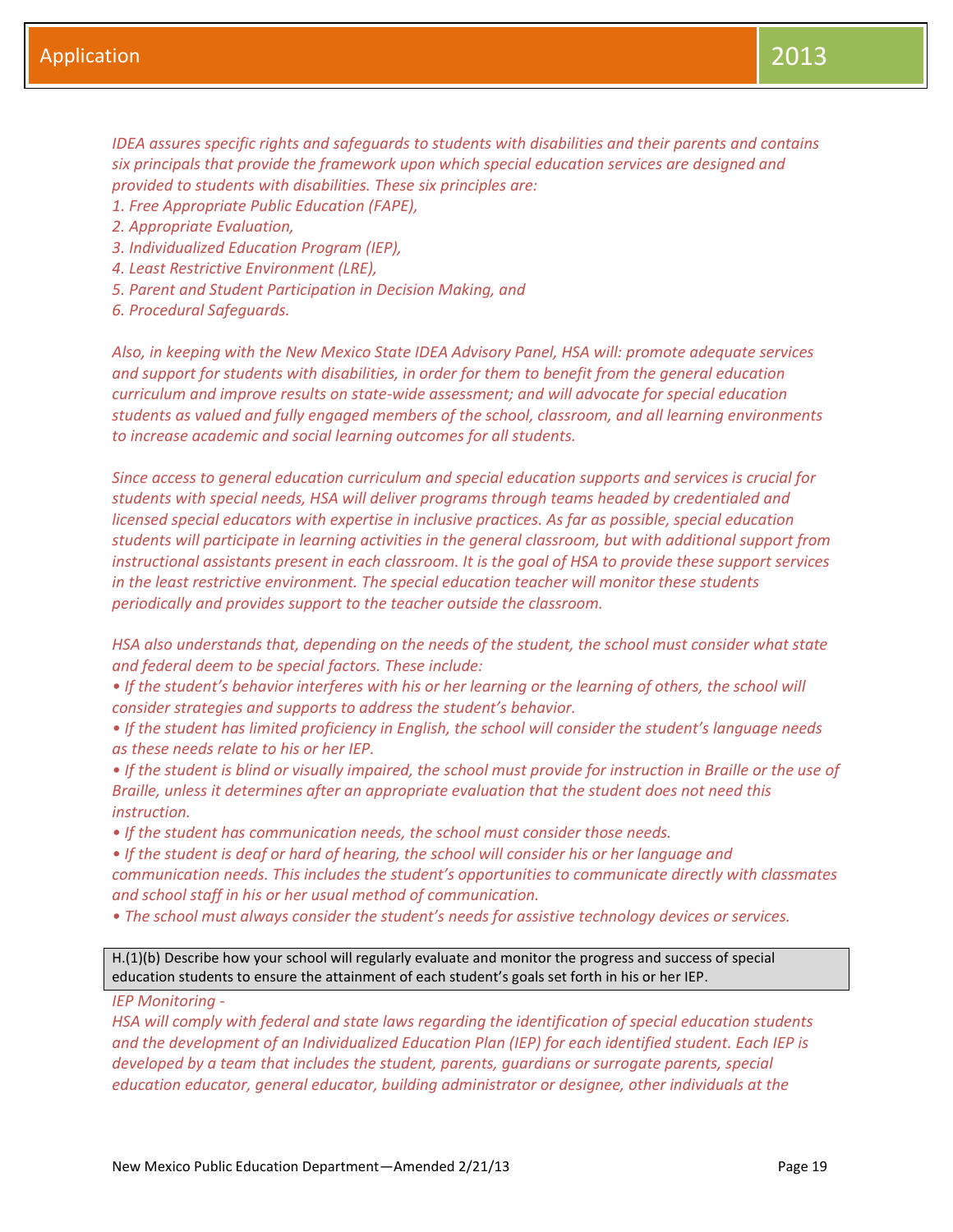*request of the parents or the school, and at least one person who also participated in the student's evaluation and who will interpret the student's evaluation reports.*

*HSA will also provide services for students previously identified as qualifying for special education services as outlined in their current IEPs. HSA recognizes that the IEP is at the heart of a student's right to a Free Appropriate Public Education (FAPE) and all IEPs will be reviewed each year to determine the success of services, modifications and accommodations each student has received and any changes needed for the next year.* 

*The contents of an IEP are specified by law and must contain:*

- *• A statement of the student's present level of performance;*
- *• A statement to address how the student's disability affects participation in the general education curriculum;*
- *• Measurable annual goals and objectives related to the student's needs resulting from the student's disability;*
- *• A statement of special education-related services, supplementary aids, and other services to be provided;*
- *• Descriptions of program modifications and supports for school personnel;*
- *• Explanation of the extent, if any, to which the student will not participate with non-disabled students;*
- *• Explanation as to how the parents of the student will regularly be informed of the student's progress toward the annual goals;*
- *• A statement of whether the student will take district or state-wide achievement tests and if those tests will be taken with or without accommodations or modifications;*
- *• Explanation of why the student will not participate in such assessments if the IEP team makes that decision;*
- *• A statement of how the student will be tested if the district or state-wide tests are not used;*
- *• Projected date for initiating services and modifications and the frequency, duration, and location of those services and modifications;*
- *• The need for an extended school year;*
- *• Transition requirements for students aged 14 and older.*

#### H.(1)(c) If applicable, describe your school's plan for graduating students with special education needs.

#### *Graduation-*

*HSA understands the importance of the Transition Plan because the is crucial for preparing the student for graduation and the IEP team plays a key role in determining the most appropriate program of study for graduation based upon student needs and impact of the disability. Based on this information, the IEP Team will select from the four New Mexico approved graduation options: 1) Standard Graduation Option; 2) Career Readiness Graduation Option; 3) Ability Alternative Graduation Option; or 4) Certificate of Transition.*

*Meeting Transition Requirements: Transition Services and the Transition Plan -The Individuals with Disabilities Education Act (IDEA 2004), defines transition services as a coordinated set of activities for a student with a disability that:*

*1. Is designed to be within a results oriented process that is focused on improving the academic and functional achievement of the student with a disability. Transition services should facilitate the student's movement from school to post-school activities, including post secondary education, vocational education, integrated employment (including supported employment), continuing and adult education, adult services, independent living, or community participation;*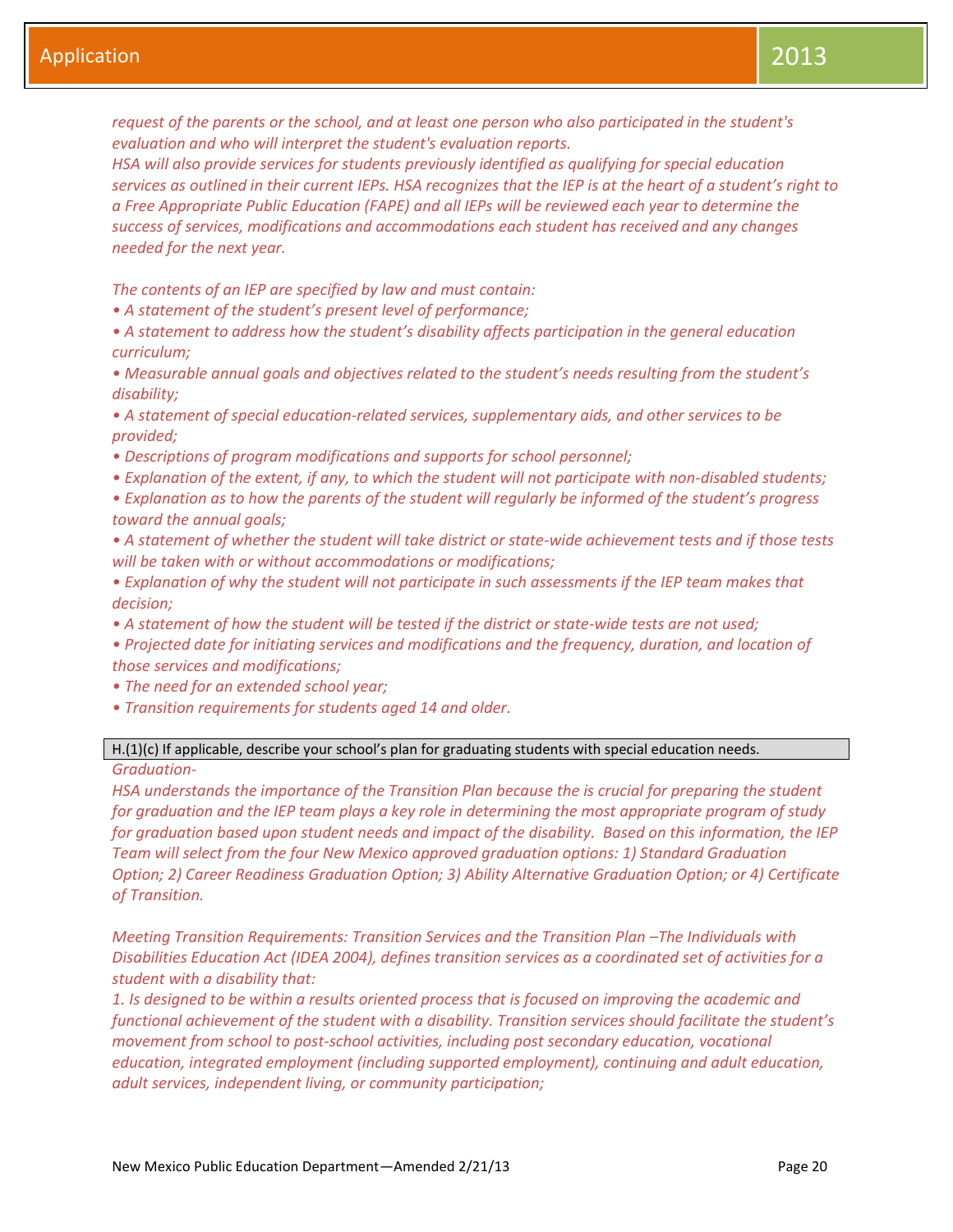*2. Is based on the individual student's needs, taking into account the student's strengths, preferences, and interests; and includes—instruction; related services; community experiences; the development of employment and other post school adult living objectives; and if appropriate, acquisition of daily living skills and provision of a functional vocational evaluation. Transition services for students with disabilities may be special education, if provided as specially designed instruction, or a related service, if required to assist a student with a disability to benefit from special education. 34 CFR 300.43 (Authority: 20 U.S.C. 1401(34)*

*Transition requirements encompass many goals and services, written in a plan format called "The Next Step Plan". This Plan identifies a student's transition needs and courses of study needed to reach identified goals and which becomes part of the IEP.*

*HSA will adhere to the IDEA requirements for the writing and implementation of a Transition Plan that will include the following:*

*- Appropriate measurable post secondary goals based upon age-appropriate transition assessments related to training, education, employment, and independent living skills, where appropriate;*

*- Transition services needed to assist the student in reaching those goals, including courses of study;*

*- Transition services must commence no later than one year before the student reaches the age of majority under state law. A statement that the student has been informed of the student's rights under this title, if any, that will transfer to him or her on reaching the age of majority must become part of his/her transition file.*

*- Designed to be within a results oriented process, that is focused on improving the academic and functional achievement of the student with a disability to facilitate the student's movement from school to post-school activities, including post secondary education, vocational education, integrated employment (including supported employment), continuing and adult education, adult services, independent living, or community participation;*

*- Based on the individual student's needs, taking into account the student's strengths, preferences, and interests; and includes—instruction; related services; community experiences; the development of employment and other post school adult living objectives; and if appropriate, acquisition of daily living skills and provision of a functional vocational evaluation.*

H.(1)(d) Describe your school's plan for budgeting and staffing for meeting the identified needs and educational plans for students needing special education support/services. Include how your school plans to provide ancillary staff support.

*Address Staffing Needs -*

*HSA has made provision for 1.5 special education teachers in the first year; as well as budgeting for a part time guidance counselor. In Year 5 HSA will have four (4 FTE) special education teachers, and 1.5 FTE guidance counselor. HSA plans to hire teachers who are bilingual in English and Spanish. Special education student enrollment is projected at 15% C level of the day time enrollment and is higher than the special education student enrollment of 12% in GISD. Students that may require special services is calculated at 10% of the special education students. HSA has made budget provisions for contracting with approved agencies for diagnostic and ancillary services.*

*We shall include students with special needs, or disabilities, in the least restrictive learning environment. Our school will be uniquely qualified to adapt learning strategies that provide special needs students with appropriate tools to advance their competencies, while learning with other grade level peers, because:*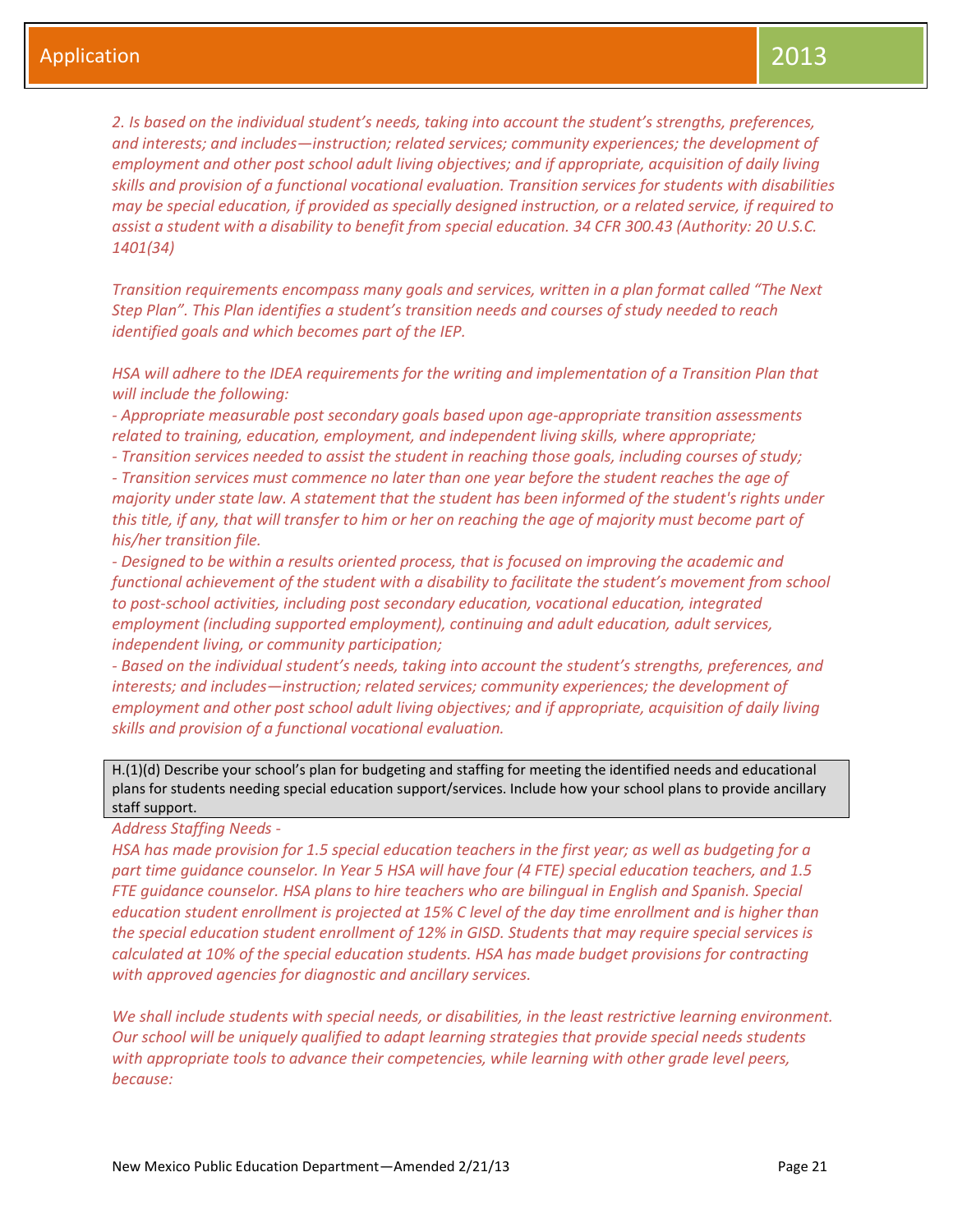*1. 7th, 8th, 9th, and 10th grade classrooms will be configured to accommodate small learning clusters, supported by instructional assistants and managed by a certified teacher at all times. This format will allow individualized instructional support, and offer students the capability to work independently online to raise competencies.* 

*2. Students will also have the freedom and incentives to participate with team mates to solve problems in learning clusters, and collaborate on projects and presentations that reflect student content readiness. 3. Remediation for all students will be available before or after the normal school day, in both the computer labs and in small group tutorial sessions, and we will use Discover Education short cycle assessments to guide teacher learning strategies and pinpoint student deficiencies.*

*4. Adult students with special needs will also have the opportunity to receive remediation to build skills to master their competency based programs of study.* 

#### **H.(2) Students with Section 504 Accommodation Plans.**

H.(2) Describe how your school will serve, evaluate, and monitor the progress and success of students with Section 504 Plans.

*Section 504 (Subpart D) requires students with disabilities be provided a free appropriate public education (FAPE). HSA will provide the full range of accommodations and services necessary for students with disabilities to participate in and benefit from public education programs and activities. Section 504 protects all qualified students with disabilities, defined as those persons having a physical or mental impairment which substantially limits one or more major life activities; has a record of such impairment, or is regarded as having such impairment. (29 U.S.C Sec. 706(8)*

*HSA recognizes that all individuals who are disabled under the Individuals with Disabilities Education Act (IDEA) are also considered to be disabled, and therefore protected, under Section 504/ADA. However, all individuals who are disabled under Section 504 will not meet the eligibility requirements of IDEA. Students disabled as per Section 504 do require a response from the regular education staff, and a plan for the provision of accommodations and services will be included in a written Section 504 Plan.*

*As required by law, the parent or guardian will be provided with notice of actions affecting the identification, evaluation or placement of the student. Parents/guardians will be invited to the meeting and participate in the decisions made. No meeting will be held without both parent and student present. Parents are entitled to an impartial due process hearing if they disagree with the school's decisions in these areas. A section 504 hearing will be made available by the school if requested by the parent. Parents may choose to appeal directly to the Office of Civil Rights without notifying the school of their concerns or requesting a 504 due process hearing. HSA will ensure that all students with disabilities enrolled, regardless of the severity of their disability, are identified and evaluated in compliance with IDEA, Section 504 of the Rehabilitation Act of 1973 and Title II of the ADA of 1990 as applicable.*

#### **H.(3) English Language Learner (ELLs):**

## H.(3)(a) Explain how your school will identify ELLs.

#### *Identifying ELL-*

*English Language Learners will be identified through the Home Language Survey, which will be completed by all students during registration. This information will be recorded in the student's permanent record. Once a student is identified as having a primary home language other than English, the student will be assessed for English proficiency, and determined whether the student qualifies for ELL services. Students identified as ELL will be reported to NMPED, and coded as such in the student database. ELL identification must take place within the first month of the school year. Students will be assessed annually for English proficiency.*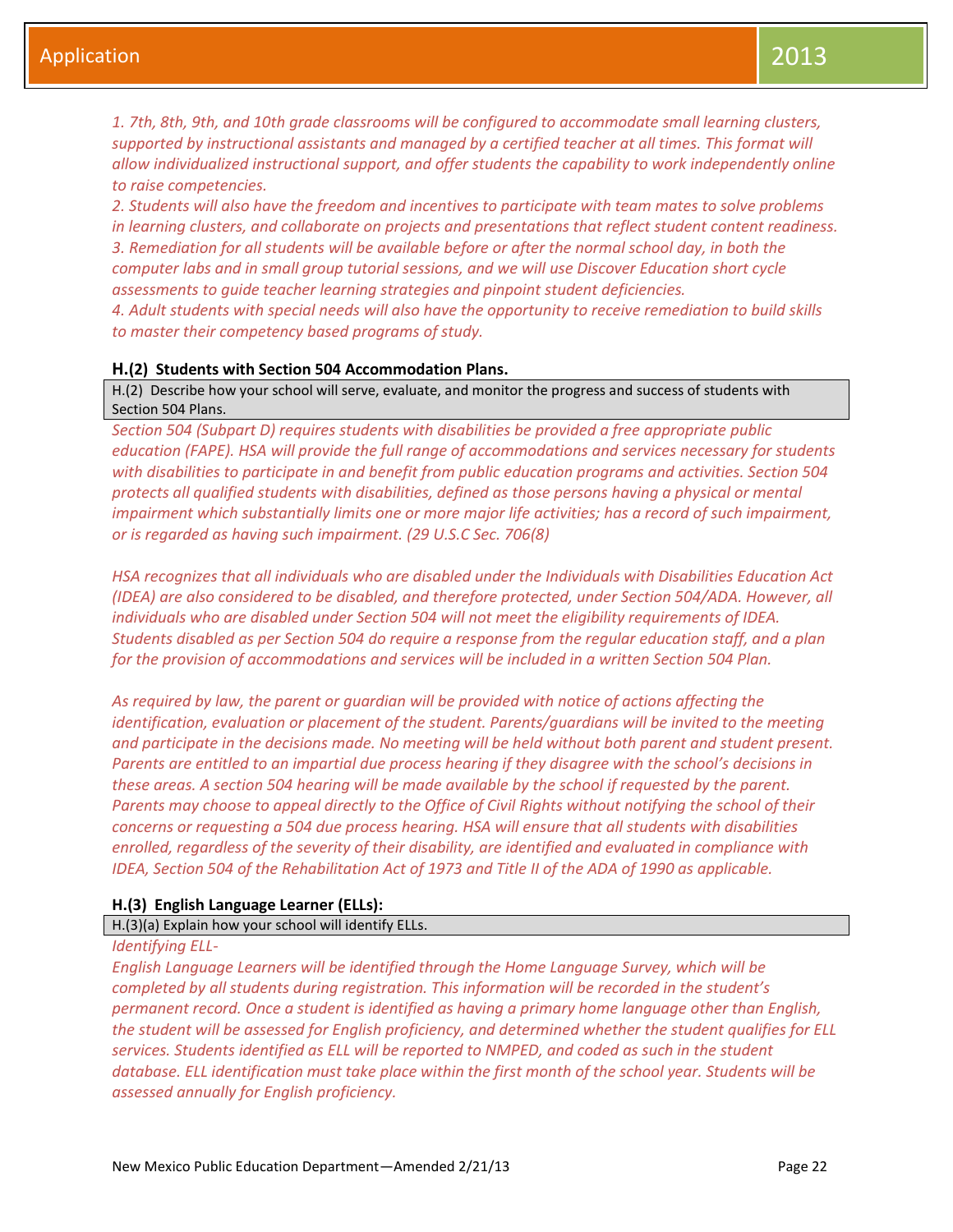*HSA anticipates that the majority of the adult students who attend the Evening School Program may be identified as ELL students. ELL students are re-classified as "fluent" when they have sufficient English skills to learn in a regular classroom with extra assistance and perform in academic subjects at approximately grade level. ELL students will be supported through assessment, standards-based curriculum, differentiated instruction, and individualized reading intervention remediation classes held every day after the regular school day. During class teachers will engage students by using thematic planning. Manipulatives, visuals, graphic organizers, shared readings, note taking, and interactive communications are just a few ways teachers will create an educational environment that fosters language acquisition through content-based lessons. Small group instruction will also be provided in each subject area as content teachers and instructional assistants work together to ensure learning.*

#### H.(3)(b) Explain how your school will provide services/supports to identified ELLs.

#### *Services-*

*ELL Program Overview – The instructional program for ELL students will be based on assessment data and student experience, and aligned with state standards. HSA teachers will provide adaptations in content instruction to ensure comprehensibility and authentic access to the core curriculum. These include*

*- Primary language instruction and/or support at the appropriate level of challenge where possible; partnering with a bilingual student; content materials in the primary language for student to access course information; and bilingual dictionaries*

*- During and after school coaching with a teacher, or instructional assistant*

*- Explicit teaching of key content vocabulary through labeling of pertinent diagrams, charts, equations, etc.*

*- Frontloading language needed to engage in upcoming content lessons*

*In addition, HSA teachers will use effective instruction which includes instructional feedback using the Discovery Education short cycle assessments to guide ELL students in areas where they demonstrate a high degree of difficulty. ELL students will have the opportunity to participate in tutoring and remediation sessions between 3:00 and 6:00 pm Mondays through Thursdays.* 

## H.(3)(c) Describe how the instruction will be differentiated based on identified student needs. Provide specific examples.

*Differentiated Instruction -*

*Many of New Mexico's English Learners include long-term residence. While they have good oral English fluency, many still struggle as readers and writers of English. Some reasons for poor reading and writing skills include ineffective or inconsistent instruction in language arts.* 

*These students will benefit from instruction that builds upon what they achieve in learning clusters. Teachers will focus on the keys to fluency in English, and contrastive analysis of home language and standard academic English. A broad range of texts for study including healthcare vocabulary and biographies of successful healthcare professionals from similar backgrounds will be used to motivate and support students.* 

*Content - Students with below grade level content skills will be assessed and placed in content classes based on skill level. Students performing below grade level competencies will receive extra remediation. Instructional assistants will help these learners understand key concepts of the next day's lessons to build*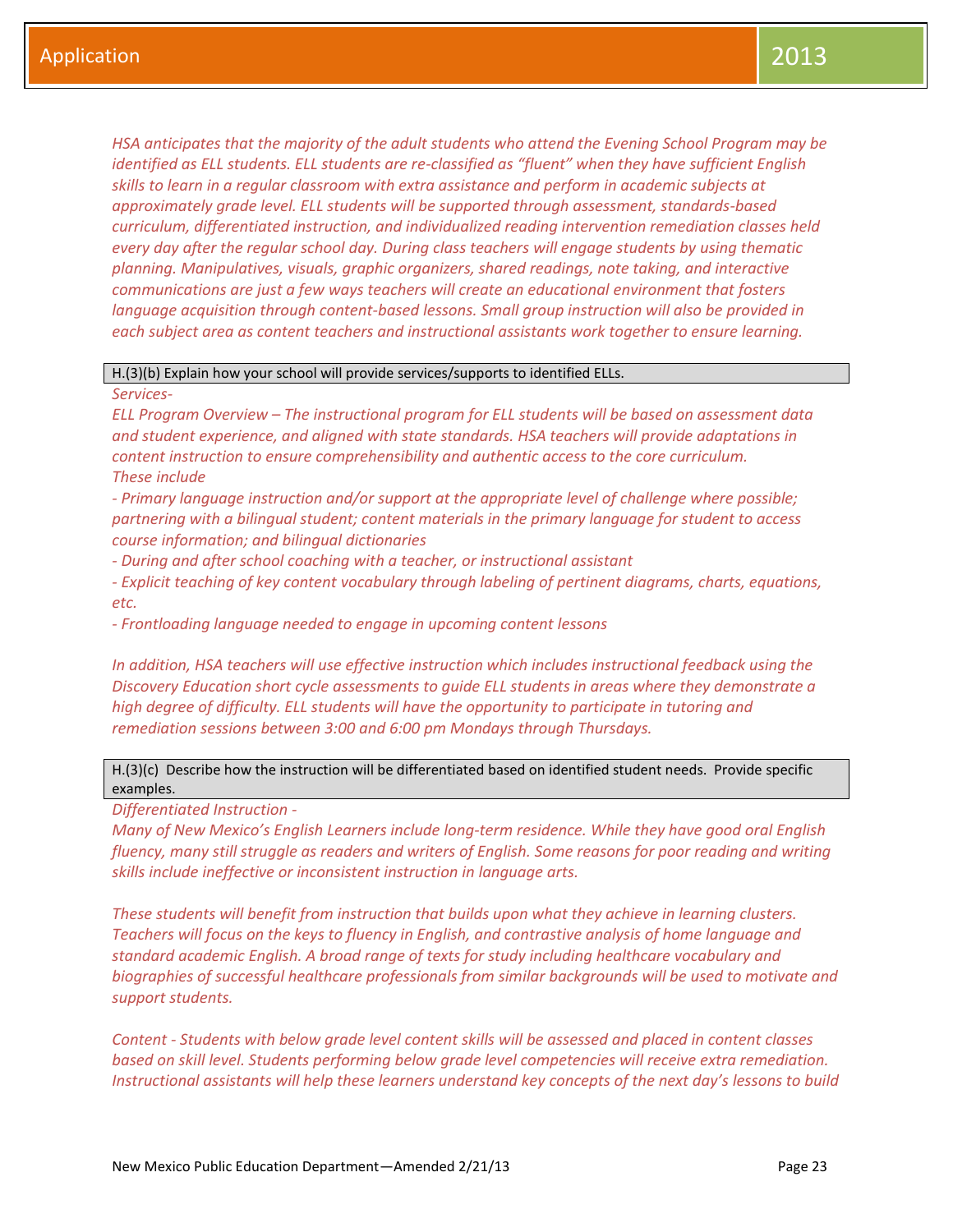*their self-confidence. Students will be better prepared and more willing to achieve when the text, vocabulary and remediation are aligned to their goals.*

*Literacy - Provide intense academic intervention as necessary based on reading assessments, rather than teaching all under-achieving students the same way. Literacy instruction should initially focus on mastery of letter-sound patterns. First decoding single syllable words, then advancing to multi-syllabic words; mastering highly frequently used words and phrases; written forms of expression; discrete content vocabulary; reading longer sentences; strategic reading of content text; and reading a great deal of varied text to increase ease and accuracy. Struggling readers should move beyond text recognition to fully understanding the essence and nuance of the material, as well as learn to read with greater accuracy and word knowledge. These students will be encouraged to use online career materials and make written presentations on what they think these careers might offer them.*

## H.(3)(d) Describe how your school will regularly evaluate and monitor the progress and success of ELLs? *Monitoring-*

*HSA's goal is to successfully move students as quickly as possible into the mainstream academic program. In order to accomplish this, instruction must be based on identified instructional needs, built on both content and language strengths, and which progresses through a well-defined, yet flexible, sequence of intervention steps. We shall use Discover Education short cycle diagnostics to guide teachers as they monitor student achievement.*

*(See Appendix U (page 13) H.(3)(d) for TABLE - Monitoring ELL)*

#### H.(3)(e) Describe how your school plans to budget and staff itself to meet the needs of ELLs.

#### *Staffing-*

*All HSA teachers and instructional assistants will be bilingual in English and Spanish. HSA has made provision for 1.5 special education teachers in the first year; and a part time guidance counselor. By year 5 HSA will have four (4 FTE) special education teachers, and 1.5 FTE guidance counselor. Budget provisions have been made for HSA to select hire and train, in conjunction with the faculty of NMSU Colleges of Health Science and Education, graduate students to serve as instructional assistants under the direction of classroom teachers in English as well as in before- and after-school remediation sessions. Instructional assistants will provide support to classroom teachers in English, math and science classes, thereby achieving adult-led learning clusters of approximately five/six students.*

*Budget provisions provide for NMSU College of Health Sciences to identify graduate students who are interested and qualified in serving as instructional assistants under the direction of classroom teachers. Instructional assistants will provide support to classroom teachers in English, math and science classes, thereby facilitating learning clusters of approximately five/six students. Students will also have the freedom and incentives to participate with team mates to solve problems in learning clusters, and collaborate on projects and presentations that reflect student content readiness.*

*Remediation, Review, and Reinforcement – New ways to reinforce and support teachers' main classroom objectives will be to use instructional assistants as tutors for three hours a day between the day and evening program. In addition, the small learning clusters will allow ELL students and other lagging students to work on areas of special need and strengthen their oral and written skills.* 

**I. Assessment and Accountability.** A charter school application should include a clear plan for evaluating student performance across the curriculum. This plan should align with state performance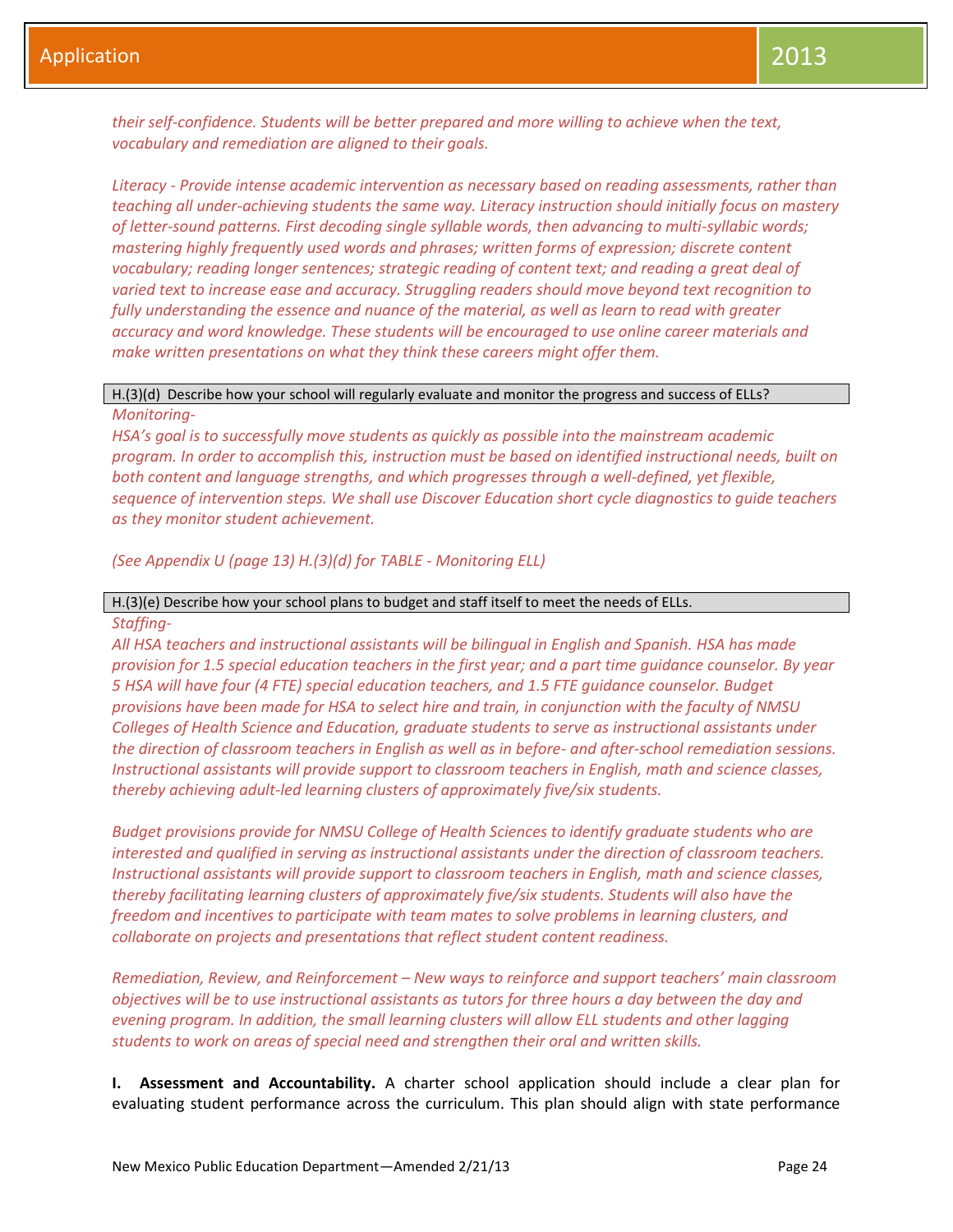standards as well as with the school's student performance goals, and should be presented along with a clear timeline for achieving these standards/goals. A clear explanation of the types of assessments and frequency of administration should be included reflecting thoughtfulness given to tracking student progress. A plan for the use of data gathered through assessments should include procedures for taking corrective action (both individually and collectively) if pupil performance falls below expected standards.

A quality assessment plan will include summative (end-of-year) assessments as well as formative (more frequent assessments) to track student skill and knowledge development and to inform instruction. The plan will include how this data will be used to guide professional development of teachers, as well as how this data will be used to guide refinement of the curriculum and instruction.

When developing the assessment plan you should consider: 1) the appropriateness of assessments to the curriculum; 2) what will serve as baseline for student progress comparisons; 3) the inclusion of school, state, and other assessments to demonstrate appropriate student growth (i.e., SBA, DRA, Dibbles, MAP, AP, IB, SAT, ACT); 4) the ability of the assessment plan to provide for the early detection of students struggling with curriculum content; and 5) the ability of assessments to reflect the use of basic skills at grade-appropriate levels (i.e., reading, writing, problem-solving, etc.).

**Note:** Be aware that all New Mexico public schools including charter schools are subject to the Standards Based Assessment Program (SBA), which is aligned with state and federal content standards.

I.(1) Identify what measure(s) you will use to indicate that your students are making academic progress and the grade levels at which the assessment(s) will be used with an anticipated schedule or frequency of assessing. Ensure that you consider the common core standards, the state-mandated PARCC and the SBA, your targeted student population, and how you plan to use the assessments to inform instruction.

#### *Use of Assessments -*

*The HSA team has chosen measurable goals and milestones that are in alignment with the school's mission and academic goals, the common core curriculum, and student preparation for health science career pathways. As described below, the SBA, the PARCC, Discovery Education diagnostics and assessments, student's classroom and individual reports, and HSA Health Career Proficiency standards, will collectively inform the Head Administrator, individual teachers, students and their parents as to the student's progress. The use of formative and summative assessments will provide indications as to the degree of student progress, as well as specific impediments to his/her readiness to learn and progress toward the school's stated goals and individual student pathways to career readiness, healthcare employment, and post-secondary education. The following instruments and validated assessments will be used by HSA:*

*Standard Based Assessment (SBA) – The SBA assessment will be administered to students in Grades 7, 8, 10, and 11. HSA will use SBA test results in Grades 7 and 8, as beginning benchmarks that will serve to identify the specific areas within each subject area where students need extra help, practice and or remediation. Note, in each ELA, math and science classroom, teachers will have instructional assistants to help them supplement regular classroom teaching. The teacher will direct instructional assistants, based on SBA scores, to focus on students identified as needing additional time on task to master specific core skills. Under the direction of the teacher, instructional assistants will assist the student(s) with remediation, varied instructional strategies, and/or one-on-one tutoring. The SBA design goals, as articulated by NMPED's Dr. Peter Goldschmidt, are to build student capacities to become "literate individuals" and for math, to focus upon the "essential priorities".*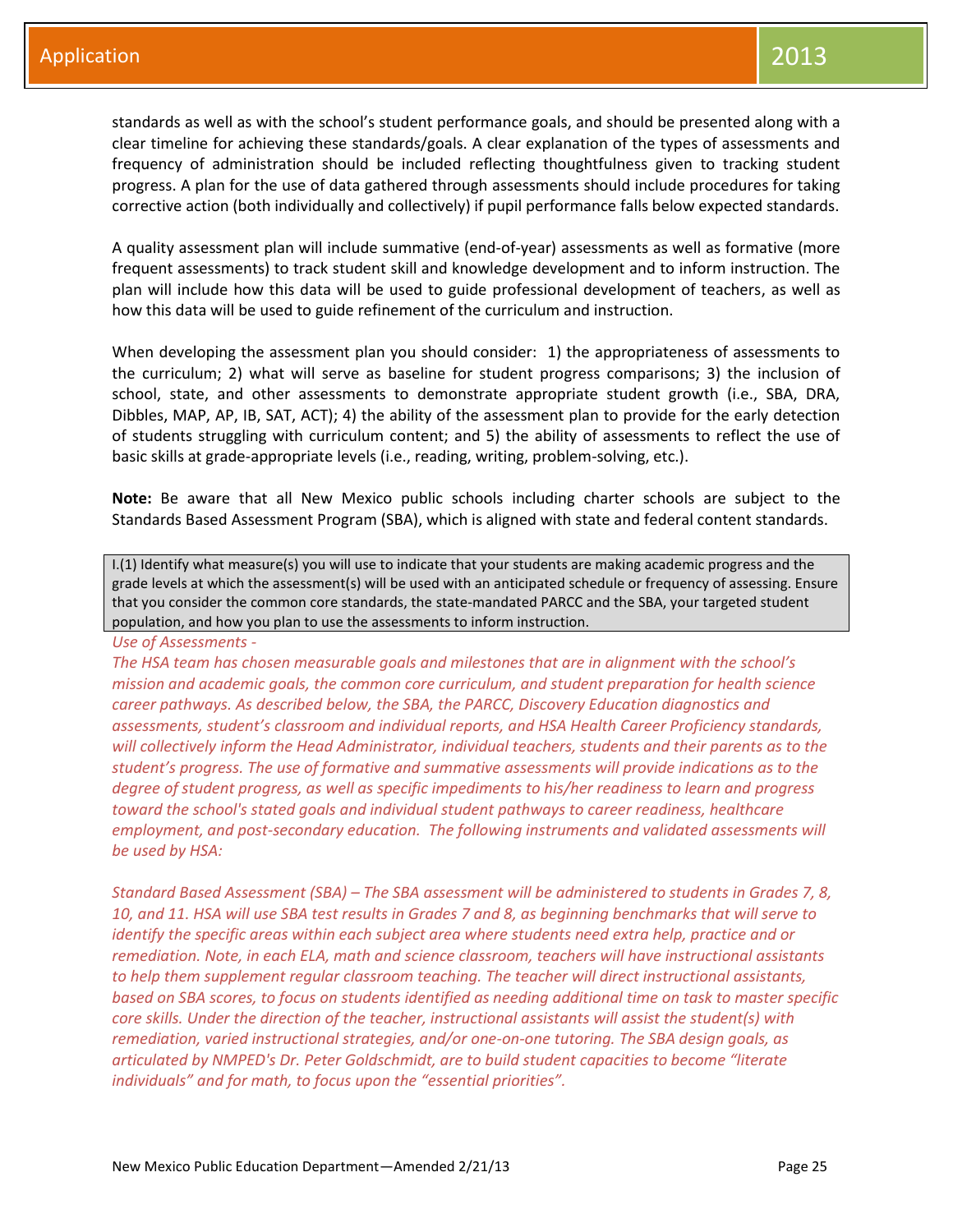*HSA will employ the "bridge standards" (to be published in 2014) in ELA, and math, to help teachers and the Head Administrator measure and assess the full range of student performance across the spectrum of high and low performing students. We have been advised that the "Bridge Assessments "will provide data to inform instruction, including measures of growth, and outline innovative approaches to assessment design." Accordingly HSA will engage professional development consultants to assist teachers in understanding the value and interpretation of these new assessment frameworks that will serve as guideposts for professional development initiatives. Additionally, the Head Administrator, instructional staff and special education teachers may take advantage of the bridge assessments as they migrate from formative to summative assessments from year to year. (NMPED explanation of the use and evolution of SBA Assessments and their migration to PARCC -*

*http://ped.state.nm.us/ped/AssessmentEvalDocs/NM%20ELA%20Assessment%20Framework%20Grades %203-8%20VFinal%201%200.pdf)*

*Discovery Education – HSA will administer Discovery Education (DE) short cycle assessments up to four times a year for all students in every grade. The HSA goal for middle students who have been enrolled for four or more consecutive semesters is to be proficient in math and reading as measured by Discovery Education benchmarks. DE Student Skill Reports will permit teachers to make formative assessments of progress. In the first quarter of each school year, all students (day and evening) will take the gradespecific common core assessments. This will offer the Head Administrator and teachers validated metrics to set early benchmarks and student goals, and will continue to inform on teachers and students performance. DE Skill Reports offer guides as to whether individual students are "ready to learn" or "advance" thus helping teachers to better comprehend:*

*a. whether the class, as a whole, is progressing at an acceptable rate, and if not, where greater emphasis is appropriate;*

*b. when individual students may need additional time to master a specific skill(s) and/or when a student may advance to higher academic challenges and independent study.*

*DE Student Subskill Reports and Class Summary Reports will provide HSA's Head Administrator with metrics and data to assess skill levels and classroom effectiveness of each of HSA's teachers, as well as inform parents/guardians of progress of their child. Accordingly, parents and teachers will have formative assessments to focus on areas that may be obstacles to progress thus meeting challenges in a timely manner, and before they become a detriment to long term student persistence, progress and success. Similarly, the HSA goal for day and evening high school students who have been enrolled for six or more consecutive semesters to exceed the state average in math and reading by 15%, DE Student Subskill Reports allow for additional formative assessments of progress. Once again, the administration of Discovery Education assessments and the analysis of student scores up to four times per year will offer important benchmarks, metrics, and data to assess student progress and teacher effectiveness.* 

*PARCC – The PARCC assessment will be administered to all students once a year. HSA will employ the Performance Level Descriptors (PLDs) of the PARCC in ELA/Literacy and mathematics to demonstrate the degree to which HSA students are prepared and ready to enter and succeed in entry level credit bearing college courses offered at two and four year pubic institutions of higher education. The grade and subject specific PLDs will provide a full metric picture, or profile of the knowledge, skills and practices that each student is capable of performing in a specific course and/or particular grade level. As HSA teachers, staff, parents and students become acquainted with PARCC, they will be able to better appreciate the merit of being exempted from taking and passing placement tests for college entry level ELA/literacy, mathematics and technical courses. The five PARCC threshold scores expressed as Levels 1, 2, 3, 4 and 5 offer students, parents, teachers and administrators validated benchmarks to confirm whether students*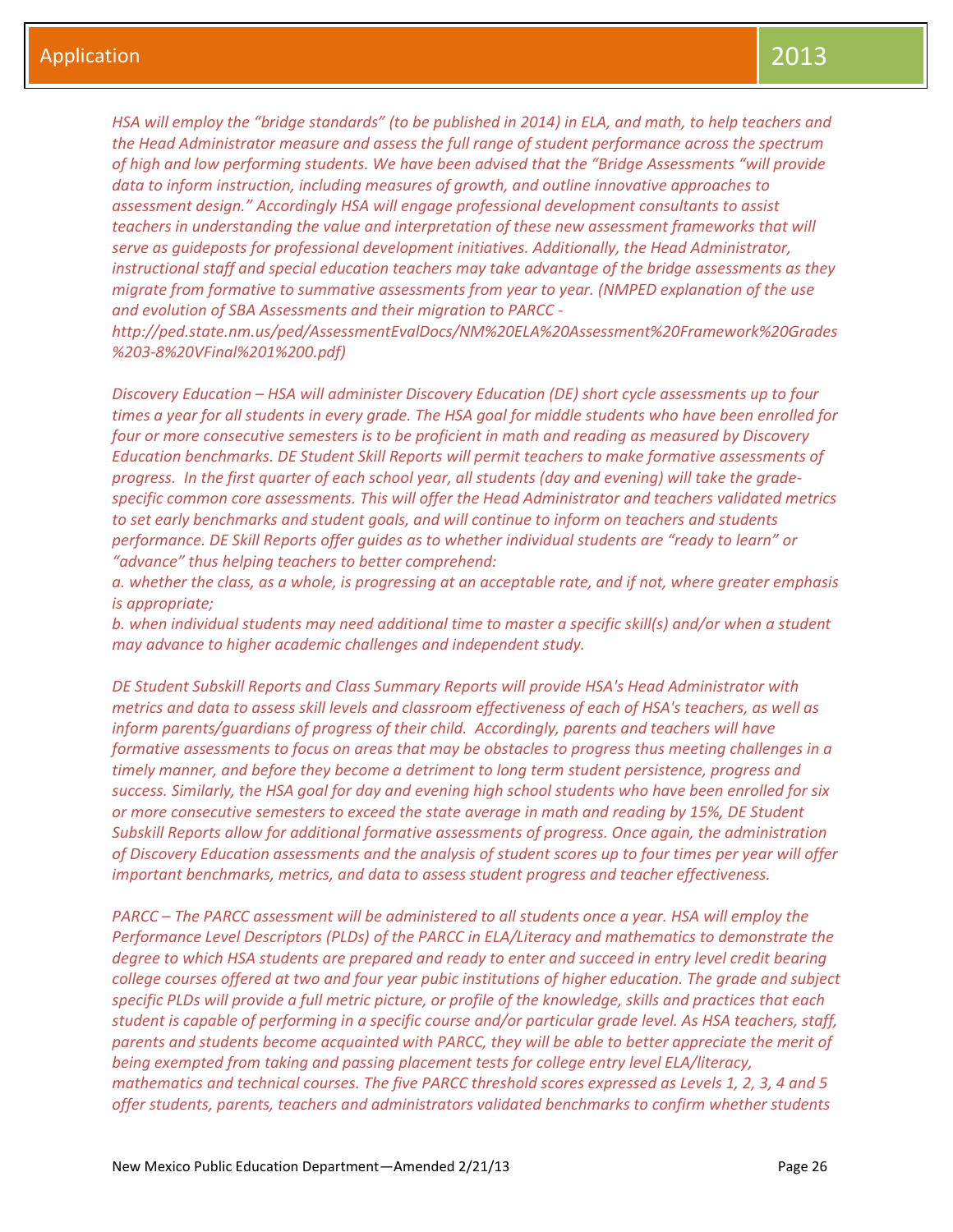*are prepared to embark on challenging journeys to career and college readiness. (See Appendix O for description of PARCC PLD levels.)*

*HSA Health Career Proficiency Standards (HCP) – HSA intends to employ HCP, HSA's version of the National Healthcare Foundation Standards and Accountability Criteria (NHFSAC), to confirm that Grade 12 students preparing to graduate possess the necessary foundations healthcare professionals are expected to acquire. The HSA Internship Director will maintain scores and summarize results, charting student's mastery of the standards throughout the high school grades. Student scores will be reviewed by the Head Administrator, participating healthcare partners, potential employers, and college counselors. The NHFSAC is one of the few nationally validated instruments that address and confirm a high school student's competency and understanding of basic academic healthcare subject matter, communication skills, and safety protocols. The NHFSAC also assesses student understanding of health ethics, the roles and responsibilities of healthcare teams, the importance of positive team building relationships, health and wellness practices, and health and computer information literacy. The Governing Board and academic advisory panel have already begun to develop metrics for the Health Career Proficiency standards. (Appendix Q for HCP standards and Appendix R for NHFSAC standards.)*

I.(2) Describe the corrective actions your school will take if it falls short of achieving student academic achievement or growth expectations or goals at the individual (remediation/at-risk students) **and** school-wide levels. Explain what would trigger such corrective actions. Who would be responsible for implementing them, and how your school will assess their effectiveness?

*Individual and School-Wide Corrective Action -*

*As HSA's Head Administrator and his team of teachers begin to understand the SBA assessment and instructional shifts in content knowledge and practices to be introduced statewide in 2014, they will be better informed to choose remediation and corrective action strategies to build the skills of lagging students in key areas of concern. The assessment framework will help teachers meet individual student career readiness and academic goals by specifying student achievement levels, and by describing the levels of thinking and reasoning that the Bridge Assessment items and/or tasks demand of the students. Learning to master and analyze the wealth of data that Discovery Education assessments offer will make the job of corrective action, when needed, a great deal easier. The metrics of what the individual student has learned, needs to learn, and the obstacles to learning of each subgroup, in each subject area, based on aligned common core framework is provided in the Discovery Progress Zone diagnostics and other reports. Furthermore, should it become apparent that a teacher or teachers are not achieving the HSA and NMPED goals for a specific student, a large number of students in the classroom, and/or a subgroup, then the Head Administrator can pin point areas that need to be addressed. If teachers fail to address individual students' learning deficits, as well as deficits for their students in a subset and/or an entire classroom, then the Head Administrator may determine that - either, the teacher requires specific professional development support (and such support is provided for by consultants, educational partners, other teachers, or NMPED technical support), or alternatively , that the renewal of the teacher(s) contract might not be in the best interest of the school and the students, then the Head Administrator is empowered to take action accordingly, and document the determination for the Governing Board and others.* 

*Ultimately the success of HSA will be measured on the basis of student achievement and by levels of student, parent, and staff satisfaction, as well as from feedback from educational and healthcare partners. The evaluation of student performance starts with the collection and analysis of abundant quantitative (outcome data and demographic data) and qualitative data (process data and survey data). The synthesis of this information will help the Governing Board, the Head Administrator and other*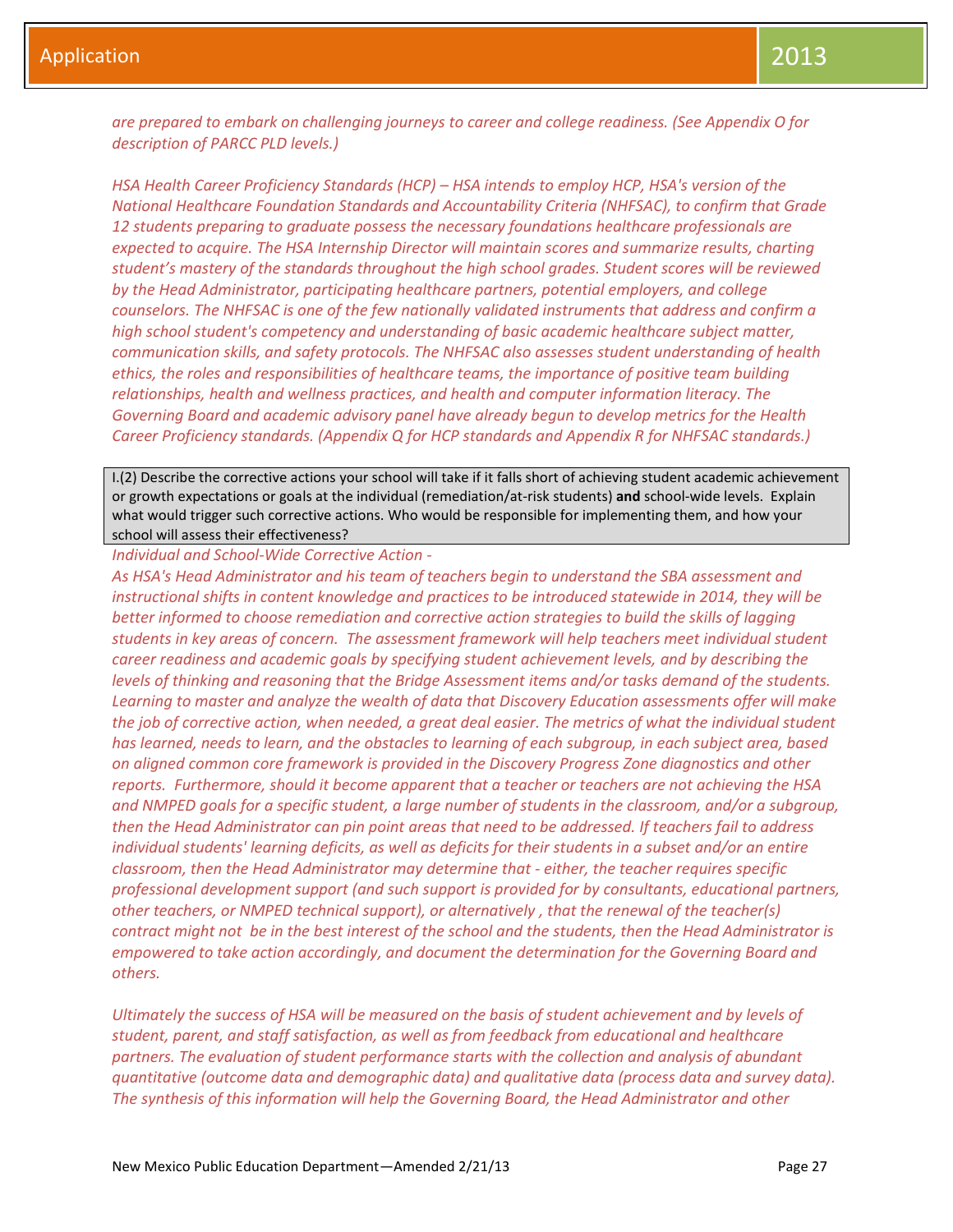*stakeholders of the HSA community evolve and grow stronger; the synthesis of this information will also help our team understand how to better:*

- *- Monitor student progress over her/his academic journey with HSA;*
- *- Measure each component of HSA's goals and effectiveness;*

*- Assess both individual teachers and the school framework of instructional effectiveness;*

*- Guide the Head Administrator and teachers with curriculum alignment, modification, emphasis and development;*

- *- Help to budget and allocate limited resources more effectively and efficiently;*
- *- Promote and facilitate more timely and broad based accountability;*
- *- Offer sufficient and timely data to report progress to all stakeholders;*
- *- Maintain and sustain education rigor and focus;*

*- Advance students individually and collectively on their journeys toward college and career readiness in healthcare professions, and other appropriate domains.* 

*Self Monitoring - The HSA administrative team and teaching staff will review SBA, Discovery Education, PARCC, and HSA Health Career Proficiency standards formative and summary reports quarterly. These reports that offer both early alerts, and periodic comparative data will inform whether the student or student groups are making sufficient academic improvement and meeting the goals established in the charter. Effective analysis of this information will provide sufficient time for teachers to review delivery methods of new core concepts in the classroom and adapt teaching strategies in concert with the support of the Head Administrator.*

*We believe that the Head Administrator is ultimately responsible for ensuring that teachers are effective and able to improve instruction by: reviewing the quality of all staff and retaining only those who are determined to be effective and have the ability to be successful in the turnaround effort; providing jobembedded, ongoing professional development informed by the teacher evaluation and support systems, aligned to HSA goals, and teacher and student needs.* 

*The Head Administrator and the school may be open to redesigning the school day, week or year, if need be, to include additional time for student learning and teacher collaboration, and/or through adding tutoring and program re-design, incorporating tools as appropriate to meet the individual situation. HSA has prepared a five year budget that includes tutoring and remediation from 3:00 to 6:00 PM Monday through Thursday, available, without cost, to all day and evening students. HSA's Head administrator will have weekly staff and individual teacher conferences as deemed necessary, based on student progress reports, and informal classroom visits. These will be designed to assist teachers to adapt teaching strategies to students' individual learning plans, and for gifted students who wish to advance more rapidly toward college and career, as well as meet the challenges of returning veterans and other adult learners.* 

*Teachers will be encouraged to honor each student as uniquely qualified to make a contribution to the health and wellness of his/her community. Although student assessments will be of primary quantitative import, teachers will incorporate input from parents, special education teachers, other HSA staff, and students to better understand a student's strength and needs. HSA recognizes that many students may experience economic hardship and psycho-social issues at home that affect academic and student persistence. HSA has provided for professional development and IT instruction for all teachers prior to the beginning of the school year. IT services will be available on site throughout the school year to inform teaching staff on data interpretation.*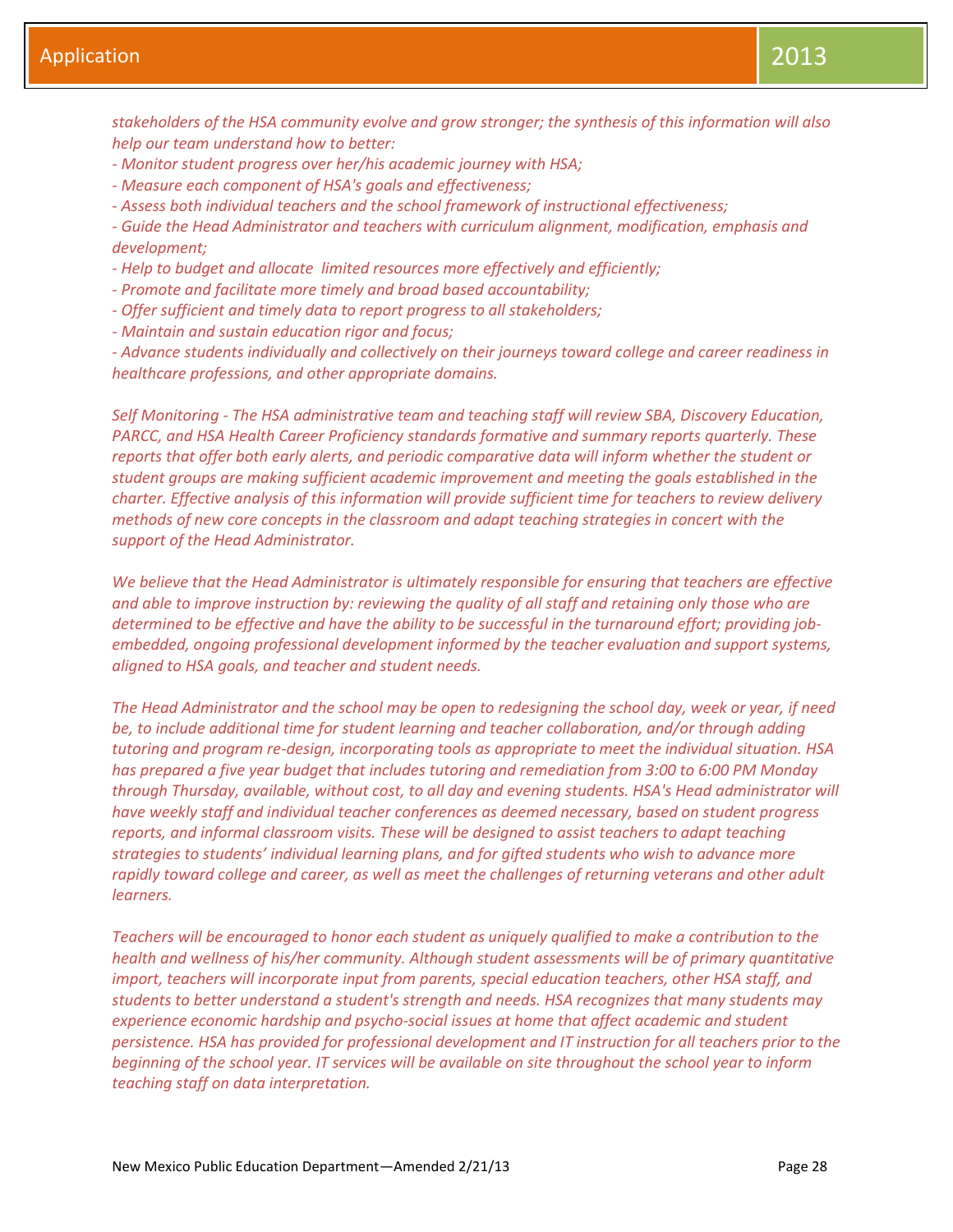*HSA's school culture, code of ethics and adherence to the student discipline policy requires that the Head Administrator rapidly set the tone and establish a school environment that assures student, teacher and staff safety. Clear policy statements that serve to reflect the HSA mission and embrace an ethical and other-centered school culture and philosophy, will help to make the student code of conduct, honor and self-discipline resonate with each and every student. HSA's founders have worked hard to establish important and valued community, civic, and professional relationships. A critical responsibility of the Head Administrator will be to maintain and grow these important partnerships. As the former Superintendent of Gadsden ISD, and a highly experienced educator and administrator, Mr. Ron Haugen is well qualified and uniquely skilled to accomplish such tasks, as well as addressing non-academic factors that may directly and indirectly impact student achievement, such as students' social and emotional wellbeing.*

*NMSA 22-5-15. Collaborative School Improvement Programs – The input and concerns of parents, students, school employees and members of the community shall be solicited and considered in the development and adoption of a collaborative school improvement program. If necessary for the implementation of a collaborative school improvement program, HSA may apply to the state board for a waiver of Public School Code [22-1-1 NMSA 1978] provisions relating to length of school day, staffing patterns, subject areas or purchase of instructional material. The state board may approve a request for a waiver upon a finding that the local superintendent has demonstrated accountability for student learning through alternative planning and that the participating teaching staff supports the implementation of a collaborative school improvement program. HSA shall provide the state board with a program budget that shows the type and number of students served, the type and number of school employees involved and all expenditures of the waiver.*

I.(3) Describe how your school will report student achievement results to parents, the school's Governing Body, the school's authorizer and the broader community. Please consider your selected community, their accessibility and communication options when answering this question.

#### *Reporting on Progress -*

*HSA will use the Discovery Education Progress Zone diagnostics to report on all student levels of progress in each core content subject area, and facilitate communication with parents, classroom teachers, and special education teachers when appropriate. Analysis of the data and graphic reports generated by the Discovery Education assessment system will allow both teacher and his/her instructional assistant to select from an item bank of more than 60,000 video drills to achieve quality, customized and targeted remediation. Student Subskill reports helps the teacher and the student pinpoint why the student selected the wrong answer(s). Because the Student Skill Report is aligned to the common core standards, it can be used to give an accurate predictor of student success over time on the New Mexico SBA and PARCC assessments.* 

*In the Skill Report, a student's performance and proficiencies in various math areas are expressed as levels of proficiency – from beginner to advanced, and may be used as a predictor of individual student proficiencies, as well as evaluates teacher effectiveness in preparing and advancing the proficiency of all students in his/her classroom. (See sample Discovery Education assessment reports in Appendix P) When students have access to quality remediation tools that are relevant and engaging, they will be more likely to believe they can progress and share the responsibility of overcoming learning obstacles in a non-competitive and personalized approach. Special education students can work within an inclusive classroom, and then address the specific strands that build "learning bridges" to reach higher levels of achievement, using the video and support materials to advance and persist.*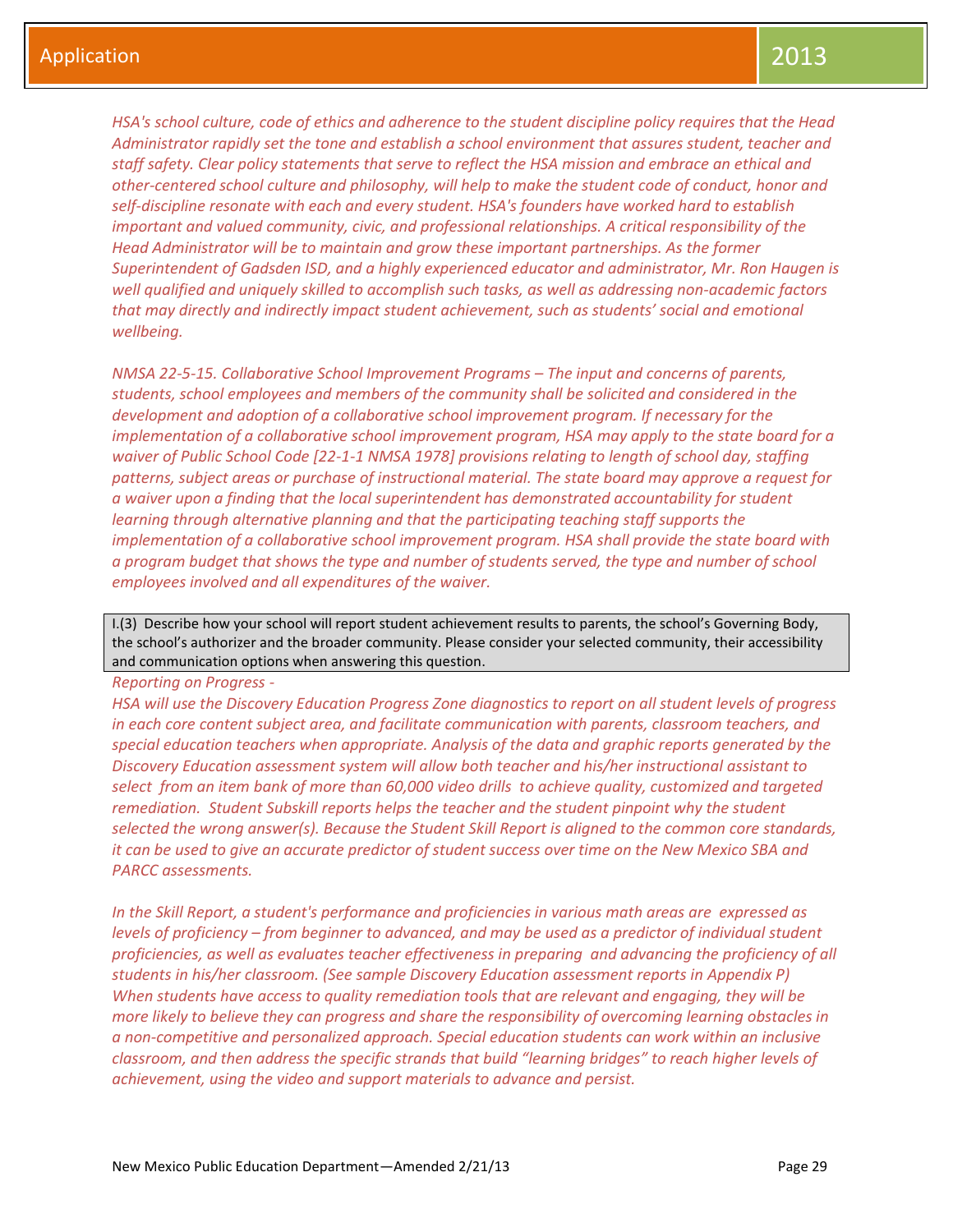*One of HSA communication tools for reporting real time student data to students and parents is PowerSchool. Individual student academic progress is available to students, parents and teachers 24/7 through a secure system. Teachers update student records bi-weekly thereby allowing parents and students to have current information of student progress and achievement. Discover Education assessment reports will provide detailed information on all aspects of the student's academic activities. However, in the likely event that many parents of our students are not computer literate, we will print these reports and arrange for our bilingual teachers to help parents interpret and understand the data of their student's strengths and weaknesses.*

## *In addition we shall*

*• Offer parents an opportunity to learn how to use the internet at HSA to access their child's student data in regularly scheduled supervised workshops during the school year and conducted after school and on weekend days;*

*• Plan to work with the City of Anthony and Sunland Park to provide volunteer tutors at public libraries to help parents learn how to use the internet and interpret student data.*

*• Instruct teachers on the use of phone text messaging to better inform parents of student progress. Research confirms that "Hispanic mobile users send or receive 941 SMS (text) messages a month, more than any other ethnic group. They also make 13 phone calls per day, 40 percent more than the average U.S. mobile user." (Hispanics in U.S. Highly Active on Mobile and Social, www.nielson.com) Telephone texting has a broad reach for our target population. Eighty-five percent of Hispanic households have telephones. (Evaluating the Public Health Impact of Healthy Promotion Interventions: The RE-AIM Framework Glasgow, R. E.American Journal, Public Health 1999, 89:1322.27)*

*• Additionally, report cards will be issued to parents and students in Spanish and in English each grading period. Teachers will hold periodic formal and informal conferences with parents to inform on their child's progress and to explain the importance of parent's role as stakeholders in supporting and honoring their child's success.*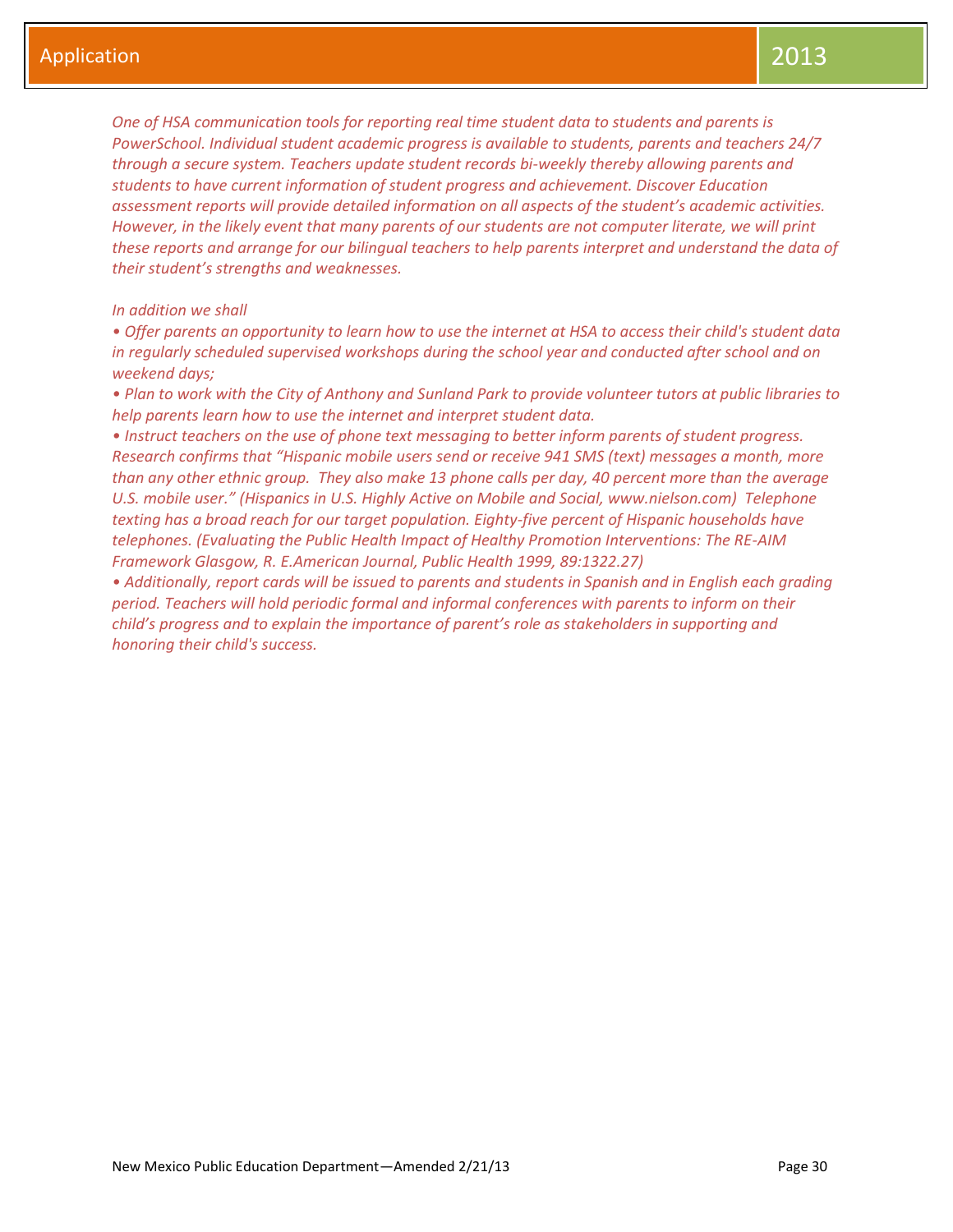## **Organizational Plan and Governance**

## **A. Governing Body Creation/Capacity.**

A.(1) Summarize the key components of your governance structure, including the roles and responsibilities of the governing body, number of members, length of terms, offices to be created, committees, grounds for removal from office, and relationship with your school's administration. Explain how and when the governing body will develop its governing documents or "bylaws" if not submitted with application. If complete, attach governing documents as Appendix B.

## *Governance Description -*

*The HSA Governing Board has prepared and approved bylaws (See Appendix B) that conform to Federal and New Mexico State laws and regulations, including 34 CFR 75.700.75.702, that describe the duty to directly administer and/or supervise the administration of the school, develop and employ fiscal control and fund accounting procedures that ensure proper disbursement and accounting of Federal funds. The HSA Governing Board has approved a Conflict of Interest Policy (see Appendix G) that avoids and precludes apparent and actual conflict of interest when administering grants (34 CFR 75.525, a. and b.), and will apply procurement standards consistent with, and mandated in 34 CFR 74.40-74.48. Further, the Governing Board has incorporated into its bylaws a 'conflict of interest policy", a written procurement procedure to provide the maximum extent possible free and open competition, and assurances that no employee, officer, or agent of HSA may participate in the selection, award or administration of any contract if a real or apparent conflict of interest exists.* 

*The HSA Governing Body's powers and duties will be consistent with those described in the New Mexico Charter Schools Act (NMSA 1978 22-8B-1 et seq) and SB 446.* 

*The roles and responsibilities of the HSA Board include:*

*- The Governing Board shall consist of seven members*

*- The Governing Board shall hold regular meetings*

*- The term of office of a Board Member shall be three years, with a maximum service of two terms*

*- The board will be composed of the following specific offices: President, Vice President, Secretary and Treasurer.* 

*- Attendance at Governing Board meetings is mandatory. If a Governing Board member cannot be physically present at a meeting for unavoidable conflict, he/she may make arrangements to appear by telephone in accordance with the provisions of the Open Meetings Act. (New Mexico Attorney's General Handbook for Open Meetings Act Compliance Guide.)*

*- The grounds for removal of a Board member are by a majority vote of the Governing Board.*

*- The HSA organization chart describes the lines of authority and the relationship of the Board to the Head Administrator and HSA.* 

*- The board has created the following standing committees: School Advisory, Finance, Facilities, Fundraising, Audit committees. Provision is made for creating Ad Hoc committees.*

*(A copy of the Governing Board's Bylaws are attached as Appendix B)*

## *(See Appendix U (page 14) A.(1) for Governing Board Committees Chart)*

A.(2) Provide a list of your proposed initial governing body members and describe the expertise represented on this governing body that demonstrates capacity to initiate the opening of the charter school. The composition of the Governing Body should reflect a wide range of expertise, knowledge and experience, and should demonstrate the capacity to oversee a successful school (i.e., assure student success, develop, implement, oversee the management of public funds, and oversee the school's compliance with legal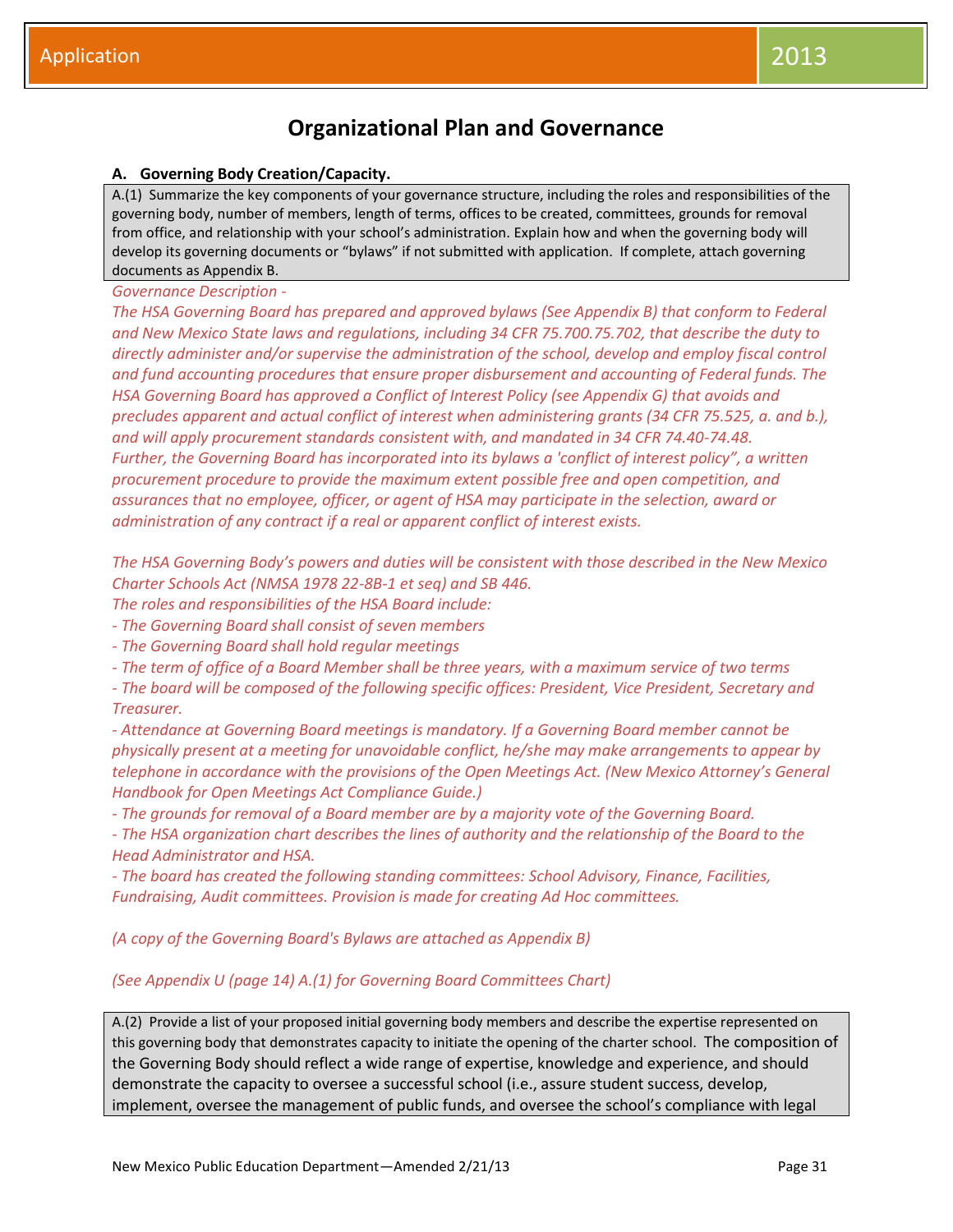## obligations).

*Description of Prospective Governance Expertise -*

*Brenda Avila, MA, is a Governing Board member and founder of HSA. Brenda, a US citizen and a New Mexico resident, was born and raised in Mexico. She is uniquely qualified to assist potential students and their families in the Gadsden region because she clearly understands and appreciates the economic, social, and cultural issues at the border, as well as the children of the target demographic. A long time New Mexico resident, Brenda was the lead social studies and Spanish heritage instructor at Escuela Luz del Mundo, a private charter school in Albuquerque. She served as the school's main parent-teacher liaison for Spanish speaking families. Brenda previously served as an English Language instructor for Georgal in Mexico City, Mexico. Ms. Avila received her bachelor's degree in Media Arts from UNM, and recently completed her master's degree in Media and Digital Arts (Social Documentary) at University of California - Santa Cruz. She will be a wonderful role model for both teachers and students who become a part of the HSA community.* 

*Mary Elena Carter, MBA, is a long time advocate for the welfare of children and families in southern New Mexico, and an ideally suited Governing Board member of HSA. Mary has served as the Executive Director of the Women's Intercultural Center in Anthony, NM for the past five years. She has been responsible for increasing the participant base from 700 to over 3,400 local residents. Among the many relevant accomplishments and experiences, her service as Program Director of Genesis 21 (El Paso), helped to quantify and establish new metrics for assessing and expanding workforce development activities in the southern New Mexico and El Paso border area. Mary served as a Curriculum and Instruction grant writer for the El Paso Independent School District, where she was responsible for helping to secure in excess of \$3 million in private, corporate and federal funds for the school district. Prior to her work at EPISD, Ms. Carter was a consultant and grant writer for the El Paso County Health and Environmental District, and Coordinator of Special Projects for the City of Sunland Park, NM. Mary received her BS degree in Business Administration and MBA degree in Marketing from the University of Phoenix.*

*Nancy Alejandrina Duhigg, PA, is a Governing Board member and Founder of HSA. A native of New Mexico, Ms. Duhigg attended high school in Las Cruces, and gained her BS degree in Mechanical Engineering from UASLP - San Luis Potosi, Mexico. Her proven ability to blend cultural, social and professional knowledge in the under served communities where she grew up will prove to be a valued asset to the Founders and other Governing Board members in their further understanding of the ethnic diversity and challenges that students in the region face and hope to overcome. Blending her engineering skills with a health sciences career educational pathway, Nancy brings analytical skills and proven social advocacy to support the HSA team and Governing Board, as well as serving as a wonderful role model for future students of the Academy. Ms. Duhigg expects to receive her Physician Assistant degree from St. Francis University in Albuquerque in 2014.*

*Tara Marie Ibarbo, RN,CTR, is a life long resident of Dona Ana County, and a Governing Board member of HSA. Ms. Ibarbo is the Clinical Research Data Coordinator and the Lead Certified Tumor Registrar at Memorial Medical Center (MMC) Cancer Center in Las Cruces. Among her many accomplishments and services related to the HSA mission, Tara has served the Dona Ana community as Chair of the Las Cruces Hispano Chamber of Commerce Health Committee, Coordinator of the MMC Cancer Youth Support Group, and local public relations representative for the American Cancer Society in Las Cruces. Ms. Ibarbo is a member of the New Mexico Nurses Association, the Tumor Registry Association of New Mexico, and TRIO-southern New Mexico Chapter. Tara received her BS degree in Nursing from NMSU; she expects to complete the requirements for a master's degree in public health at NMSU in 2015.*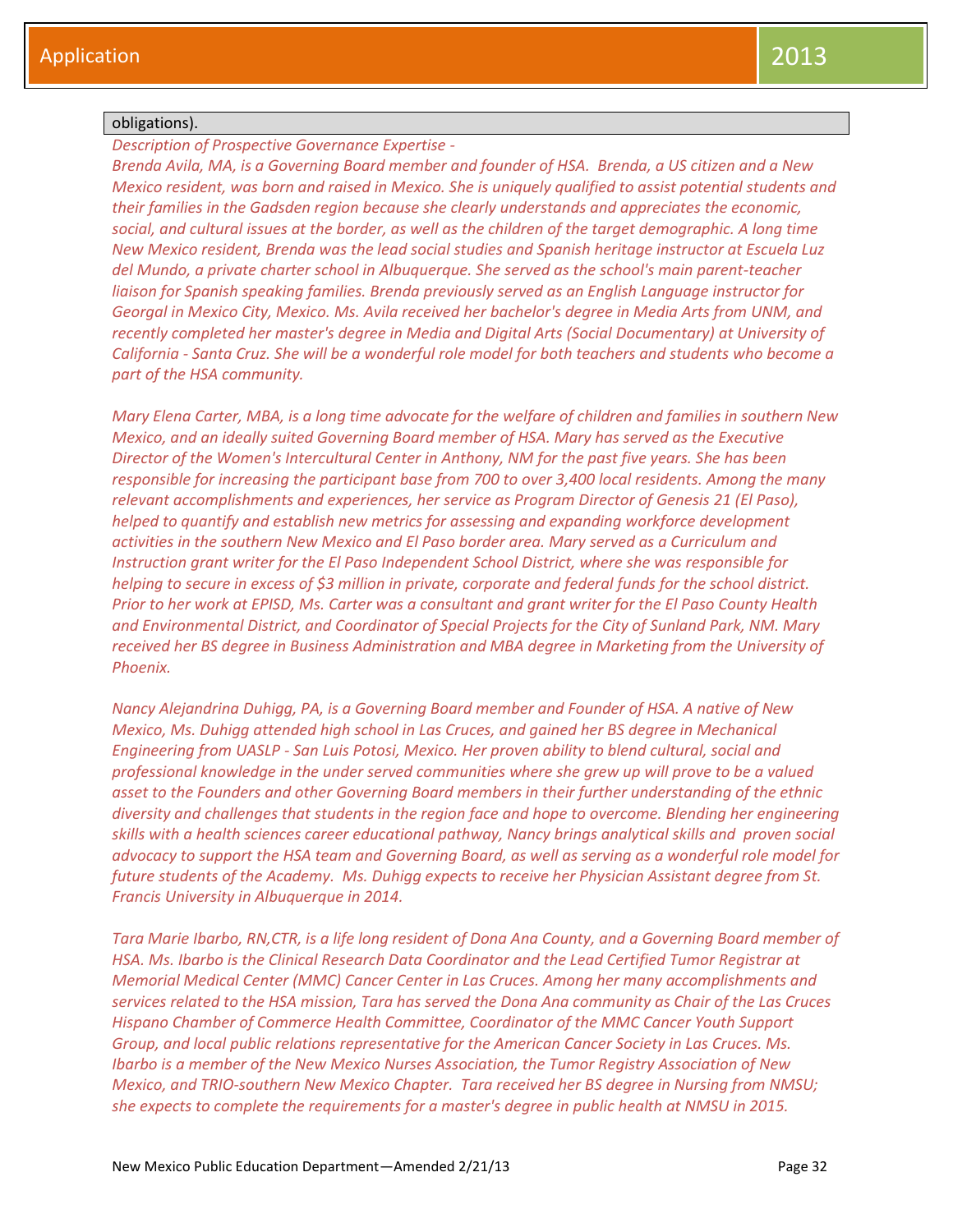*Raphael Nevins, MBA, is a Governing Board member and Founder of HSA. Mr. Nevins has been a long time New Mexico resident. For more than thirty years he has lived and worked in Albuquerque, Gallup, Las Cruces, and Santa Fe. As Vice President of Andele Tutors, Mr. Nevins is responsible for marketing and financial management services. He has developed, funded, and sustained important collaborative civic, educational, and healthcare alliances and partnerships on behalf of Andele with the Borderplex Alliance (southern NM and El Paso region), Care 66 (Gallup), the Diocese of Las Cruces, Dona Ana Community College, El Paso Children's Hospital, First Nations Community Healthsource, (Albuquerque), Futures For Children (NM statewide), La Clinical de Familia (Dona Ana County), the Navajo Tribe, NMSU College of Health Sciences, Tierra Madre Housing Development (Sunland Park), Wells Fargo Bank (southern NM) and the Women's Intercultural Center (Anthony). Mr. Nevins has also been instrumental in bringing to southern New Mexico and the El Paso region, the nationally acclaimed Faces to the Future program, that offers at risk high school students, healthcare internships in southern New Mexico and El Paso hospitals. Mr. Nevins received his BS degree in Industrial and Labor Relations from Cornell University, and his MBA degree in Management and Operations Research from the Graduate School of Business at NYU. His analytical skills and business background, his more than ten years of community service in southern New Mexico, as well as his demonstrated superior networking skills, serve to qualify as an ideally suited team member of the of Founders team and Governing Board of HSA.* 

*Morgina Rao, MPH/PA-C, is a Governing Board member of HSA. Ms. Rao is a New Mexico resident. For the past twenty years, Ms. Rao has served as a Physician Assistant in clinical settings, providing health and wellness care for Hispanic and Native American populations. Morgina earned her Physician Assistant Certificate and Masters in Public Health degree from George Washington University. Her special interest is in preparing medical support staff to be in a continuum of learning; to provide excellent care in their current work setting, and also to be motivated to achieve higher educational and career goals in their own lives.*

*Manjula Shinge, PhD, Dr. Shinge's expertise in guiding and training teachers in cross cultural communication, language assessment and evaluation and TESOL makes her a valued member of the Governing Board. Manju is an assistant professor in the Department of English, Modern Languages and Journalism at Emporia State University. Dr. Shinge received her master's and doctoral degrees in linguistics from the University of Florida. She is the chair of the Teaching, Learning and Assessment Committee at Emporia; Manju will help guide the team in similar efforts to improve teacher quality and effectiveness at HSA. Dr. Shinge's experience will be particularly valuable in understanding and providing expertise to our faculty, in regard to understanding and teaching the population we intend to serve.*

A.(3) Describe how future governing body members will be selected as vacancies arise.

Enumerate the qualifications desired for members that will assure your school's governance is competent to operate a public school.

#### *Selection of Members -*

As stated in Article I, Section 3, (c) of the Governing Board Bylaws, "Letters of Interest from interested *and eligible candidates will be taken until the position is filled." HSA has begun to develop a pool of prospective candidates for the Governing Board should a vacancy of the seven current members occur. The following individuals have expressed interest as serving on an advisory panel; they possess significant and relevant experience in education, healthcare, and community service:*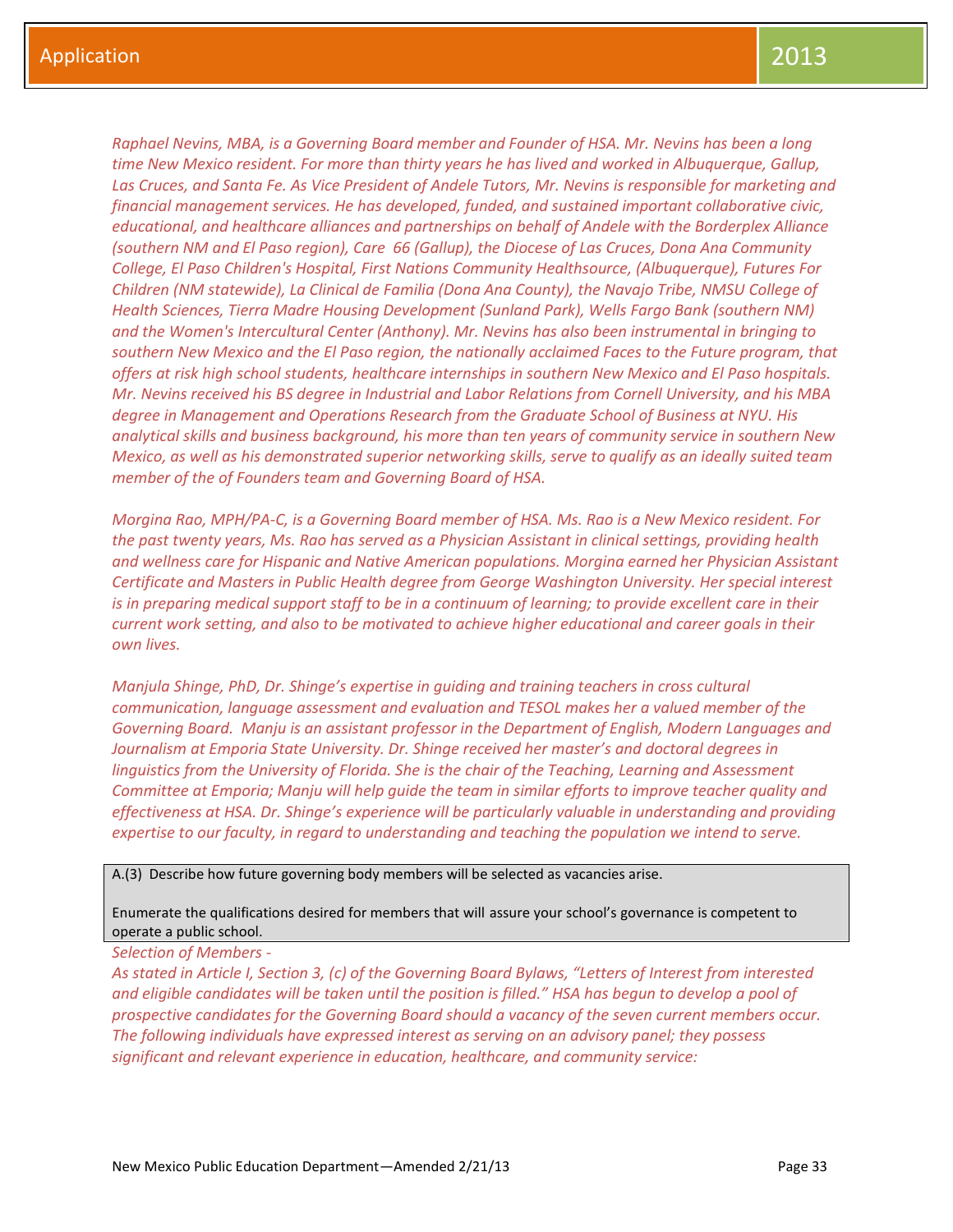• Ms. Beth Hamilton – Ms. Hamilton is the Executive Director of the New Mexico School Based Health *Coalition (NMSBHC). She is a former New Mexico educator and has a particular interest in health and wellness of children. She advocates for school based health services throughout New Mexico.* 

*• Ms. Mary Helen Llanez - Ms. Llanez is a life long resident of Anthony, NM. She and her husband have farmed in the community for over 40 years. Their adult children attended schools in GISD. Mary Helen is the Director of the Office of Family Life for the Catholic Diocese of Las Cruces.* 

*• Dr Jaime Tamez - Dr. Tamez is Founder of HSA. Dr. Tamez began his teaching career in Gadsden ISD, serving as an elementary and middle school teacher, and advancing to serve as the Director of Educational Resource Center at GISD. Dr. Tamez received his BA from Cal State University, Los Angeles, and earned his MA from NMSU in Curriculum and Instruction. He received his PhD in Educational Leadership and Administration from UNM. He has served as the Executive Director of the NM Association for Bilingual Educators, and of Cuidando Los Ninos, a program to serve homeless children and their families.* 

*• Parents of HSA students - Should the state-authorized charter for HSA be approved, the Governing Board will place a notice in the local media, as well as publicize Governing Board vacancies through a HSA newsletter explaining that parents are encouraged and welcome to apply as prospective board candidates.* 

*Notices for vacancies for board positions shall be timely and will allow for candidates to be interviewed so that background, qualifications, and degree of interest may be assessed and determined. Ideally candidates will possess experience in accounting, finance, and/or possess demonstrated community service, and/or educational expertise.*

## **B. Governing Body Training and Evaluation.**

B.(1) Provide an ongoing and comprehensive plan for Governing Body trainings, evaluations, and continuous improvement and complies with state requirements.

How will you ensure that the training provided is relevant to your school's governance and oversight requirements?

## *Governance Training -*

*All Board members will participate in the NMPED training, either in person or via virtual conferencing for a minimum of 5 hours of annual training as required by New Mexico State Statute 22-8B-5.1 and 6.80.4.20. Provisions for training and travel costs are budgeted for each of the first five years. Each member of the Governing Board will receive key chapters to read from the book, Charter School Law Deskbook,(Neill, Paul T. Charter School Law Deskbook, Matthew Bender & Company, Inc., 2007) published by the National Alliance for Public Charter Schools. Should HSA's charter be approved, we will explore a web-based training with the author Paul O'Neill for all board members prior to opening of the school. HSA will also consider training with Highbar— Reach the Gold Standard for Charter School Governance, founded by Marci Cornell-Feist.*

## B.(2) Provide a plan for an annual self-evaluation of the governing body that reflects an evaluation of its overall effectiveness.

*Governance Evaluation -*

*The Governing Board will conduct an annual evaluation for the purpose of appraising its functioning as a board and to evaluate board performance. The appraisal plan and evaluation form will be developed and approved by the Governing Board. The Head Administrator may be asked to participate in the evaluation. The following areas of board operations that will be considered for evaluation are:* 

*• Board meetings/ decision makings process*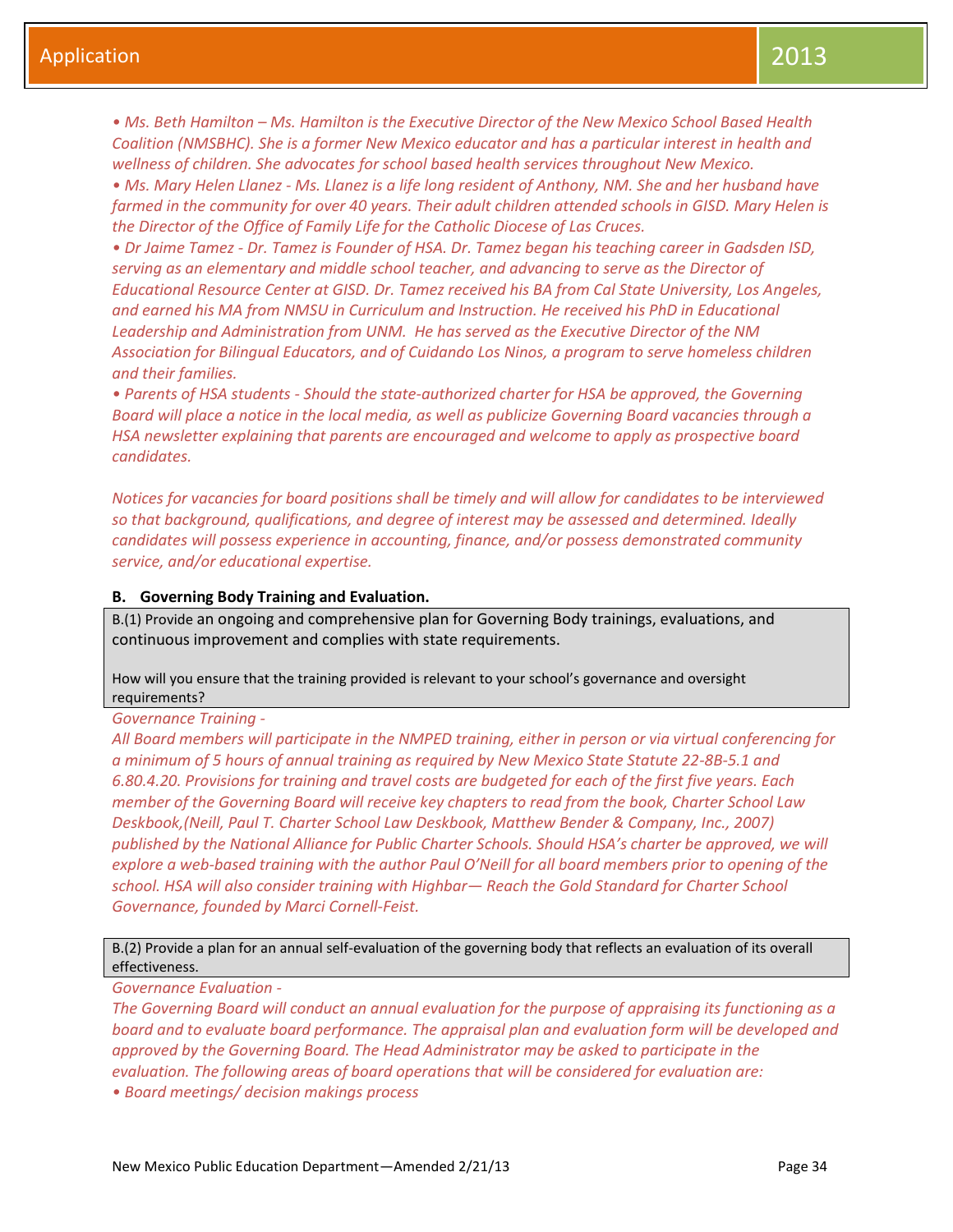- *• Policy development/ implementation*
- *• Fiscal management/resource allocation*
- *• School advisement*
- *• Board member orientation and development*
- *• Board member relationships*
- *• Board and Head Administrator relationship*
- *• Board and community relationships*

*The Governing Board will also use annual surveys administered by an independent party to parents and staff, and receive regular feedback from the School Advisory Committee. Results of these surveys and reports will be used to drive improvements to the curriculum, instruction, and program. The Head Administrator will prepare an annual report of progress towards the Student Performance Goals as outlined in the charter. These measures will guide the Governing Board in making strategic decisions and determine the school's progress in meeting its goals.*

## **C. Leadership and Management.**

C.(1) Describe how the governing body will monitor operational, financial, and academic outcomes on an ongoing basis to ensure that your school is meeting its mission.

#### *Monitoring -*

*As described in the Bylaws, the Governing Board will meet once a month to consider among many tasks: compliance with all applicable state laws, rules and terms of the charter contract. The Governing Board will hear monthly reports from standing committees delegated with oversight in the following areas – School Advisory, Financial, Facilities, Fundraising and Special Events, Audit, and other Ad Hoc committees. The Governing Board is ultimately responsible for the operational, financial and academic outcomes of HSA and will take action as deemed necessary by a majority of members to ensure HSA is meeting its mission and vision.*

*Health Sciences Academy will maintain an educational environment that supports the school's focus on student acquisition of the basic skills in the core content areas, integrating health sciences curriculum, transparent school policies and procedures and effective and efficient management of school resources as measured by:*

*Strategic support and expertise – The Governing Board will provide support to help the school align its programs to its mission and strategy. The board will ensure that there are clear indicators for tracking progress and that action is taken when the school is not meeting its stated goals; will participate appropriately in business planning; and provide operational support to the Head Administrator as needed. The board will help frame decisions, determining which issues should be addressed, and why, especially with respect to facilities, budget, and enrollment challenges.*

*Community support – Governing Board members will provide access to their network of relationships, and open lines of communication directly with other stakeholders to get an unfiltered perspective on the school. The board will promote the public image of the school among key partners and the community, acting as ambassadors for the school. The board will ensure that all of its board members are contributing in a meaningful way to the smooth operation of the school, and that all programs are consistent with and compatible with the goals of HSA and the New Mexico Charter Schools Act (NMSA 1978 22-8B-1 et seq), including regulations detailed in SB 446.*

C.(2) Identify the qualifications and leadership characteristics the governing body will seek when employing the head administrator.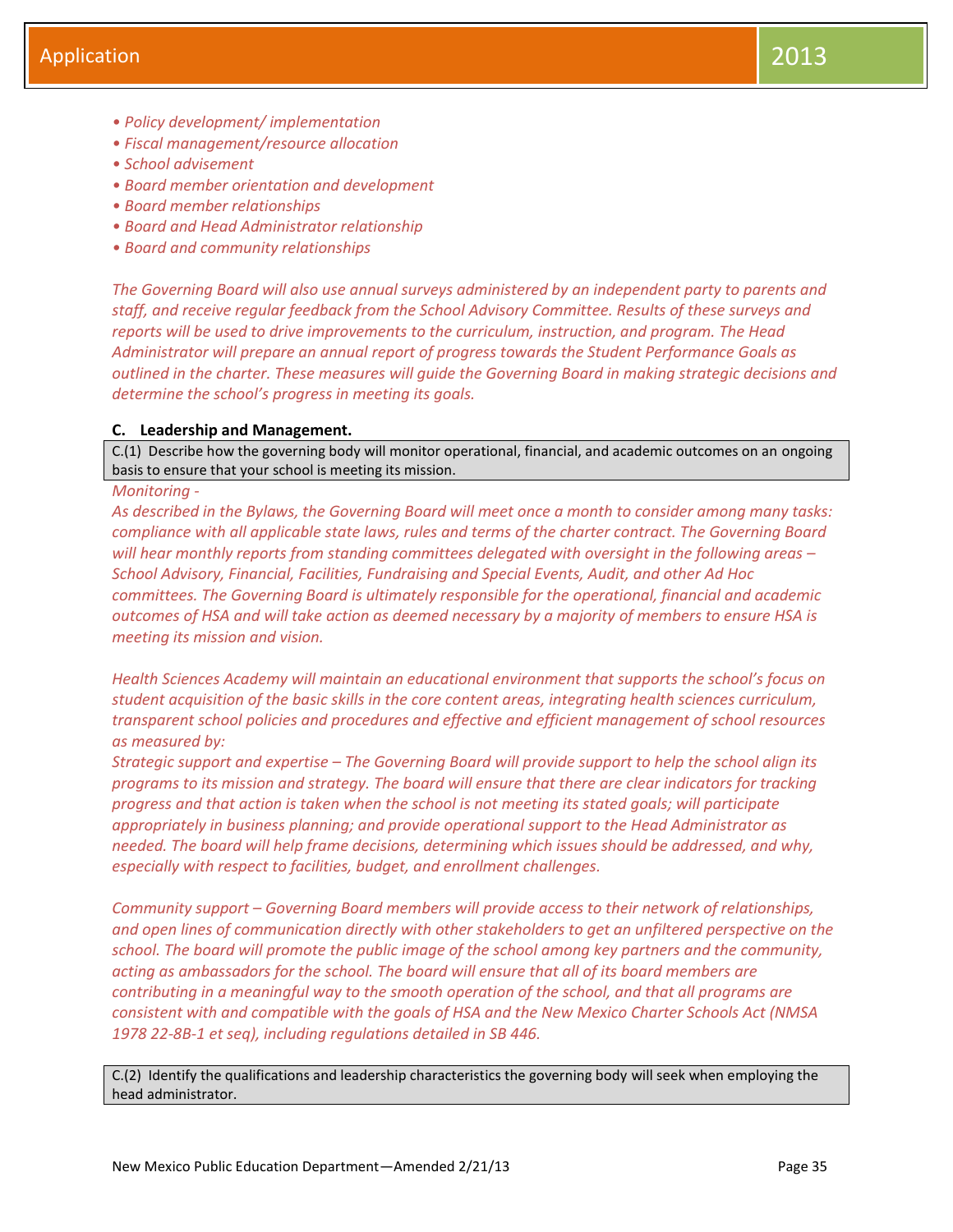Describe the job search process and timelines for this process. If the proposed head administrator is a founder or already identified, provide a summary of his/her background and qualifications for this position.

*Head Administrator Selection -*

*HSA has identified its first Head Administrator in the person of Mr. Ron Haugen. Mr. Haugen has agreed to serve as Head Administrator of HSA. He has over 38 years of teaching and administrative experience – sixteen of those years were served in Gadsden ISD in various capacities: Social Studies teacher, assistant principal, principal and superintendent of GISD from 2001 to 2007. Mr. Haugen received a Bachelor of Arts in Education from Arizona State University, and a Master of Arts in Education from the University of Texas-El Paso. His New Mexico education credentials are many and current. Mr. Haugen is presently serving as superintendent of Anthony ISD, Texas.*

*Administrative Design and the Role of the Head Administrator - The school Head Administrator is the highest-ranking administrator of HSA. The Head Administrator will report directly to the HSA Governing Board. The HSA Head Administrator, often described as the school leader, is responsible for the overall operation of a school. Because the HSA team and Governing Board believes in shared decision-making and site-based management, the term school leader will also be used in reference to other persons who may serve as school administrators and leaders within the school such as assistant principals, lead teachers, and others who may be selected to participate in school leadership activities.*

*The HSA Head Administrator will play multiple roles: school manager, instructional leader, the leader of school assessment and evaluations, official representative to HSA's health science partners, and community representative at civic and social events. One of the greatest challenges and opportunities our Head Administrator will face is the development of a school culture of caring and inclusiveness. The Head Administrator must be able to articulate the school mission and vision to teachers, parents, HSA partners, ancillary staff, and the community at large. The Head Administrator sets the example, but also nurtures, listens, oversees professional development, advocates, facilitates and helps secure additional funding from foundations, individuals, and corporate sponsors. The Head Administrator is the ultimate decision maker, with respect to selection, hiring and termination of staff, student retention, school discipline and safety, compliance, record keeping and reporting. Other duties are delineated in the New Mexico statutes, PED regulations, and SB 466. The Governing Board believes the Head Administrator must be committed to engaging the entire school staff in making decisions, which will result in greater commitment to the school's vision and mission. The Head Administrator will interact with parents who serve on the School Advisory Committee, parent-teacher organizations, and student clubs.*

*The Head Administrator may spend an important part of her/his time engaging with parents of students who have been identified as needing special services through the Individuals with Disabilities Education Act Amendments of 1997 (IDEA). As the HSA adult program grows, the HSA Head Administrator and the Governing Board may choose to select, hire and train an Assistant Principal to oversee the evening program.*

*The most important attributes in our selection and qualification of Mr. Ron Haugen, our Head Administrator, followed the guidelines of NASSP, the National Association of Secondary School Principals, Assessment Center that include demonstrated leadership, sensitivity, organizational ability, judgment, problem analysis, range of interest, motivation, decisiveness, complementary educational values, excellent oral and written communication, and perhaps as important, stress tolerance. Mr. Haugen has clearly demonstrated these qualities.*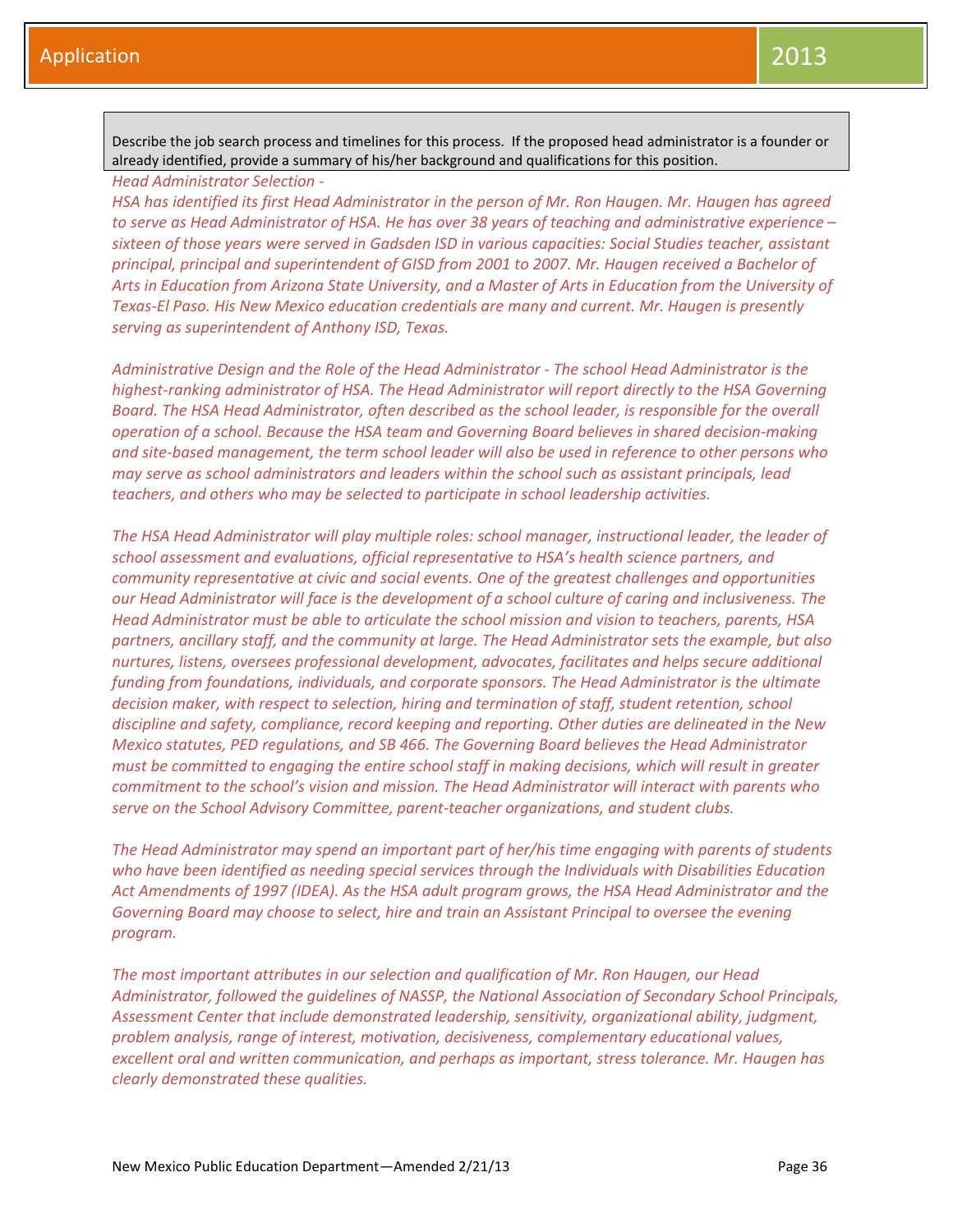C.(3) Describe how the governing body will convey to and delineate the roles and responsibilities of your school's head administrator and how will he/she be evaluated and held accountable for the operations you're your school's success.

Provide a proposed job description for the head administrator including responsibilities that are significant and unique to charter school leaders. Attach the job description as Appendix C.

*Head Administrator Evaluation -*

*An effective working relationship between the Governing Board, the Head Administrator and the administrative team is essential to the successful operation of the school. The development and maintenance of such relationship will be assisted by annual performance reviews.*

*As required under NMSA 22-10A-11(G) the Governing Board directs the Head Administrator to evaluate members of the administrative team in compliance and in accordance with the New Mexico Highly Objective Statewide Standard of Evaluation for Principals and Assistant Principals (HOUSSE). The Governing Board shall annually evaluate the job performance of the Head Administrator during a meeting of the Board. The Board may evaluate the Head Administrator on the achievement of school goals, student performance, parent satisfaction, and the financial well-being of the school.*

## **D. Organizational Structure of the School.**

D.(1) Describe the organizational structure of your school and provide an organization chart that clearly delineates the relationships between all parties including the administering of the day-to-day activities of the school.

*Organizational Structure -*

*(See Appendix U (page 15) D.(1) for CHART - Organizational Structure)*

*The Governing Board – The Board will provide guidance and leadership support to the Head Administrator of HSA. The Head Administrator will manage the school. The Head Administrator will hire school staff, delegating the tasks of recruiting, screening, evaluating and conducting background checks\on all applicants for instructional, ancillary and support staff. The Governing Board will assist the Head Administrator and his/her team, with implementing the mission and goals of the school, and engage in strategic planning. The Governing Board will ensure that the Head Administrator manages HSA in compliance with the Charter Schools Act and all other required state and federal laws and regulations. (See Appendix B for Governing Board Bylaws)*

*The Head Administrator – The Head Administrator reports to the Governing Board. The HSA Head Administrator serves as an educational leader and chief administrator of the school. He/she is responsible for the daily activities that carry forth the mission, vision and goals of the Academy. The Head Administrator will be expected to be a problem solver for teachers, parents and students, and if successful will achieve a high degree of academic excellence for all students, regardless of race, income, and/or prior educational experience. The Head Administrator will be evaluated by the Governing Board on his/her commitment and dedication to furthering the career goals of students, ongoing professional development of staff and engagement of all members of the school community, as well as the outcomes of the students. (See Appendix C for Job Description of the Head Administrator)*

*The Business Manager – The business manager reports to the Head Administrator. The Business Manager will assist the Head Administrator in preparing, planning for and presenting an annual school budget to the Governing Body. The Business Manager is also expected to provide financial status reports at Governing Board meetings. The Business Manager will be a member of the Audit and Finance standing committees. (See Appendix D for Job Description of the Business Manager)*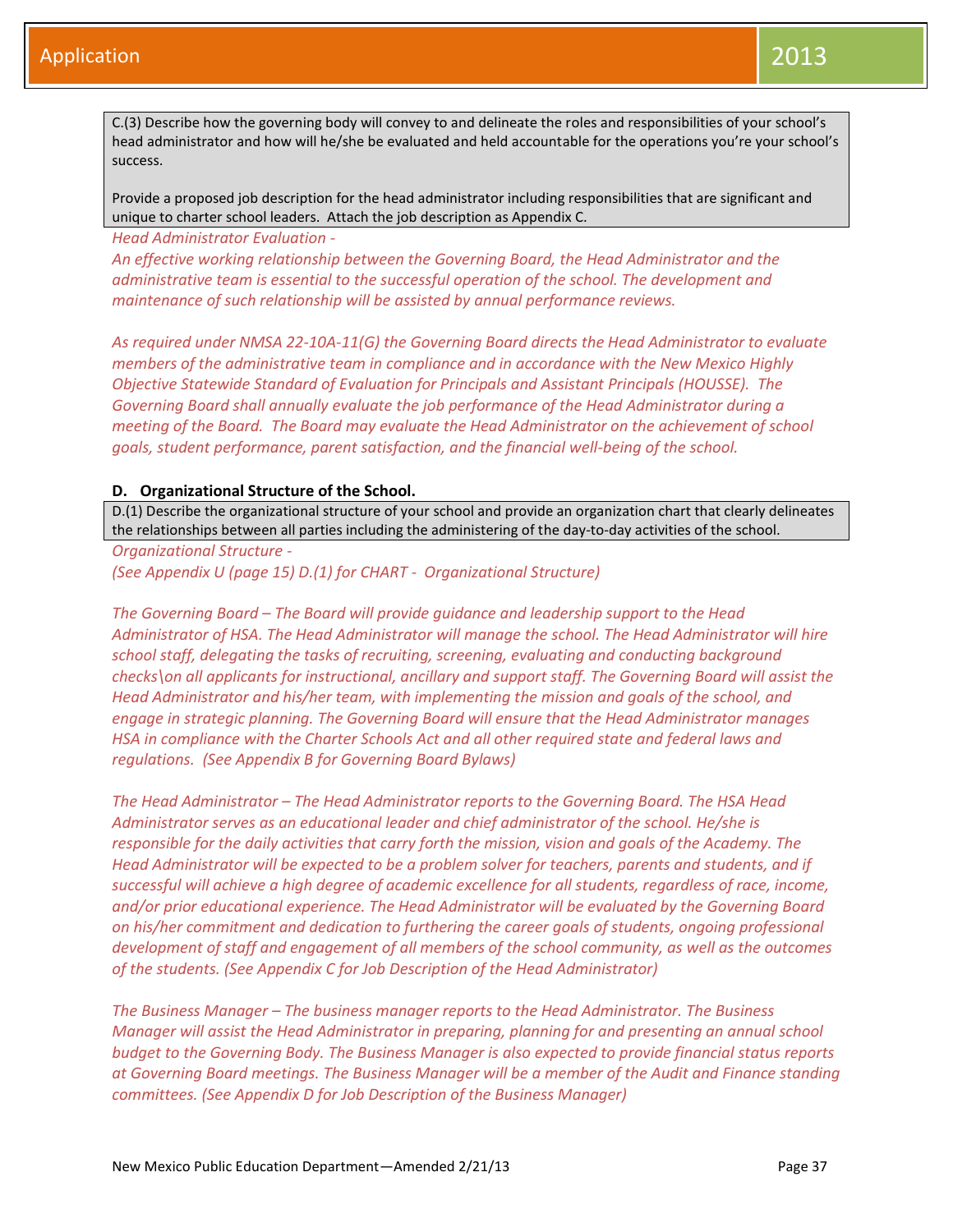*Teachers and Staff – All instructional and non-instructional staff including support and contracted staff will report to the Head Administrator. The Head Administrator will hold regular meetings with teachers and staff. The Head Administrator will provide teacher and staff feedback and communication to the Governing Body. (See Appendix D for job descriptions of licensed and certified staff as well as job descriptions for staff unique to the mission of HSA.)*

## *The Academic Advisory Panel members:*

*HSA has set up an informal academic advisory panel composed of community leaders, NM educators, and nationally recognized educational and healthcare professionals. Although this is an informal group whose members have no expectations of financial compensation, we believe they will be a valuable long term asset to the continued growth of the school. HSA is honored to have them volunteer their time in support of the school mission and vision. The members are as follows:*

*Dr. Sue Forster-Cox is an Associate Professor of Health Program Planning and Rural Health in the College of Health Sciences, NMSU. She directs the NMSU online MPH program, and serves as coordinator of the Bachelor of Community Health program. Sue will help guide us in developing new community health partnerships, and in identifying, recruiting and selecting instructional assistants and teachers.* 

*Dr. Deborah Chasco RN, MPH, is the Director of Nursing Administration at El Paso Children's Hospital, with extensive experience in maternal child health, quality management, program implementation, and the patient care process. Debbie will serve as the hospital's liaison with the HSA administration, Health Internship Director and healthcare professionals.* 

*Ms. Beth Hamilton is the Executive Director of the NM School Based Health Coalition and has both educational and healthcare experience with school based health programs through New Mexico. She advocates for school based health services throughout New Mexico.* 

*Ms. Mary Helen Llanez is the Director, Family Life, Diocese of Las Cruces. She has a long and productive relationship in the Gadsden community. Her children attended schools in GISD, and she and her husband are active in both civic and faith based organizations throughout the district.* 

*Dr. Tomas Magana, Founding Director, FACES for the Future Coalition, and the Public Health Institute, is a national leader in advancing and promoting health education career readiness and internships for underserved students across the nation.* 

*Dr. Andrew Nevins, Professor, UCL, is committed to empowering underserved populations from under represented communities. Andrew was born in Santa Fe; he received an IB diploma with honors from San Diego High School. He received BS and MS diplomas from MIT in computer science, and his PhD in linguistics. Andrew served as an Associate Professor in the Faculty of Arts and Sciences at Harvard University, and has an appointment as a reader at University College London, UK.* 

*Mr. Juan Salgado, President and CEO, Instituto Del Progreso Latino, a health science charter school in Chicago. (See www.idpl.org)*

*Dr. Emma Schwartz is President of the Medical Center of the Americas (MCA) Foundation, Dr. Schwartz is eminently qualified to help the school faculty to enrich the HSA blended core content curriculum with*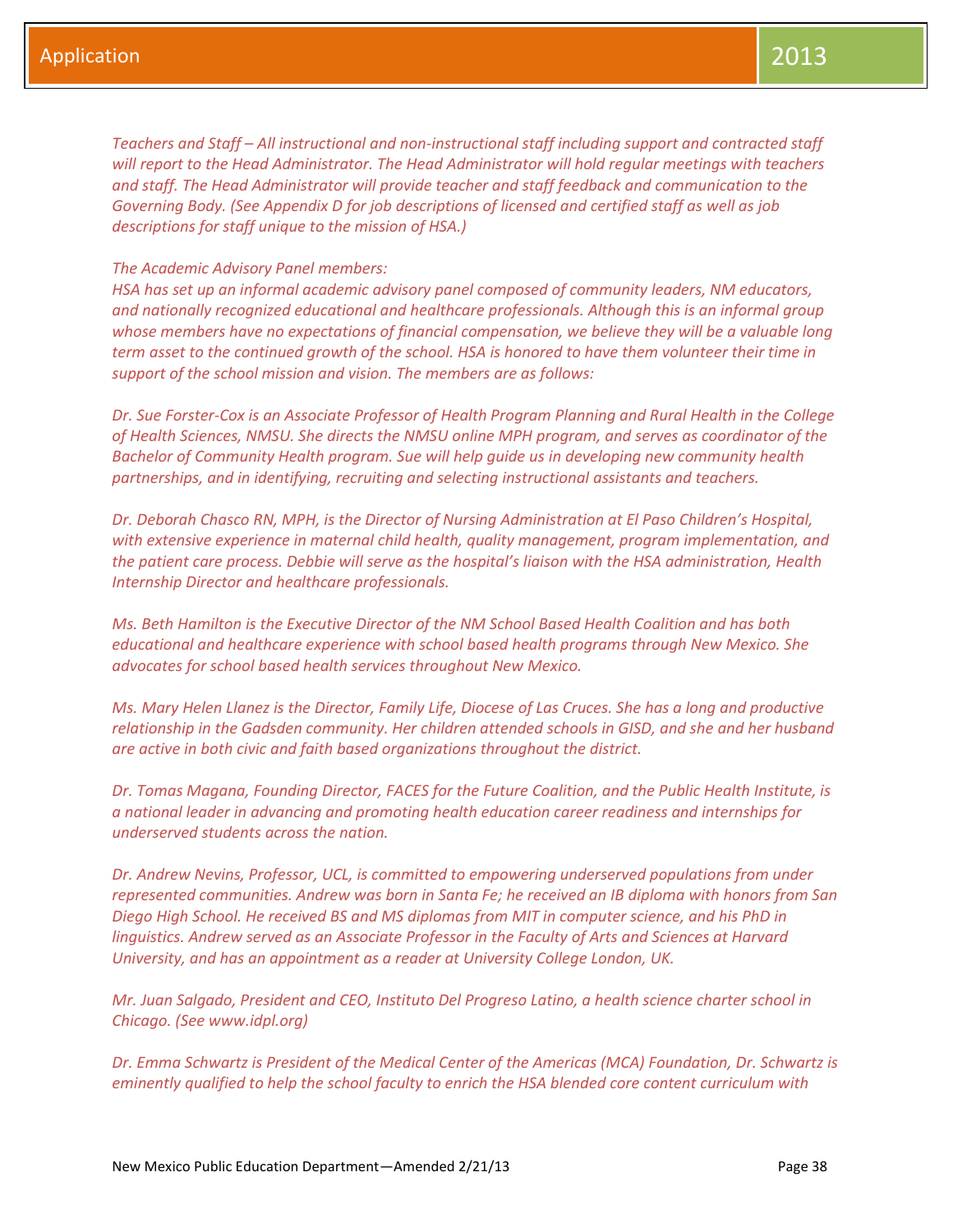*online health based media, as well as assisting the team to expand student internship opportunities with El Paso's business community, El Paso Community College, Texas Tech Medical School, the UTEP.* 

*Dr. Jaime Tamez is a founder of HSA. He began his teaching career in Gadsden ISD, serving as an elementary and middle school teacher, and advancing to serve as the Director of Educational Resource Center at GISD. He has in depth knowledge of both special education and bilingual education.* 

*Dr. Julie Wood is a key technologist, experienced public school teacher, and online educational expert. She is the author of Literacy Online: New tools for Struggling Readers and Writers. Dr. Wood helped create the online reading program to address "summer reading loss" for the PBS interactive parent website. Dr. Wood was Director of Curriculum for the Learning Box, where she designed a multi-platform program to promote children's literacy. Julie has served as a consultant to Apple Computer, VPG Integrated Media, Nickelodeon and Disney Interactive. Dr. Wood received her EdD in Human Development and Psychology: Language and Literacy from the Harvard Graduate School of Education.*

D.(2) Include proposed job descriptions of certified and licensed staff. In addition, if your organization structure included non-traditional roles or positions, explain why these roles are important in implementing your school's mission and educational program. Attach staff job descriptions as Appendix D.

#### *Job Descriptions -*

*HSA is an equal opportunity employer and does not discriminate on basis of race, national origin, religion, age, sex, and marital status or handicap compliance with federal and state Laws, HSA reserves the right to reject any and all applications. All members of the HSA's administration, teachers and school employees shall conduct themselves in an ethical manner as outlined in the New Mexico Code of Ethics for the Education Profession (6.60.9.8 NMAC). The Governing Board of HSA has the authority to revise all job descriptions as needed and necessary.*

*Licensed and Certified Teachers - HSA will recruit, select, train and engage a staff of highly qualified credentialed teachers. The school will maintain a credentialed teacher student average ratio of 1:25. HSA will focus on the academic, personal development and achievement of the entire student body, and engagement of the student's family in complementary and supportive activities. At HSA, administrators and teachers will be expected to undertake responsibilities that result in collaborative efforts in classroom and community, learning from one another, and resulting in a safe, welcoming school culture and educational program. (Job descriptions are included in Appendix D)*

#### *NON TRADITIONAL ROLES AND POSITIONS*

*Parent-Community Engagement Director – In keeping with HSA's motto, Enroll the student, engage the family -- Inscribiendo al estudiante-incluyendo a la familia, a parent-community engagement director will be hired to coordinate and facilitate active involvement of student families and community members. The Parent-Community Engagement Director serves as the liaison between school and parents. She/he will play an important role by communicating their needs to teachers and staff, and will also help teachers and staff learn how to communicate more effectively with parents as equal partners. She advises parents on how to address issues with the leadership staff in school meetings. She serves as a school-based intermediary contact for concerns and comments made by parents and community members and provides referrals to community-based services. She expands parents' opportunities for continued learning, voluntary community service and civic participation, develops community collaborations, promotes sharing of power with parents as decision-makers, helps parents better understand the educational system so they can become better advocates for their children's education. (See Appendix D for a complete job description.)*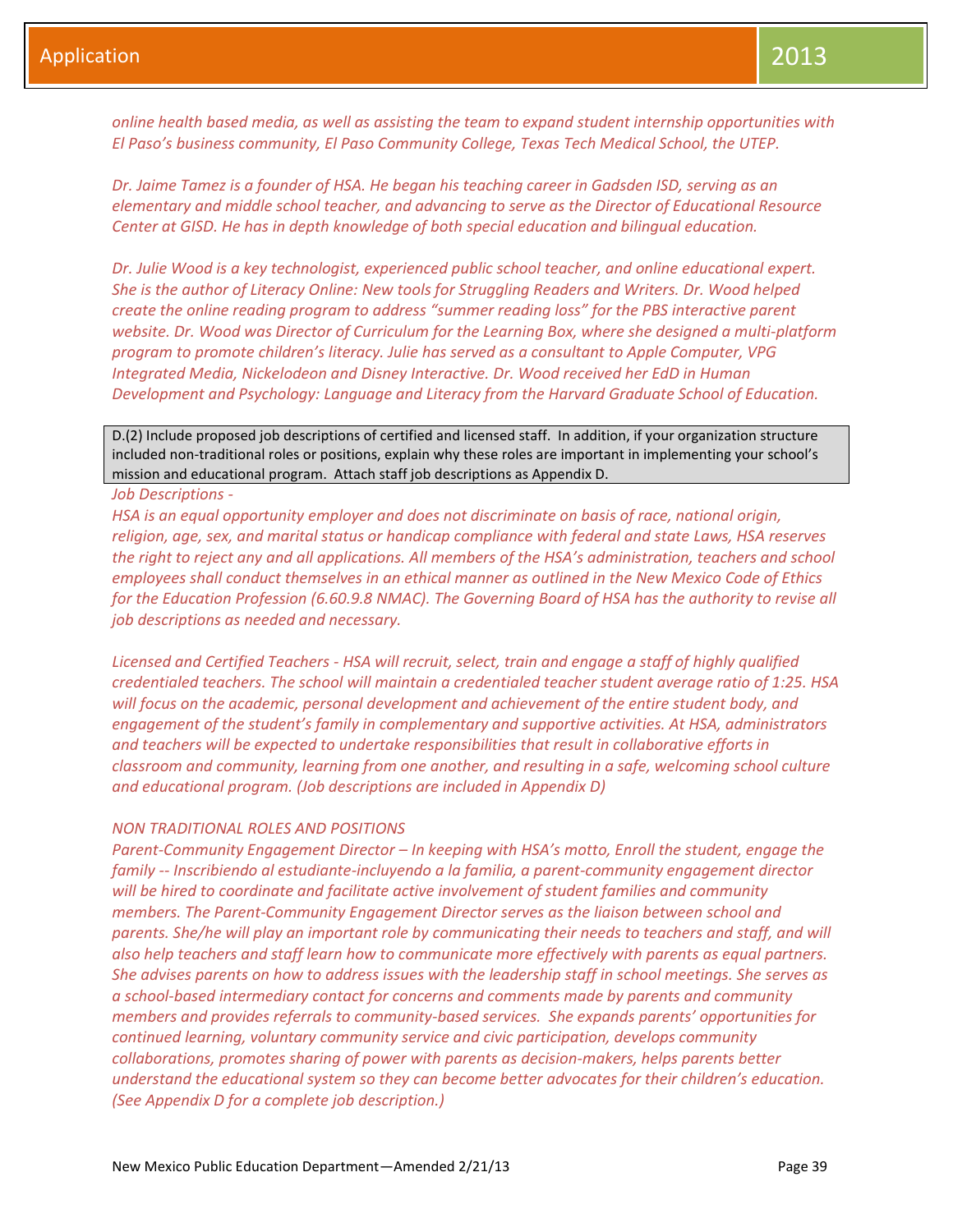*Health Career Internship Director – Starting in year three, HSA will hire a Health Career Internship Director. The Internship Director role will be to coordinate health career opportunities for HSA high school students. The Head Administrator, teachers, students, their parents, as well as industry partners will communicate with the Internship Director to establish and set criteria for student participation as well as help to establish MOUs with the various participating partners. The Health Career Internship Director will be responsible for the overall development, implementation, daily operation and evaluation of the HSA interns, the quality of their participation, their safety and transportation to and from internship sites. The Internship Director shall advise students, participate in healthcare and wellness partner meetings, foster, sustain, and grow academic and health care partner relationships, promote the program in the community and with foundations. In addition the Internship Director will monitor student progress and in the event the Internship Director determines the student needs social-psycho supports, she will make the referrals and serve as HSA's liaison between the provider and student. When necessary help to develop and oversee training sessions and select and distribute relevant printed materials and student assessments. Will supervise and coordinate student internships at healthcare sites. All activity will be under general supervision of the Head Administrator. A performance evaluation will be based upon completion of assignments and results obtained. (See Appendix D for a complete job description.)*

*Instructional Assistants – non-credentialed teaching assistants that include college undergraduate and graduate students pursuing careers in education, healthcare and related fields who demonstrate subject matter competencies will find HSA to be an environment where they will engage in meaningful part time classroom experiences that complement their career goals. Instructional Assistants will be recruited from the Colleges of Education and Health Sciences at NMSU, UNM, and UTEP. Provision has been made in the 5-year budget plan for Instructional Assistants to support classroom teachers in English, math and science classes, thereby achieving adult-led learning clusters of approximately five/six students.*

*New Mexico State University Faculty – NMSU faculty members, from the Colleges of Education and Health Sciences, as well as leading healthcare professionals from area hospitals and clinics have expressed their willingness to partner with HSA, in the design of student internships and field experiences to prepare HSA high school students with options and new pathways towards health careers and rigorous college entry. (See Letter of Support - Appendix M)*

*Healthcare Workers and Mentors – Medical professionals, doctors, nurses, laboratory technicians, and healthcare administrators will be invited to serve as HSA visiting lecturers, seminar leaders, mentors and teachers, to personalize and reinforce student motivation, and health science career connections. The blending of real world professional partners who have demonstrated expertise and unique occupational insights will help support the academic classroom experiences of our credentialed teachers. Provision has been made in the budget for all five years to invite health professionals to participate in a guest lecture series.*

#### *(See Appendix D for Job Descriptions)*

D.(3) Provide a description of a comprehensive evaluation process for educational staff, and how it will be tied to student performance, your school's mission and goals, and the state's requirements. For further information please see the following link[: http://ped.state.nm.us/ped/NMTeachIndex.html.](http://ped.state.nm.us/ped/NMTeachIndex.html)

*Staff Evaluation -*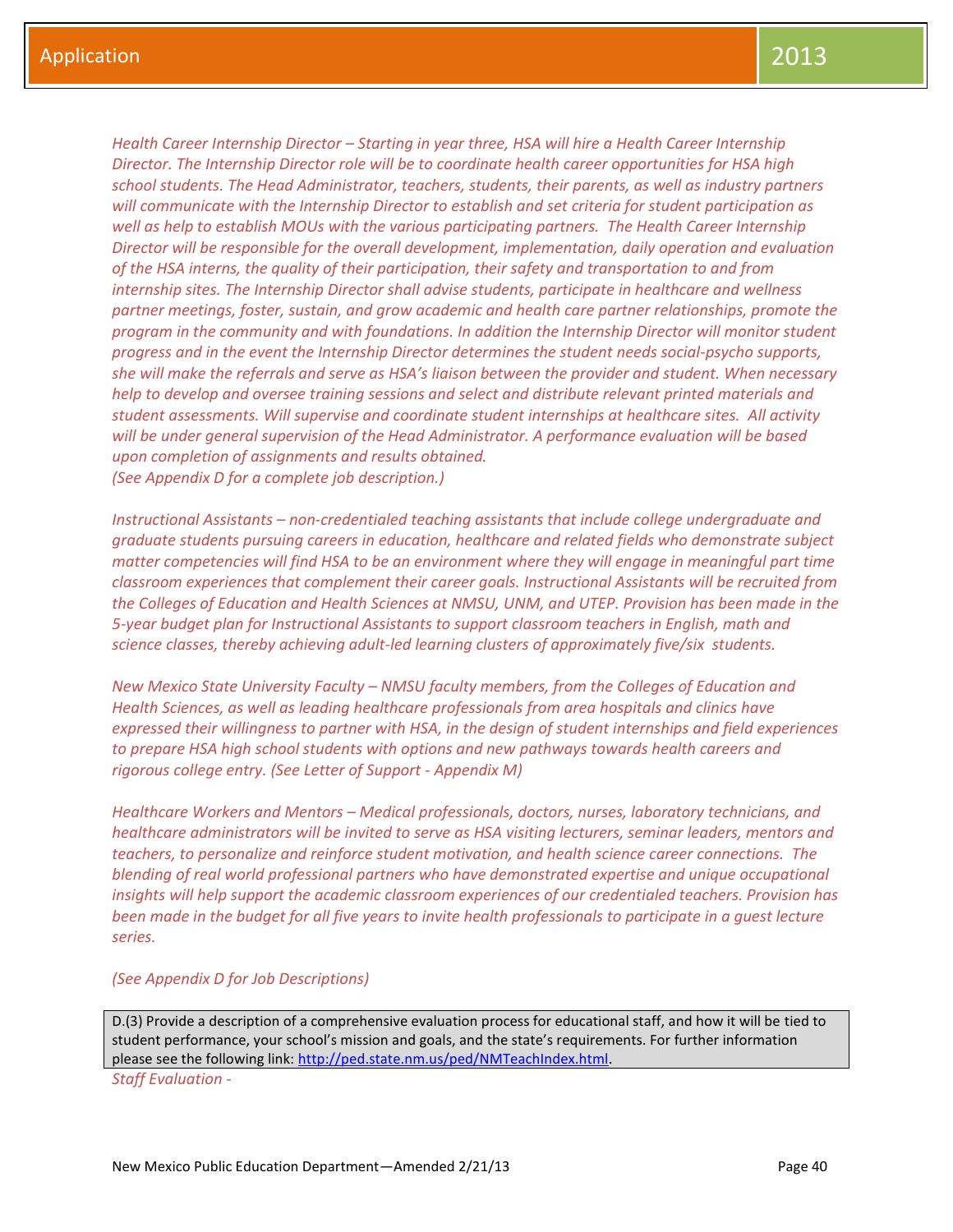*The Head Administrator will be responsible for evaluating instructional staff through a process that involves informal as well as formal assessments. Instructional staff will be provided with job descriptions and a list of responsibilities. Formal assessments will include evaluations by their peers and their students. Peer and student ratings of teacher performance will be considered in measuring teacher effectiveness.* 

*The evaluation process will consist of an annual performance evaluation based on a professional development plan that meets the requirements of the state standard as provided in 6.69.4.10 NMAC.* 

*At the start of each year, each teacher and the Head Administrator will establish a professional development plan and goals for the teacher with measurable objectives for the school year. Evaluation will include:* 

- *1. The PED's nine teaching competencies and indicators for the teacher's licensure level;*
- *2. Review the previous year's evaluation, if applicable;*

*3. Metrics to confirm whether the teacher is highly qualified in the core academic subject(s) the teacher teaches and that the school has appropriately assigned the teacher to teach in this subject(s).* 

*Annual performance evaluations shall be based on Discovery Education student reports and the objectives of the professional development plan. The Head Administrator shall observe teachers in their classrooms and confirm the teacher's ability to demonstrate state adopted competencies and indicators for each teacher's licensure level, based on qualitative and quantitative assessments.*

*The following areas will be included in developing an evaluation plan for teacher performance. LEVEL OF KNOWLEDGE*

*- The teacher maintains broad, accurate and organized knowledge of subject matter.*

*- The teacher is knowledgeable of appropriate and current theories and practices / is knowledgeable about the intellectual and social developmental stages of children / is knowledgeable of how content areas relate to each other / is knowledgeable of higher level thinking skills.*

*- The teacher demonstrates effective communication skills.*

*- Able to interpret short cycle assessment data, and modify teaching styles as may be needed.*

#### *EVIDENCE OF PROFESSIONAL GROWTH*

*- participates in professional development activities such as coursework, in service, academic readings, travel, cultural exchange activities, professional organizations and other enrichment activities. - continues to develop a general understanding of educational technology and its relationship to the instructional process.*

*SELECTION, ORGANIZATION OF SUBJECT MATTER WITH APPROPRIATE INTEGRATION OF HEALTH SCIENCE APPLICABILITY – The teacher*

- *- has clear goals and objectives and clearly communicates them.*
- *- maintains compatibility with HSA and CCSS curriculum.*
- *- adapts subject matter to relevant health science themes.*
- *- makes clear linkages between core content areas and health career pathways.*
- *- promotes parental understanding and cooperation.*

## *MOTIVATION – The teacher:*

- *- develops student interest in learning*
- *- uses appropriate problem solving strategies to develop higher level problem solving competencies.*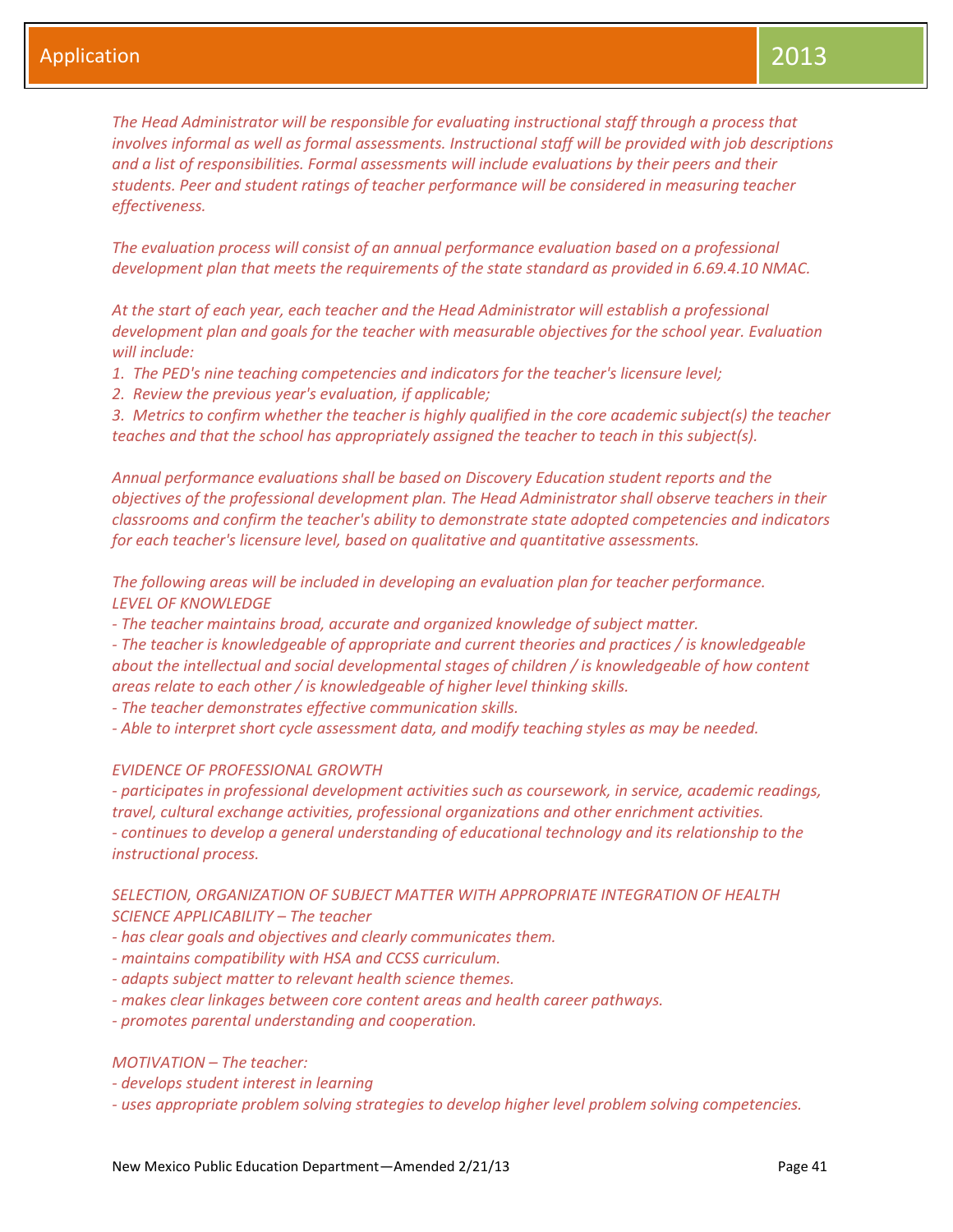- *- clearly communicates core curriculum objectives and goals to students.*
- *- demonstrates sensitivity to the academic and social needs of students.*
- *- promotes student interest and participation in health and wellness activities.*

## *LESSON PLAN DEVELOPMENT & IMPLEMENTATION – The teacher:*

*- appropriately allocates time, energy and resources to develop lessons plans that integrate health education materials with core content.*

- *- uses teacher and student experiences for the enrichment of classroom experience*
- *- organizes daily lesson plans that are coherent and complementary to grade specific strands*
- *- demonstrates ability to integrate new Common Core, SBA and PARCC standards*
- *- is able to adapt instruction to different student learning styles*
- *- stimulates student learning through varied teaching techniques.*
- *- treats student responses appropriately and fairly.*
- *- complies with HSA school culture.*
- *- directs supervised study.*

*- uses a variety of effective and realistic forms of student assessment and evaluation.*

*- develops instructional approaches to improve student test taking skills and uses Discovery Education assessments effectively*

*- involves Instructional assistants in student group learning with ease and purpose*

## *EXECUTIVE ABILITY & MANAGEMENT SKILLS*

- *- organizes the classroom to adapt to different learning situations.*
- *- applies classroom rules and procedures fairly and consistently.*
- *- effectively encourages positive student behavior.*
- *- maintains positive learning climate for students.*
- *- organizes effective transitions for students.*
- *- effective use of instructional assistants in the classroom.*
- *- involves parents, staff, and other agencies as appropriate.*

**PROFESSIONAL RESPONSIBILITY, ETHICS & INTERPERSONAL RELATIONSHIPS - The teacher:** 

- *- demonstrates need for confidentiality and personal information.*
- *- shows understanding and sensitivity in working with peers.*
- *- acknowledges the importance of the group decision making process.*
- *- observes school practices and administrative procedures such as designated school hours, punctuality, and attendance.*
- *- demonstrates an interest in the welfare of students and their career paths.*
- *- maintains effective and appropriate communications with students, parents and co-workers.*
- *- understands the school culture and is in harmony with the community.*
- *- is willing to make meaningful self inventory of personal skills*
- *- manages Instructional Assistants effectively and with consideration.*

D.(4) Provide a staffing plan that demonstrates a sound understanding of staffing needs and that is viable and adequate for effectively implementing the educational program/curriculum

*Staffing Plan -*

*The following table reflects the staffing plan for the Day Program provided for in the 5-year budget projection:*

*(See Appendix U (page 15) D.(4) for TABLE - Staffing Plan for HSA Day Program)*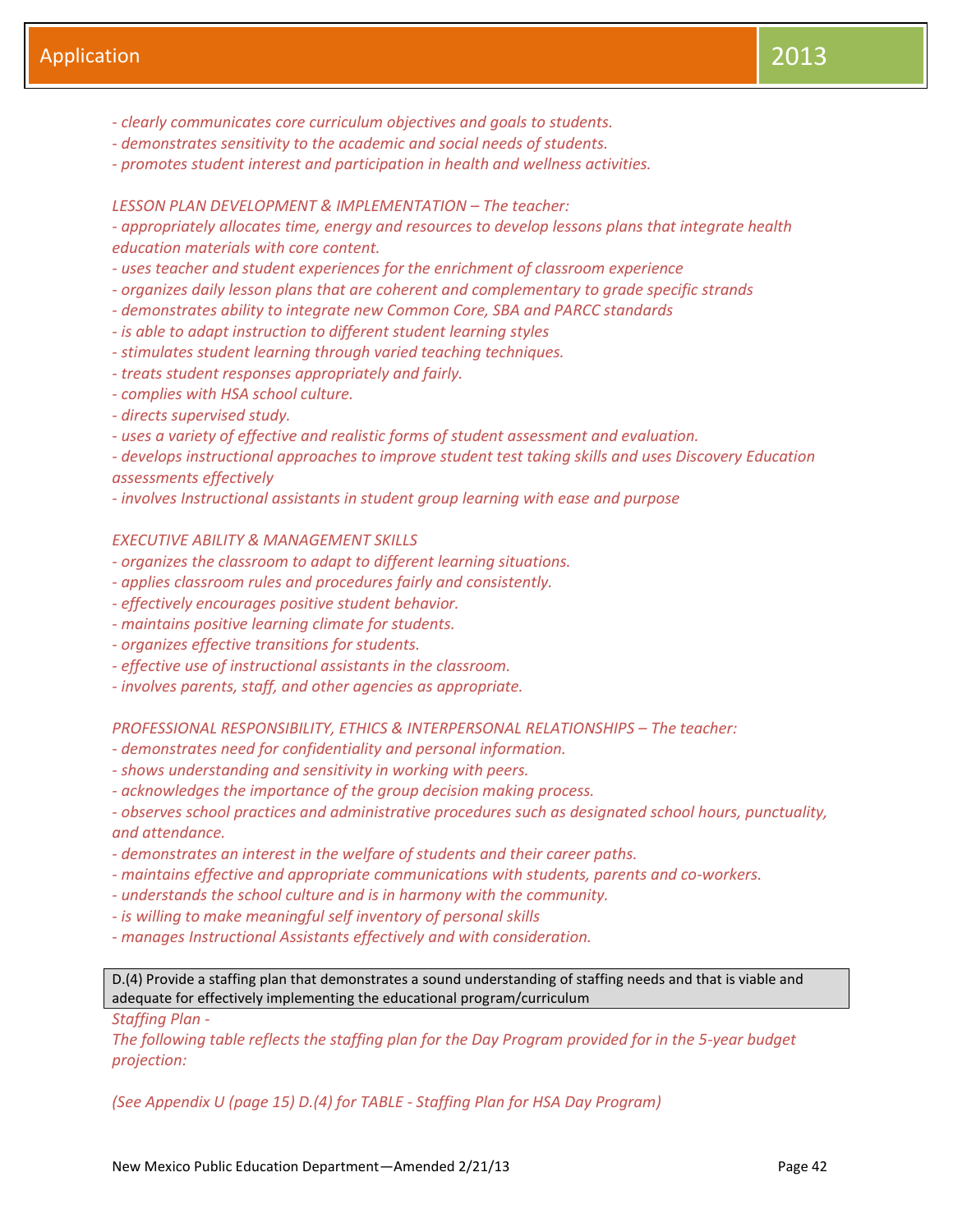*The following table reflects the staffing plan for the Day Program provided for in the 5-year budget projection. The Head Administrator will allocate specific times for other staff services that will be shared between the Day and Evening Program.*

## *(See Appendix U (page 16) D.(4) for TABLE - Staffing Plan for HSA Evening Program)*

D.(5) State the length of the school day and school year (including a total number of days/hours of instruction).

Describe in detail how this schedule supports your school's educational program and how the calendar is optimal for achieving high outcomes for your target student population.

*School Day/Year -*

*The proposed HSA school year will commence in August and end in June and operate for a total of 36 weeks. Day students will receive 6.5 hours of instruction per day. Total instructional hours for the year will be 1170 hours. Students who need extra support to master core skills can take advantage have three (3) additional hours each day from 3:00 pm to 6:00 pm, Mondays through Thursdays in the remediation period. Instructional Assistants will provide individual and/or small group academic tutoring during this period.*

*Day students will attend classes from 8:00 AM to 3:00 PM, Monday-Friday. After school program activities from 3:00 PM to 6:00 PM, Mondays through Thursday, will include: remediation and/or acceleration sessions, student clubs, and/or PE activities. Health science career activities that include job shadowing, volunteering, and/or interning at a healthcare facility will take place on Fridays.* 

*Adult students, including returning veterans, who do not have a high school diploma, and who hope to enter or advance in the health professions, may enroll in classes from 6:00 PM to 10:00 PM, Monday-Thursday. Adult students in the Evening Program may participate in the remediation and/or acceleration sessions from 4:00 PM to 6:00 PM, prior to evening classroom instruction. Health science career activities that include job shadowing, volunteering, and/or interning at a healthcare facility that take place on Fridays will also be made available to adult students.* 

*The Governing Board will approve the school calendar annually, and may choose to extend the school year to allow students more flexibility in completing course assignments and/or to provide additional time for students who lag behind.*

*(See Appendix U (page 16) D.(5) for TABLE - Program Schedule)*

D.(6) Describe your professional development plan that supports the successful implementation of the educational plan, mission, and goals and that meets state requirements.

*Professional Development Plan -*

*HSA Professional Development Process and Application - The HSA Professional Development Process will be designed, implemented and assessed in the context of the mission, goals, and the NM common core standards, blending health education competencies into the fabric of the curriculum.* 

*Section 1 of the NM PED Professional Development Framework Requirements states, according to the (NM) Public Schools Reform Act of 2003, ("the Act") districts, in this case, a state authorized charter school, must provide for a professional development framework which "provides training to ensure quality teachers and school principals and that improves or enhances student achievement." [22-1-5.Z*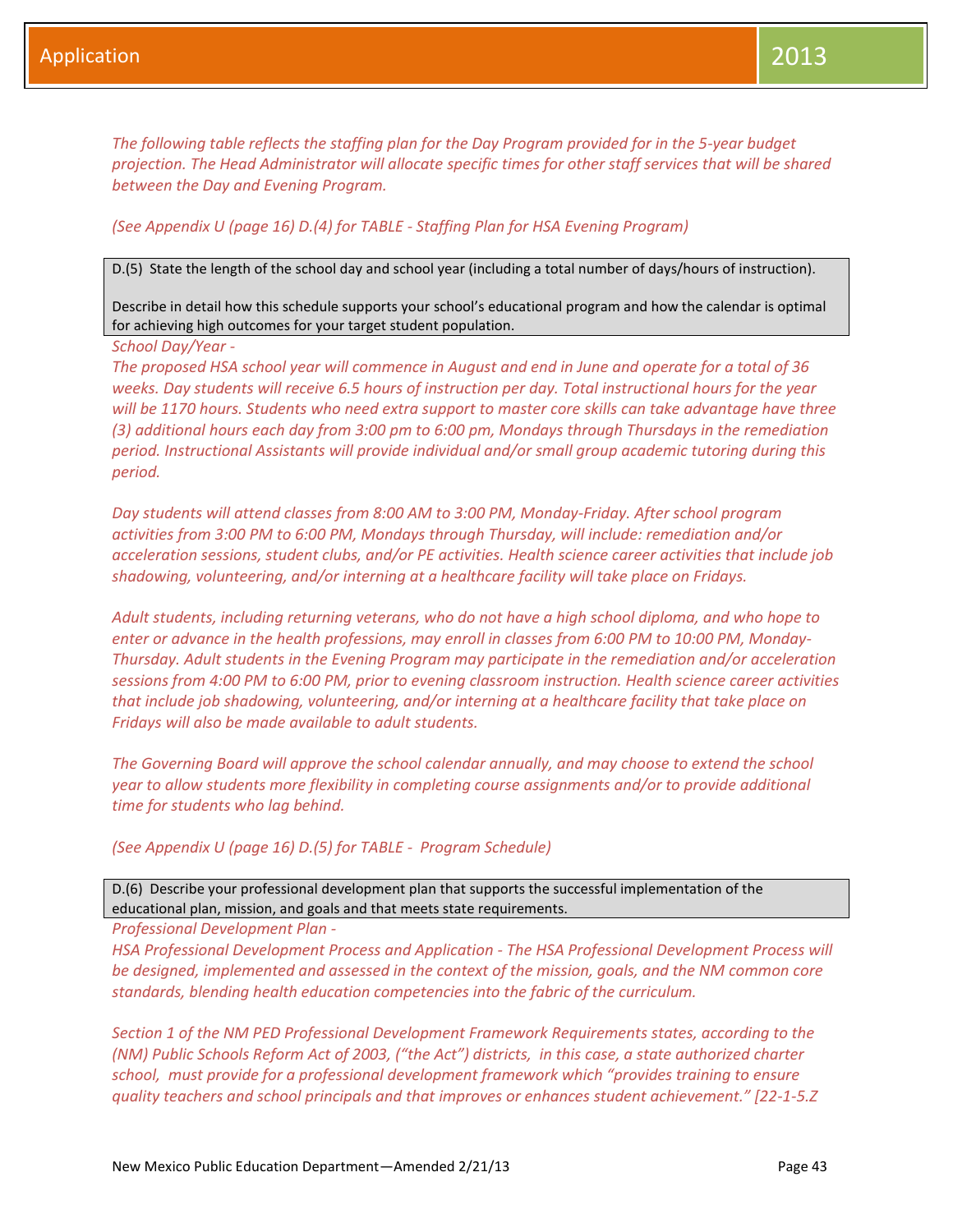*NMSA] The Head Administrator of HSA will include the following components in our professional development framework as required by the Act:*

*1) the NMPED criteria for school districts to apply for professional development funds, including an evaluation component that will be used by the PED in approving school district professional development plans, and 2) guidelines for developing extensive professional development activities for school districts that -*

*a. Improve teachers' knowledge of the subjects they teach and the ability to teach those subjects to all of their students;* 

*b. assurance that professional development is an integral part of the public school and school district plans for improving student achievement;* 

*c. Provide teachers, school administrators and instructional support providers with the strategies, support, knowledge and skills to help all students meet the New Mexico academic standards; d. that HSA's professional development plan is of high quality, sustained, intensive and focused on the classroom, and integrates the school mission and goals; and* 

*e. that HSA's professional development plan is developed and evaluated regularly with extensive participation of school employees and parents.* 

*Professional Development Template - The following template from Section 3 of the Act will be used as a guide for HSA's professional development program, helping to clarify and ensure that all NMPED requirements are met and all team members are clear about the school mission and plan and achieve desired outcomes.*

## *(See Appendix U (page 17) D.(6) for TABLE - Professional Development Template)*

*Section 4 of the NMPED Performance Evaluation System Requirements will guide the Head Administrator, as he incorporates a plan to develop a yearly plan for monitoring and implementing HSA's professional development plan. We will involve parents, staff and teachers in the process. The Head Administrator will be responsible for assuring that the process and activities are coherent, and aligned with both NMPED common core objectives and the mission and goals of the school. Further that the professional development objectives are based on the nine New Mexico Teacher Competencies. HSA's Professional Development Program will include an organized set of professional development experiences that embrace the health education and career readiness mission of the school. HSA's strategy will also include suggestions and access of materials that are evidenced based in raising achievement and meeting state standards and benchmarks.* 

*The Head Administrator will seek input from many of our team of advisors, including Dr. Tomas Magana, Dr. Andrew Nevins, Dr. Jaime Tamez, and Dr. Julie Wood, so we may create, implement and measure HSA's education framework, classroom management, teaching strategy and curriculum that supports instructional learning in new and innovative ways, being always cognizant of the NM common core and PARCC assessments. We will use the Discovery Education diagnostics and student skills resources to show teachers how to help our team identify areas where students need improvement as determined by Discovery Education short cycle assessments at least four times each year. The Head Administrator will seek guidance from The Center for Border and Indigenous Educational Leadership (NMSU), the College of Health Sciences faculty (NMSU), and the Regional Educational Technology Assistance Lab (RETA- at NMSU), to assure that our plans are evidenced based and grounded on a proven, rigorous educational*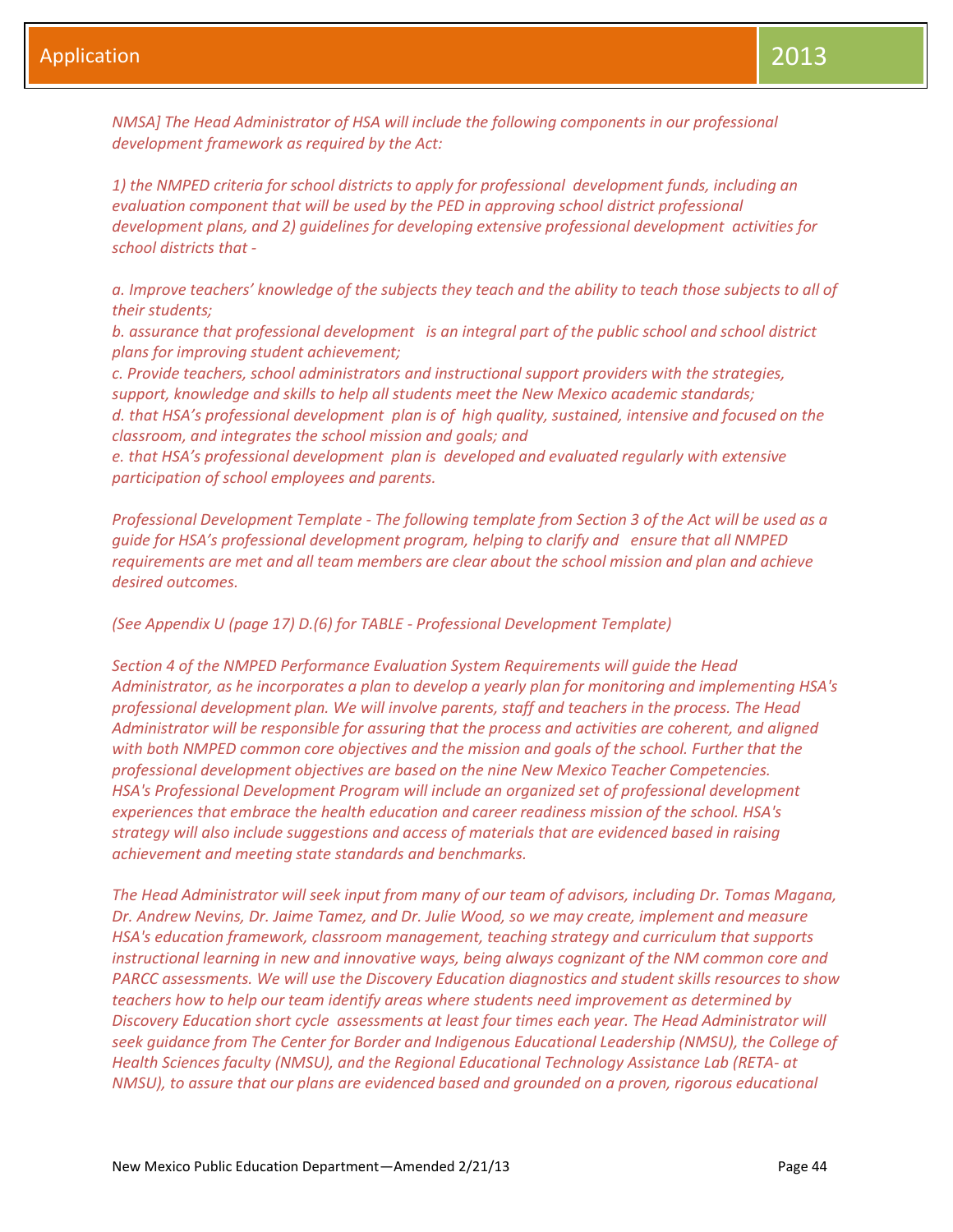*research methodology. Further that our professional development plan embraces the NM common core and SBA standards- based on results from proven, rigorous educational research methodologies.* 

*HSA's mission is focused on career readiness and individual student success. Our professional development plan will measure how well teachers convey essential skills, as well as the attributes that will prepare students to become career ready for productive health careers and rigorous academic work. HSA's Health Career Proficiency Standards will confirm how well senior students perform on the HCP by achieving a grade of B or better, confirming their career readiness.*

*Ron Haugen, HSA's Head Administrator's contacts with the New Mexico Coalition of School Administrators will help to determine what technologies, materials and software have been found to be most effective in their school's professional development plans, to help both students and teachers reach the instructional goals and benchmarks in the NM Common Core State Standards curriculum for ELA and math, as well as the NM State Standards for other subjects. HSA 's Head Administrator will be guided by the NM PED regulations and resources, as referenced in the New Mexico Administrative Code-Professional Development Requirements: 6.69.4.1 Performance Evaluation System Requirements for Teachers, and 6.69.2.1 Unsatisfactory Work Performance of Certified (Licensed) School Personnel and the other resources to assure compliance.*

*(http://teachnm.org/uploads/docs/professional\_development\_framework.pdf)*

*HSA has assembled a team of educational and healthcare professionals to help guide HSA in the professional development process. They are: Dr. Deborah Chasco, Mr. Ron Haugen, Ms. Tara Ibarbo, Dr. Tomas Magana, Mr. Paul Ocon, Ms. Morgina Rao, Dr. Emma Schwartz, Dr. Manjula Shinge, Dr. Karin Wiburg, and Dr. Julie M. Wood. Prior to the opening of school, teachers will engage in training sessions; professional development will be on going through the year as teachers collaborate with other teachers; and will participate in online and/or face-to-face professional development workshops.*

#### **E. Employees.**

E.(1) Provide an explanation of the relationship that will exist between the charter school and its employees. This explanation should include a general description of the terms and conditions of employment for each class of employee (administration, professional staff and administrative staff) and how your school will address employees' recognized representatives.

*Employer/Employee Relationship -*

*The Board and administration at the Health Sciences Academy are committed to treating employees fairly and in compliance with state and federal employment law. We will provide a safe and positive work climate that encourages employees to be creative risk-takers and to strive to constantly improve the educational climate in their classrooms.* 

*All personnel at Health Sciences Academy will be trained to recognize and understand the importance of their role in the school's success the administration is committed to providing a variety of professional development opportunities. The Board, administration and staff will maintain the highest standards of ethical behavior. Health Sciences Academy personnel policies and procedures are in full compliance with local and state rules and regulations.* 

*The Head Administrator and Governing Board will follow the provisions of the School Personnel Act [22- 10A-1 NMSA 1978]. Upon approval of the charter, the Head Administrator shall recruit, employ, fix salaries, assign responsibilities as outlined in job descriptions, terminate and discharge all employees.*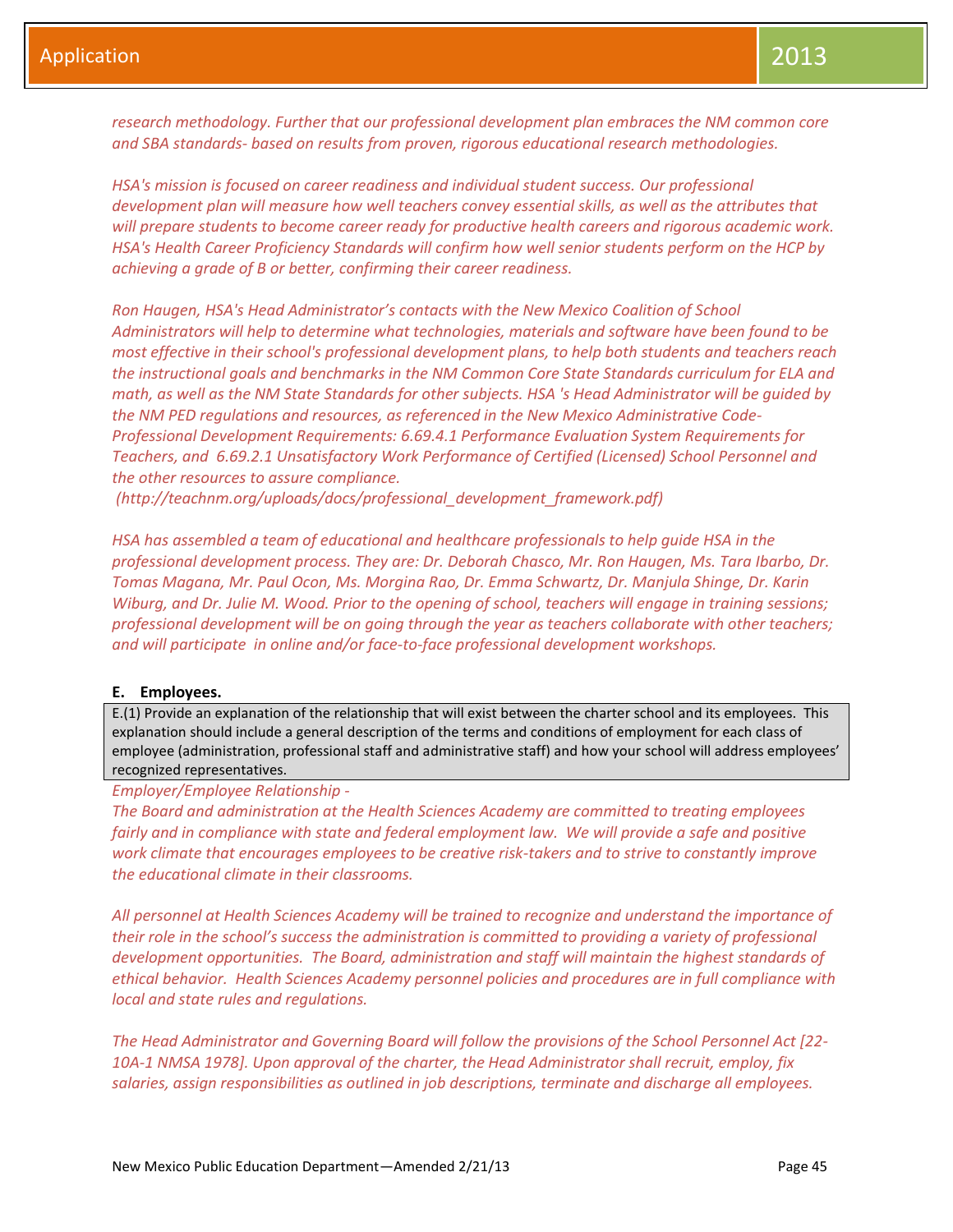*Health Sciences Academy administration and its Governing Board shall comply with the requirements and procedures for collective bargaining as set forth in the Public Employees Bargaining Act as outlined at NMSA 1978, Section 10-7E-1 et seq.*

E.(2) Provide proposed governing body personnel policies that comply with all applicable federal and state statutes and regulations (attach as Appendix E); or state how and when employment policies and procedures will be developed and how you will ensure that they comply with applicable federal and state labor laws, regulations, and rules.

*Personnel Policies -*

*When and if HSA's charter is approved, the Governing Body and legal counsel will review personnel policies included in the Employee Handbook (see Appendix E) to ensure they comply with applicable federal and state labor laws, regulations and rules and will be approved by the Governing Board.* 

*(See Appendix E for HSA Employee Handbook)*

E.(3) Describe a staff discipline process that provides for due process in accordance with state law.

*Staff Discipline Process -*

*All employee discussions related to disciplinary issues will be conducted in accordance with the School Personnel Act, codified at NMSA 1999 22-10-1 through 22-10-27. The Head Administrator has authority over all employment matters including discipline. HSA follows national and state laws regarding employee disciplinary action and termination procedures.* 

*All employees are permitted due process procedure prior to termination, if such employee has a vested property interest in his or her employment. In the event of termination, the school's administration shall provide the employee with written notice of the reasons why termination was recommended.*

*In accordance with the School Personnel Act, HSA may terminate an employee with fewer than three years of consecutive service for any reason the school deems necessary (NMSA 22-10-14A). In accordance with state law, the employment of teachers who have been employed for three consecutive years at HSA may be terminated for reasons that are directly and clearly related to the employee's competence, turpitude, or proper performance of duty that is not in violation of the employee's civil or constitutional rights (NMSA 22-14-10D). Employee behaviors that may result in disciplinary action or termination include but are not limited to:*

*• Excessive absences and/or tardiness – Excessive absences or tardiness will constitute valid grounds for disciplinary action. Written warning will be provided in advance of formal disciplinary action.*

• *Misconduct – School employees can be disciplined for conduct deemed inappropriate, conduct affecting the ability to teach, or conduct affecting the ability to be a good role model.*

*• Inappropriate Language – Objectionable language used in the classroom that lacks a definite educational purpose will result in disciplinary action.*

*• Drug or Alcohol Abuse – Disciplinary action will follow violations of the drug and alcohol abuse policy and will be viewed as conduct unbecoming a teacher.*

*• Incompetence – Failure to comply with a recommended corrective action plan designed to improve professional teaching performance may also result in employee disciplinary action up to and including termination.*

*• Insubordination – An employee's contract may be terminated for cause and for failure to fulfill the HSA's mission, expectations, or designated duties.*

E.(4) Outline a proposed process for addressing employee grievances.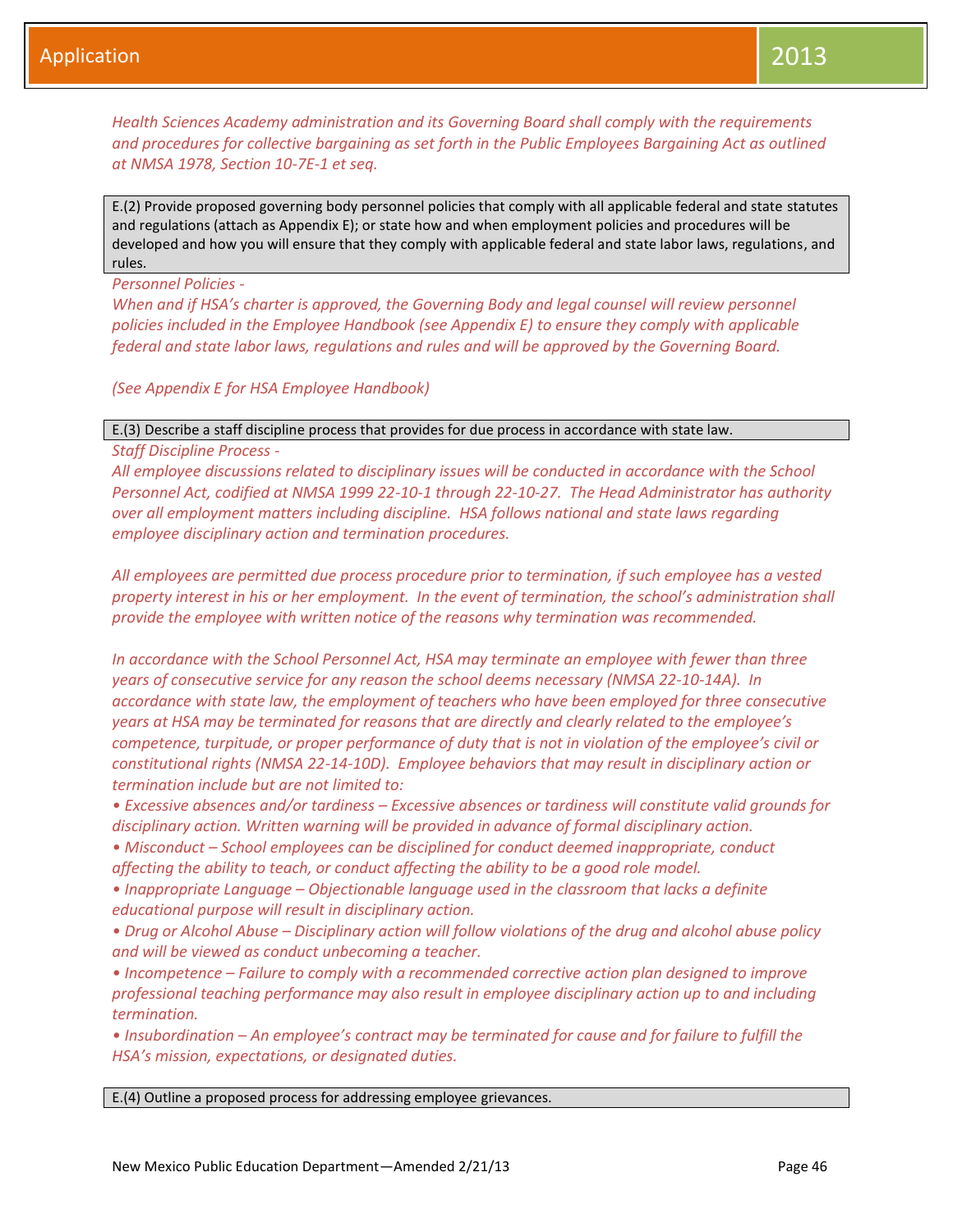## *Grievance Process -*

*HSA recognizes the rights of its staff and teachers to have open access to mediation. This means they have the right to report problems, concerns or grievances against a co-worker or supervisor regarding any aspect of HSA activities which are within the control of HSA.* 

*The first step in the grievance process is to orally report a grievance to the Head Administrator within 10 working days from the date the employee knew, or should have known, of the occurrence giving rise to the grievance. If the grievance is not settled in the first step, the employee shall submit a written statement of the grievance issue to the Head Administrator. A copy of the Employee Grievance Form is included in the HSA Employee Handbook. (See Appendix E, page 16.)* 

*HSA will be guided by the following principles when dealing with complaints, grievances and appeals:*

- *• Each complaint or grievance and its outcome will be recorded in writing*
- *• Each appeal is given a fair hearing*
- *• Each appellant has an opportunity to formally present his or her case*
- *• Each appellant is given a written statement of the appeal outcomes, including reasons for the decision.*
- *• The final decision regarding the grievance rests with the Head Administrator.*

## **F. Community/Parent/Employee Involvement in Governance.**

F.(1) Explain the nature and extent of parental, professional educator, and community involvement in the governance and the operation of your school and how their involvement will help to advance your school's mission.

## *Community Involvement -*

*The diverse composition of the student body requires that parent involvement needs to be enhanced to ensure language barriers are minimized at meetings and in written communications. When needed, HSA will provide interpretation and translation services in order to enhance family access and involvement. All teachers will be required to be bilingual in English and Spanish. HSA will establish a standing School Advisory Committee that selects members from among parents, teachers and community leaders in the planning, implementation, and decision making process. The Governing Board in consultation with the Head Administrator will be responsible for establishing this committee. As part of their advisory responsibilities, these members will plan and hold regularly scheduled community meetings to foster dialogue. The School Advisory Committee is formed to build stronger bonds between the school, parents and community members. It is HSA's goal to encourage greater involvement and participation from parents and community.*

*To facilitate greater parent and community involvement, HSA will hire a full time Parent-Community Engagement Director. (See Appendix D for a complete job description.)*

*The PCED outreach will engage parents to become more involved as stakeholders in their children future and in the school's long term success. The School Advisory Committee will represent the needs and concerns of its entire student body and the community family. The School Advisory Committee will meet monthly with the school administration team in order to promote productive communication between parents and the school family.* 

*Regular family events will be scheduled by the PCED to disseminate career readiness steps and the importance of planning for post secondary academic experiences. Parents will be provided with information on New Mexico lottery scholarships and other sources of financing for post-secondary education. Parent involvement and feedback of school governance and programming will be solicited*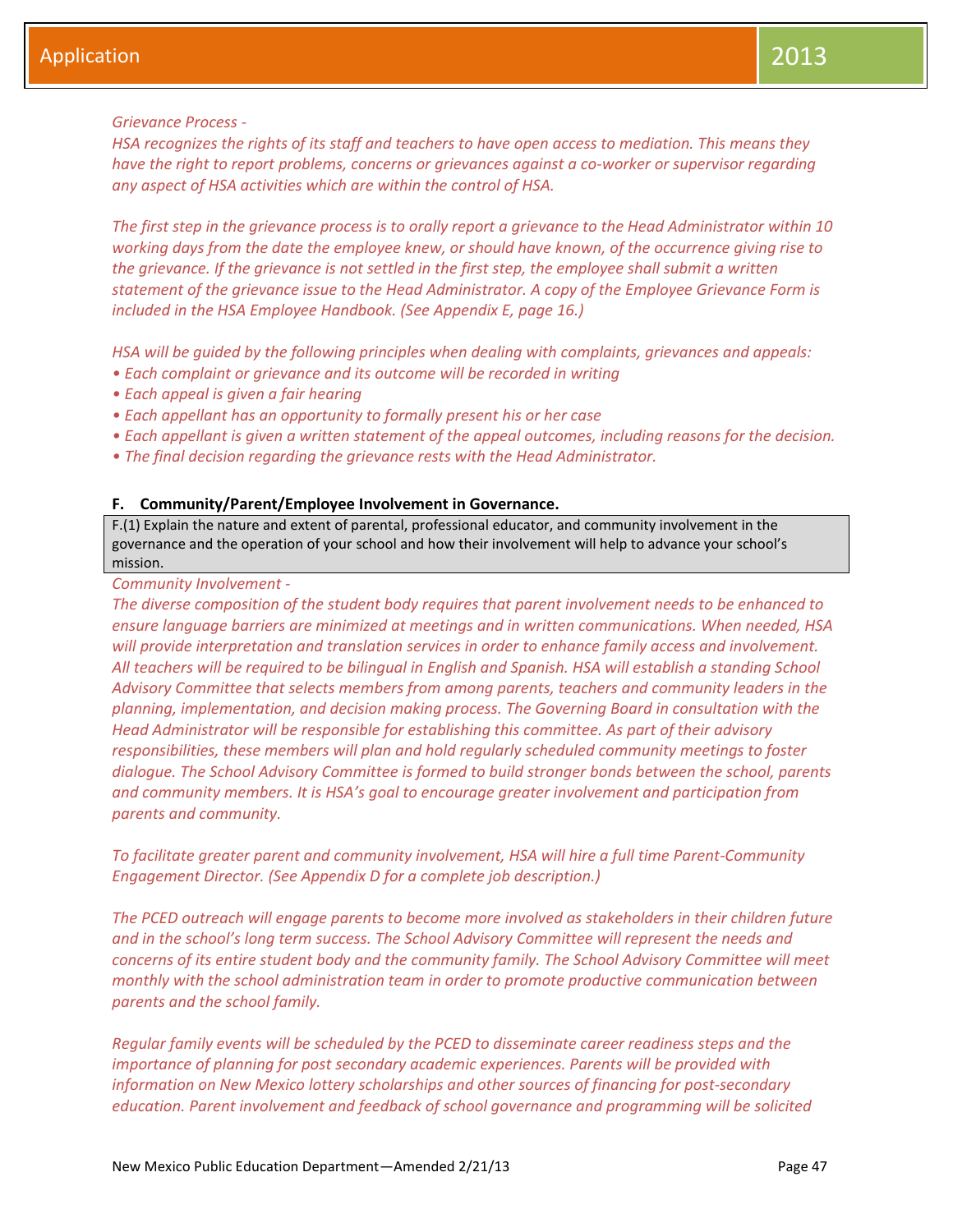*and supported by using a variety of means such as organized parent advisory groups, focus groups, surveys, oral and written communication, parent nights, and home visits. The committee will provide regular reports at HSA Board meetings that will delineate events, actions, recommendations and concerns expressed by parents and staff.* 

*The HSA motto is Enroll the student, engage the family – Inscribiendo al estudiante-incluyendo a la familia, that is, parents, caregivers, business owners, and local residents are viewed as part of the fabric of the collective HSA family and community. To make this a reality, the PCED shall welcome and weave the entire school district into our school facility in a multiplicity of activities, including community health fairs and community service projects.* 

#### *COMMUNITY OUTREACH COMMITMENT*

*Evening School for Adult Students - One of the plans to welcome the community is to open the school facility in the evenings to adult students, including returning veterans, who may wish to earn a high school diploma and prepare for careers in health related fields.*

*Seminars and Workshops for Community Members - Another specific strategy is HSA's focus on partnering with existing social service and community organizations like the Women's Intercultural Center in Anthony, NM. HSA plans to open multipurpose classrooms to members and staff of the Women's Intercultural Center, for community meetings, seminars and health related events. In addition, the school plans to partner with the New Mexico Department of Health, NMSU – College of Health Sciences, and the Department of Veteran Services to promote and offer health and personal wellness education community programs at the school.*

*Other Public Events - The HSA intends to use the school facilities for other community and public events including:*

*• Inviting the local community to observe student science and health projects;*

*• Engaging the parents, and grandparents of students to in enroll in free life-long learning courses by using our computer labs on weekends;*

*• Opening the school grounds and facilities for use by local civic groups including Four H, the Boys and Girls Clubs and staff of La Clinica de Familia.*

*• Parent/Teacher meetings and conferences.*

F.(2) How will you address complaints from the community, parent, or students about your school? Describe a clear resolution process for complaints.

*Complaint Resolution -*

*HSA is committed to providing an effective means for parents and the community to voice concerns and complaints. HSA also strives to resolve concerns and complaints whenever possible. To this end, the following processes have been established:*

*- The grievance must be reported in writing and submitted to the school office. All parties involved must be appropriately defined, and the problem must be clearly outlined.* 

*- The recipient of the grievance (in the case of a teacher) must review the issue with his or her supervisor (the Head Administrator) and respond to the parent within three (3) school days.* 

*- If the original recipient did not resolve the grievance, the parent may request a meeting with the recipient's supervisor. The supervisor should investigate the matter, and schedule a meeting with the parent, the student, if necessary, and any other staff member within five (5) school days.*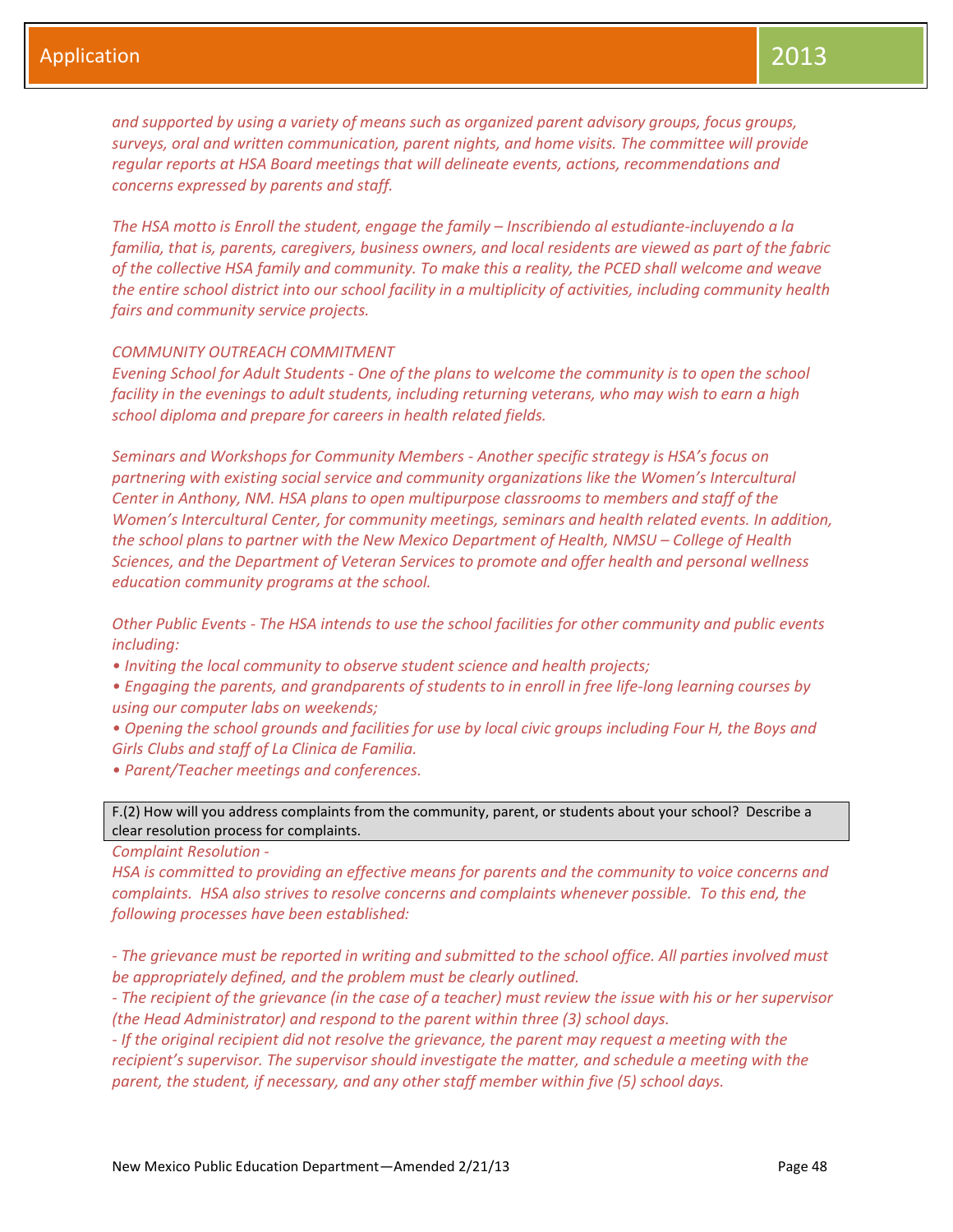*- If either party does not resolve this grievance, the parent may then request a meeting with the school administration. School administration will investigate the matter, and schedule a meeting within five (5) school days.* 

*- If a resolution has not yet been reached at the above three (3) meetings, the parent may request a meeting with the School Advisory Committee and a meeting will be arranged within five (5) school days.* 

*As described in the Governing Board Bylaws (Appendix B, Article IV. Section 2.(a) The Governing Board will establish the School Advisory Committee, whose members will include parents of students attending HSA. The purpose of the SAC shall be to receive parent feedback on important issues facing the HSA community, and guide the Governing Board in this regard.*

### **G. Student Policies.**

G.(1) Attach as Appendix F a proposed student discipline policy that complies with the Student Rights and Responsibilities set forth in the Public Education Department rules and regulations at 6.11.2 NMAC.

*Student Discipline Policy -*

*All state and federally guaranteed due process laws for students will be followed in accordance with New Mexico Statute 22-5-4.3, School Discipline Policies.*

*HSA's goal is to maximize the time spent during each school day with every student in order to encourage and elicit positive behavior. Administrative staff and teachers will create a caring, nurturing and challenging environment that will foster personal growth for all students--whether during classes, in between classes, or after classes in remediation or student clubs.* 

*At the time of the student's first enrollment, HSA shall communicate in writing all discipline policies and procedures. Written notification will be provided again at the beginning of each school year. This written information will include due process information and will be available on the school website in English and Spanish.* 

*It is imperative that families and students understand these policies. Accordingly, HSA will provide multiple venues and forums for dialogue and feedback, including parent orientation at the start of each school year. The HSA Student Handbook includes the school's policies for suspension and expulsion and will be reviewed at orientation, and at the beginning of each semester. The handbook will be available in Spanish and posted on the school website. Students, as well as parents or guardians will be required to sign a statement of agreement with school policies, which include expectations and consequences.* 

*HSA will regard suspension and expulsion as a last resort. Criteria for suspension and expulsion of students shall be addressed pursuant to the appropriate statutes and regulations, and will adhere to a comprehensive student discipline policy. The policy will be printed and distributed as part of the school's student handbook and will describe clearly the school's expectations with regard to attendance, behavior, sexual harassment, substance abuse, violence and bullying, and safety.* 

*HSA believes that using mediation to resolve student disputes and infractions is in keeping with our philosophy of engaging students in constructive personal growth toward responsible adulthood. However, students who habitually fail to comply with these policies and/or who present an immediate threat to health and safety may be suspended and referred for expulsion to the HSA Board on recommendation of the Head Administrator.*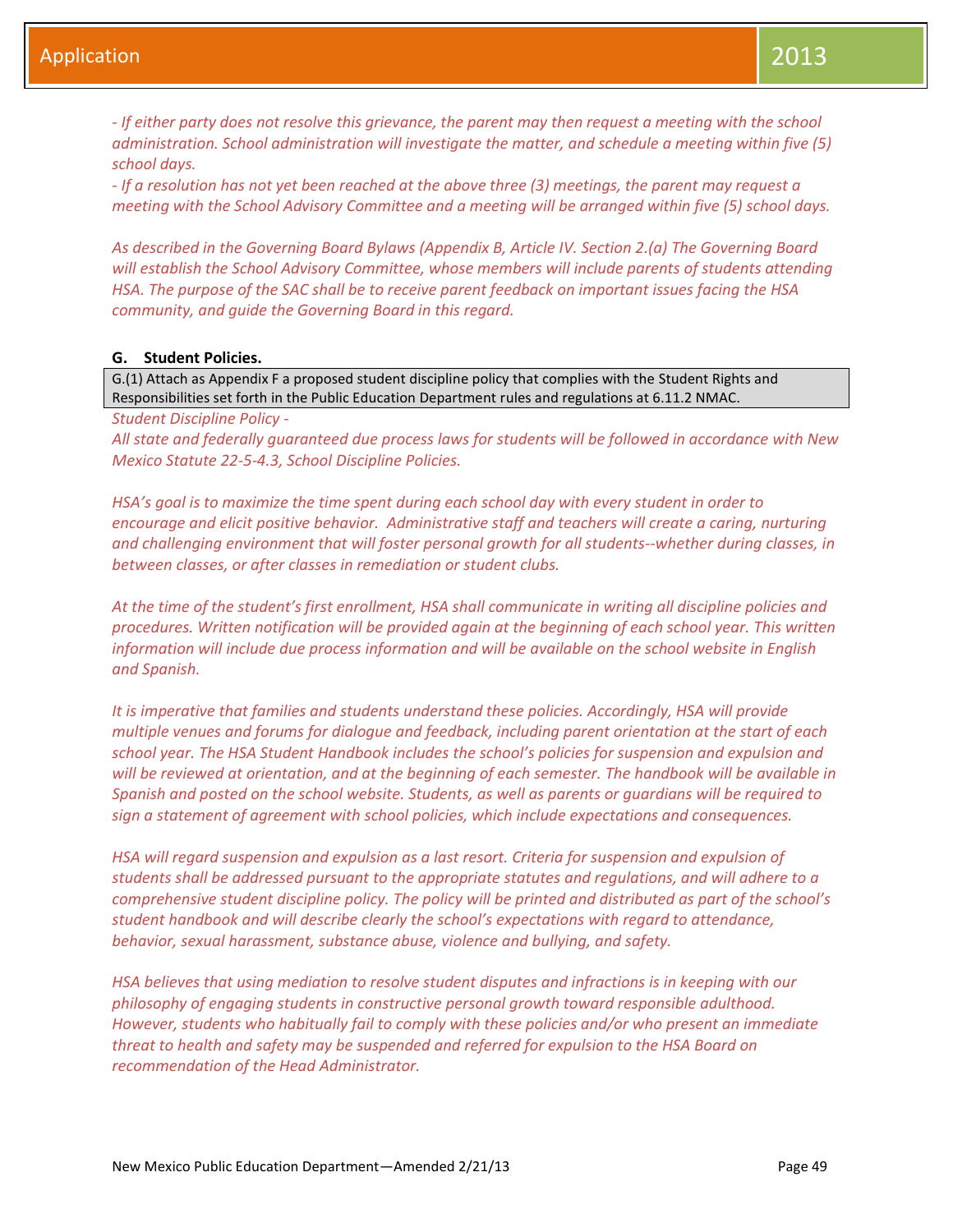*The Pupil Suspension and Expulsion Policy have been established in order to promote learning and protect the safety and well-being of all students at the school and provide and respect the due process rights of all parties. When the policy is violated, it may be necessary to suspect or expel a student from regular classroom instruction.* 

*The Head Administrator and staff shall enforce disciplinary rules and procedures fairly and consistently among all students. The policy and its procedures will be printed and distributed as part of the Student Handbook and will clearly describe discipline expectations.*

*Discipline includes but is not limited to advising and counseling students, conferring with parents and/or guardians, detention during and after school hours, use of alternative educational environments, suspension and expulsion. These policies will be explained at orientation, and will be included in the student orientation welcoming kit. Parents who disagree with suspension and expulsion decisions will be provided with written information about their due process rights and hearing policies. Students or their parents/guardians may waive their right to a hearing by signing a waiver. A student with an identified disability may not be suspended in excess of 10 days without an IEP review to determine whether the student's IEP is appropriate and whether the behaviors in question are a manifestation of the student's disability. HSA's board shall establish student discipline policies and shall file them with the department of education. All students have the right to a fair hearing and procedure process and an appeal process.*

*Corporal punishment shall not be used as a disciplinary measure in any circumstance. Corporal punishment includes the willful infliction of or willfully causing the infliction of physical pain on a student. For the purposes of the policy, corporal punishment does not include an employee's use of force that is reasonable and necessary to protect the employee, students, staff or other persons or to prevent damage to school property.*

## *(See Appendix F for Student Handbook)*

G.(2) Describe how you will provide alternative educational settings for eligible students who are long-term suspended or expelled.

## *Alternative Placements -*

*HSA will ensure that alternative educational services are provided to a student who has been suspended or removed to help that student progress in the school's general curriculum. For a student who has been suspended, alternative instruction will be provided to the extent required by law. For a student who has been expelled, alternative instruction will be provided in like manner as for a suspended student until the student enrolls in another school, or until the end of the school year, whichever comes first.*

*HSA will ensure that alternative educational services are provided to a student who has been suspended or removed to help that student progress in the school's general curriculum. For a student who has been suspended, alternative instruction will be provided to the extent required by New Mexico laws and regulations. If a student has been expelled, alternative instruction will be provided in like manner as for a suspended student until the student enrolls in another school, or until the end of the school year, whichever comes first.*

### **H. Student Recruitment and Enrollment.**

H.(1) Explain the plan and specific strategies for student recruitment and marketing that will attract students from your school's targeted population and that will provide for broad circulation of information about the new school. Include a proposed timeline for recruitment and enrollment.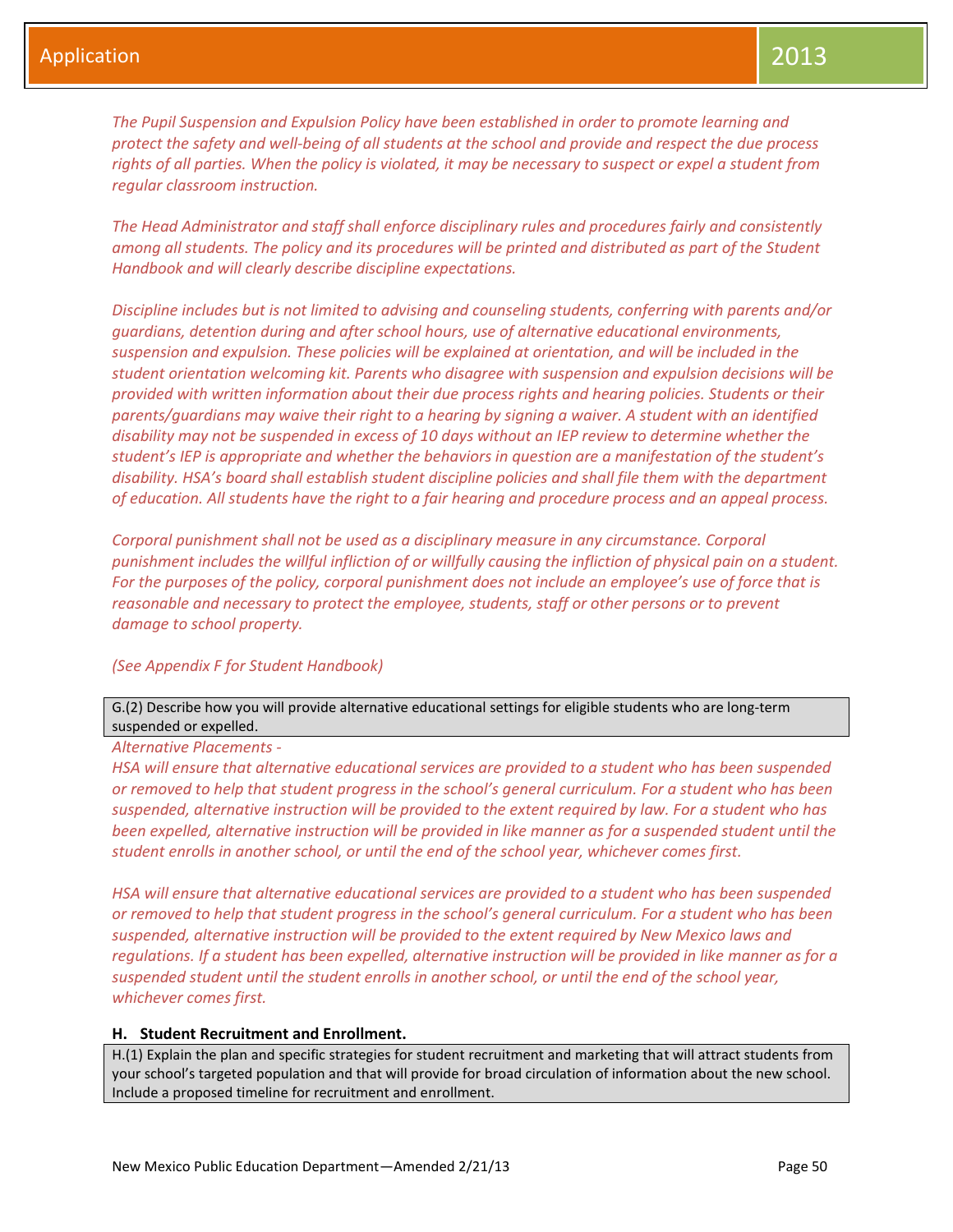*Student Recruitment -*

*HSA will actively recruit students in order to meet its projected goal for first year enrollment. HSA will also strive to achieve a racial and ethnic balance of students that reflect the general population of the entire school district:*

*• Every traditional and alternative school in the district will be contacted with the intent to provide information to be disseminated to their students and parents, and/or to participate at school open houses.* 

*• HSA staff will expend time annually in community and regional outreach efforts, including a presence at public meetings, to recruit applicants of diverse backgrounds. Outreach will be through neighborhood organizations and associations, and through local community and religious leaders.* 

*• Similar to the community meeting already held in Anthony, additional meetings are being scheduled in surrounding neighborhood communities. All meetings and literature will be in English and Spanish. • Information about student enrollment and lottery processes will be disseminated via print, radio, electronic media, flyers, and direct mail.*

*HSA is committed to provide parents and pupils expanded choices in the types of educational opportunities that are available within the public school system. The HSA team is fully committed to adopting inclusive, equal educational opportunity and non-discriminatory admission policies that comply with state and federal law and requirements.* 

*HSA will market and distribute widely school information and applications to ensure complete accessibility to all eligible students. We anticipate the school will attract students who are both high and low academic achievers, as well as a number of students who are English Language Learners and those requiring special educational services. HSA anticipates as well that a high percentage of students will qualify for the free and reduced lunch, and that HSA will qualify as a Title I School.* 

*The HSA team has begun to hold community meetings in areas where there are high percentages of*  families living in poverty, families who are new immigrants, families who do not speak English at home, *and/or are learning and speaking English as a second language, and families who have completed little, if any, formal education.* 

*All students who meet the State of New Mexico's eligibility requirements for attending a public school may apply for admission to HSA. HSA will endeavor to accommodate all students who apply.*

*The prospective applicant and a parent or guardian must attend together one HSA orientation session. These sessions will outline HSA expectations for each student and his/her family, as well as what the student and family may expect of HSA. Students will be considered for admission without regard to age, disability, gender, ethnic or national origin, religion, and/or prior academic performance. HSA will comply with all state and federal laws establishing minimum and maximum age for public school attendance. HSA will be a New Mexico non-sectarian public school that does not charge tuition or have discriminatory admission requirements.*

H.(2) Describe the lottery process to be used by your school to allocate seats including tentative timeframes and procedures for conducting the lottery and for maintaining and using a wait list.

*Lottery Process -*

*Opportunities for enrollment in HSA will be advertised in local newspapers, on the school's website,*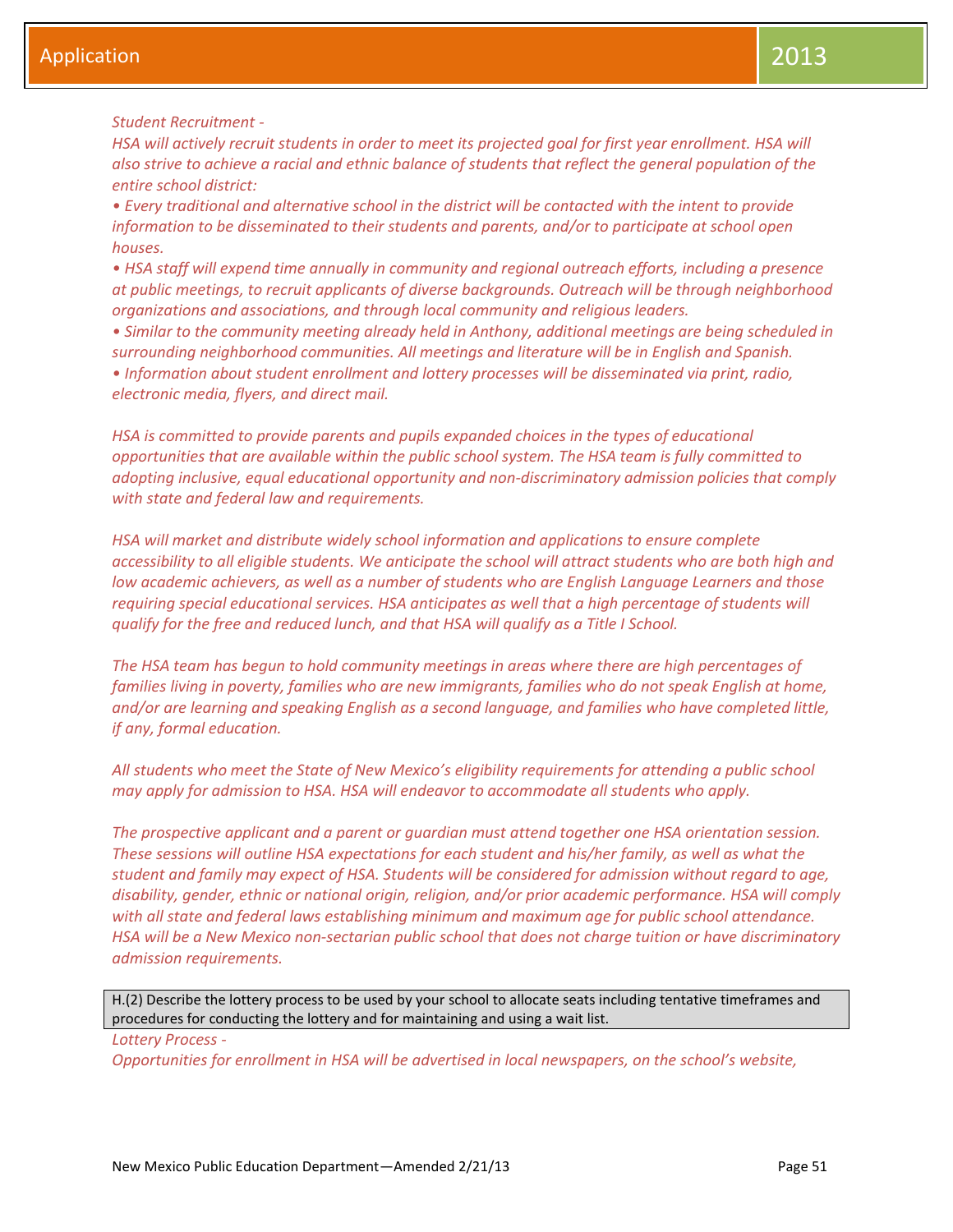*through distribution of flyers, at informational community meetings held throughout the planning year at different towns and communities in the Gadsden region, and other means approved by the Governing Board and Head Administrator.* 

*Applications for enrollment will be ongoing and accepted on a first-come first-serve basis as permitted by NMSA 1978 22-8B-4.1A. If the number of applications exceeds the number of available seats, a lottery process for admission will be implemented for all applicants. Notice of the lottery, including the date and time, will be advertised to the public in the newspaper and to the applicant pool.* 

*The Head Administrator or a designee will draw numbers for the lottery. The corresponding names will be listed in the order they are drawn. All names are drawn and listed in the order of the drawing on the appropriate grade-level roster. After openings are filled, all others are put on a waiting list according to the order of the drawing.* 

*Lotteries will take place in a facility large enough to allow all interested parties to observe the drawing, and will be held on a weekday evening, or when most interested parties that wish to attend may do so. A member of the Governing Board as well as a member of the local community who is not affiliated with HSA will be present for the drawing. The general public will be informed of the number of available seats by grade. Admissions priority will be granted to current students; siblings of current students, enrolled or drawn for enrollment through the lottery process, will automatically be eligible for enrollment in accordance with the Charter Schools Act, 22-8B-4.1 NMSA 1978.*

*Subsequent lotteries will be conducted based upon enrollment needs and will be set at least 30 days apart. Students who are accepted will be notified via a letter sent to their homes. Applications will be kept on file at the school. To ensure communications have been received by the student's parent, a process for follow up will be prepared by the Head Administrator.*

H.(3) Describe the enrollment process including withdrawals, dis-enrollments, re-enrollments, and transfers that comply with NMSA 1978 Section 22-8B-4.1, and Subsection D of 6.80.4.12 NMAC.

*Enrollment Process -*

*All enrolment, transfers, withdrawals and dis-enrollments shall be in compliance with NMSA 1978 Section 22-8B-4.1, and Subsection D of 6.80.4.12 NMAC.*

*Enrollment and Transfers In - When a student's name is drawn in the lottery, HSA will phone the parents to confirm the enrollment and makes an appointment for registration. Parents must complete a registration application and provide the following documents for the student's record; document verifying date of birth / copy of student's immunization record / a copy of most recent IEP or 504 plans for any student who has an active IEP or 504 plan / academic transcripts. Parents and child must attend an orientation.*

*Withdrawal and Transfers Out - A student wishing to withdraw or transfer out must complete a withdrawal form. Student academic transcripts will be sent to the student's new school after receiving clearance from the business office.*

*Disenrollment - A student is dis-enrolled, when he/she has been absent from school for 10 or more consecutive days and neither the student or the student's parents have responded to communications from the school administration.*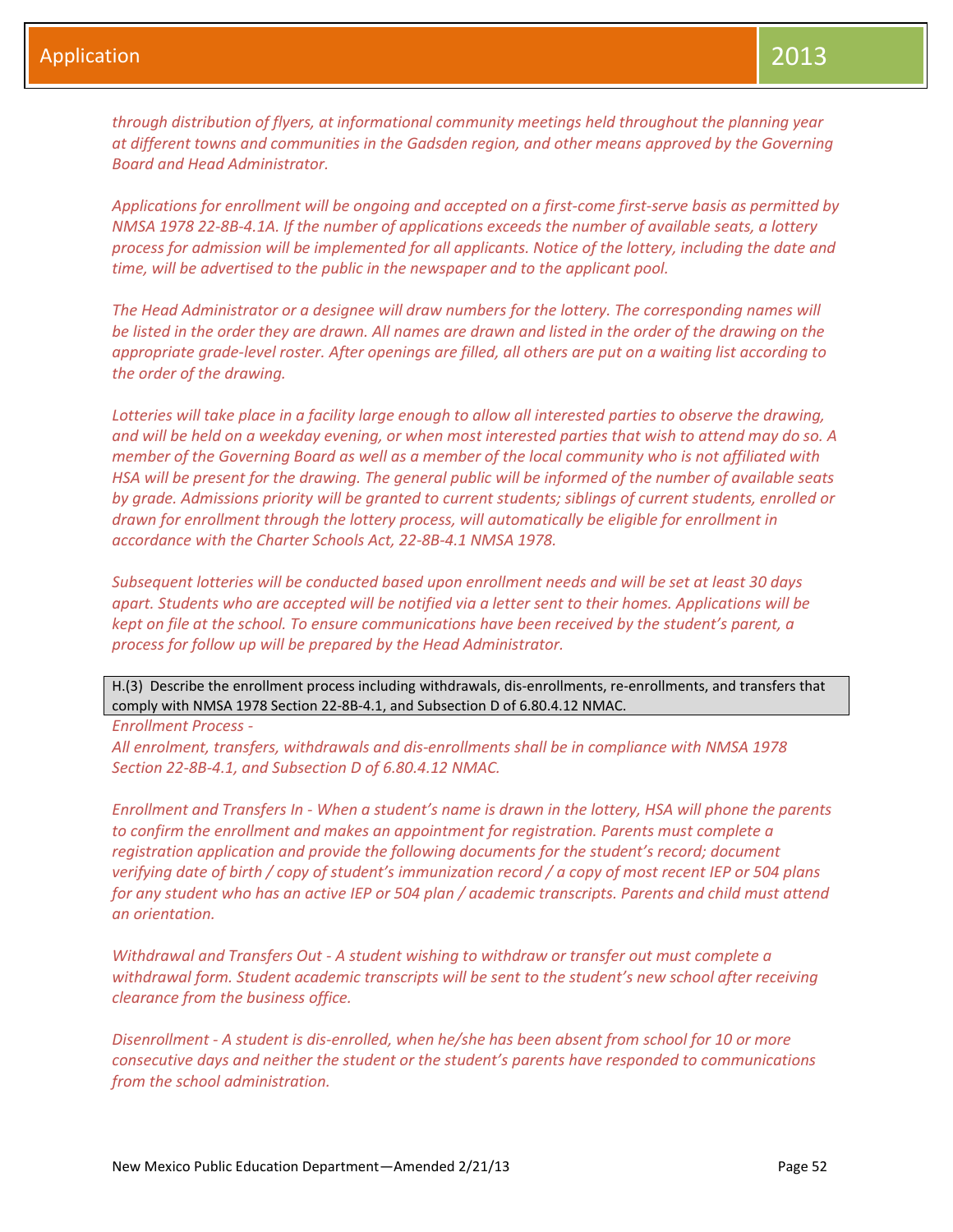## **I. Legal Compliance.**

I.(1) Describe how your governing body will ensure compliance with NMSA 1978 § 22-8B-5.2(2011), which deals with conflicts of interest. Attach as Appendix G a copy of your proposed Conflict of Interest Policy and a sample disclosure statement of any real or potential conflict of interest.

## *Conflict Of Interest -*

*The HSA Governing Board will be in compliance with NMSA 1978 22-8B-5.2 (2011) that address Conflict of Interest issues. The Governing Board has approved a Conflict of Interest Policy (see Appendix G.) that avoids and precludes apparent and actual conflict of interest when administering grants (34 CFR 75.525, a. and b.), and will apply procurement standards consistent with and mandated in 34 CFR 74.40-74.48. Further, the Governing Board has incorporated into its bylaws a 'conflict of interest policy" a written procurement procedure to provide the maximum extent possible free and open competition, and assurances that no employee, officer, or agent of HSA may participate in the selection, award or administration of any contract if a real or apparent conflict of interest exists.*

## *(See Appendix G for a Conflict of Interest Policy)*

I.(2) Describe what steps your governing body and school will take to ensure that the operations of your school and governing body are transparent and open to the public. For further information please see the following link: [http://www.nmag.gov/consumer/publications/openmeetingsactcomplianceguide.](http://www.nmag.gov/consumer/publications/openmeetingsactcomplianceguide)

## *Transparency -*

*Ensuring a high standard of conduct is a collective responsibility of all members of the Governing Board, and they will endeavor to demand very high standards of conduct in exercising its functions. The Governing Board of HSA will act with propriety transparency in the governance of the school, ensuring that the school's assets are used solely for the benefit of the school and not for personal or other gains.*

*As stated in the HSA Bylaws, the Governing Board will meet once a month to conduct school business and will be in compliance with the Open Meetings Act. Governing Board members may attend telephonically in accordance with the provisions of the Open Meetings Act. Notices and agendas, including date, time and place, for all meetings will be posted on the school's website and at the location of the meeting. Community members including parents of our students may address the Governing Board at meetings as per due process. As stated earlier, HSA will establish a standing School Advisory Committee that selects members from among parents, teachers and community leaders in the planning, implementation, and decision making process. HSA's Parent-Community Engagement Director will be instrumental in encouraging parents and community to be involved with school programs and policies.*

*Minutes of Governing Board meetings will be available on request and published on the school web site. Further, HSA will comply with the New Mexico Inspection of Public Records Act, NMSA 1978, Section 14- 2-1, et seq. All members of the Governing Board will be informed about the Open Meetings Act and will receive training on compliance.*

## **J. Evidence of Partnership/Contractor relationship. (If Applicable.)**

J.(1) If your school has identified a partner organization or a contractor that is essential to the existence of the charter school, its governance, key instructional, or management functions, provide the following information: name of the entity or person; contact information; a description of the nature and purpose of the relationship with the charter school; and involvement in your school's governance.

## *Third Party Relationships - None at this time.*

*As the phased development of HSA's educational plan and community connections expand, in concert with prospective partners, the specific protocols and student requirements, including first aid and CPR*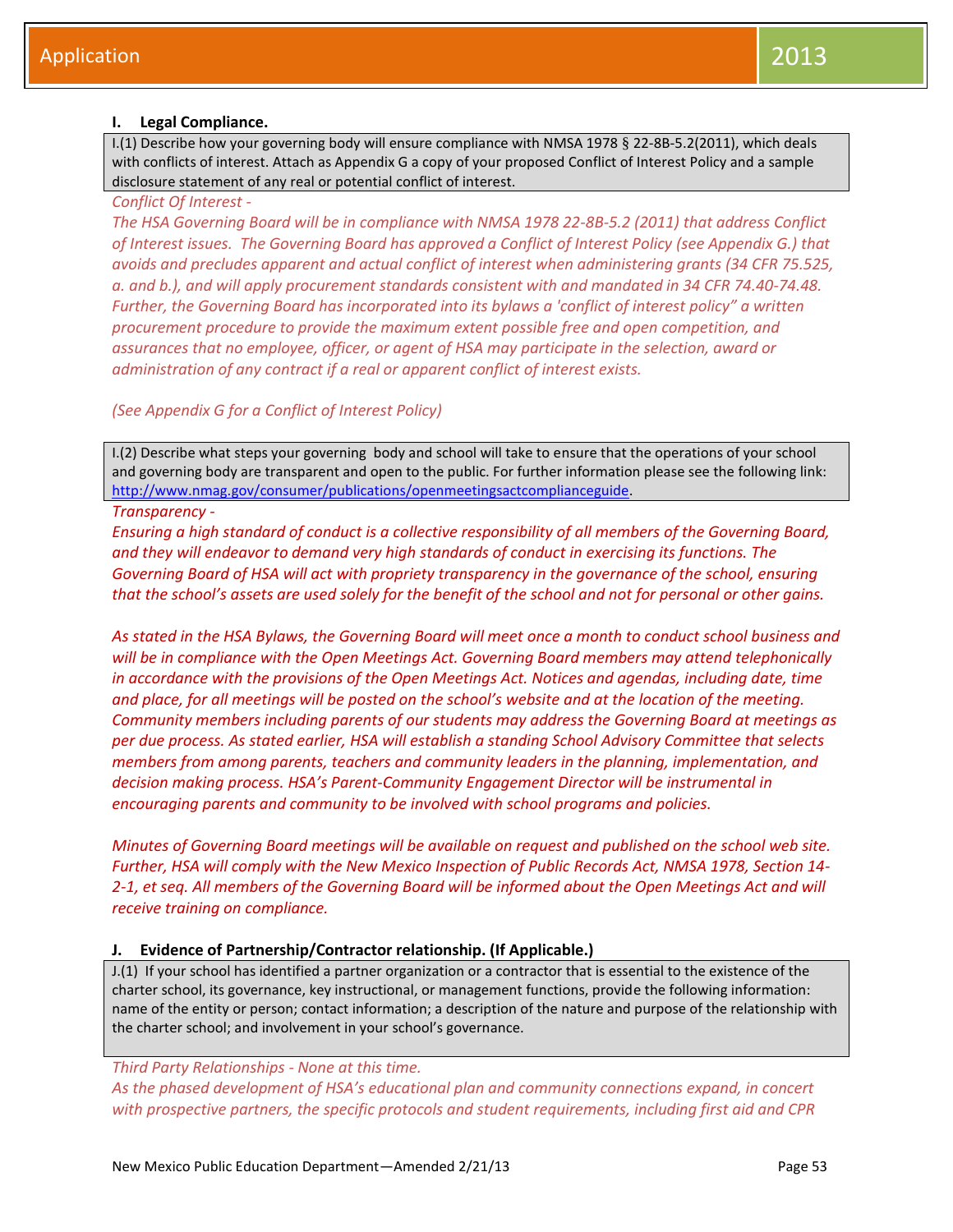*training, HIPPA certification, and other student readiness trainings will be in place, prior to student placement in these healthcare internships. MOU's and MOA's will be prepared between HSA and business, educational and healthcare partners.*

J.(2) Attach a copy of the **proposed** contract or evidence of the terms of the proposed agreement with the partnership or contractor as Appendix H.

## **K. Waivers.**

K.(1) Identify the waivers as provided for in NMSA 1978 § 22-8B-5(C) that you are requesting and describe how use of this waiver will support your school's plan. For further information please see the following link: http://ped.state.nm.us/admin.personnel/waiver\_requests.html.

| NMSA 1978 § 22-8B-5(C) Waiver | Requested?  |          | Description of how waiver will support school's plan.                           |
|-------------------------------|-------------|----------|---------------------------------------------------------------------------------|
|                               | yes         | no       |                                                                                 |
| Individual class load         |             | $\times$ | NMAC 6.30.2.10G -- The law only applied to class loads for Grades K-6.          |
| <b>Teaching load</b>          | $\times$    |          | The School does not anticipate that teaching loads in the core classes will     |
|                               |             |          | PTR of 25:1 in both the Day Program and the Evening Program. However,           |
|                               |             |          | this waiver is requested so the school administration may have the              |
|                               |             |          | flexibility to adjust given enrollment and program demands                      |
| Length of school day          | $\boxtimes$ |          | The School will have rigorous demands of its students, which may include        |
|                               |             |          | a longer school day schedule for remediation and after school academic          |
|                               |             |          | assistance. In addition students may have off campus academic                   |
|                               |             |          | experiences through job shadowing and internships.                              |
|                               |             |          |                                                                                 |
|                               |             |          | The school seeks to retain the ability to increase or decrease the school       |
|                               |             |          | day to accommodate its educational plan.                                        |
| Staffing pattern              | $\boxtimes$ |          | The school seeks the right to have flexibility in hiring instructional staff in |
|                               |             |          | order to retain the uniqueness of its mission.                                  |
| Subject areas                 | $\boxtimes$ |          | Student placement in any academic program is the sole responsibility of         |
|                               |             |          | the school administration. In all cases, program design for individual          |
|                               |             |          | students will meet state requirements for subjects taught. Delivery of          |
|                               |             |          | instruction may include computer-based instruction, small group tutoring        |
|                               |             |          |                                                                                 |
|                               |             |          | or one-on-one instruction. Individual students or groups of students may        |
|                               |             |          | be provided a combination of face-to-face and online classes. Students          |
|                               |             |          | may be offered opportunities for enrichment in a traditional classroom          |
|                               |             |          | setting and teachers have online content available when they need to be         |
|                               |             |          | away from class. Grade levels may be blended and students grouped               |
|                               |             |          | according to ability levels in subject areas.                                   |
| Purchase of                   | $\boxtimes$ |          | The School may not choose to purchase instructional materials from the          |
| instructional materials       |             |          | state adopted list. Materials purchased by the School will align with the       |
|                               |             |          | materials identified in the                                                     |
|                               |             |          | Curriculum, as well as materials that may later be identified by                |
|                               |             |          | professional staff ultimately hired by the School. All materials purchased      |
|                               |             |          | will be justified through the programs offered at the School and will align     |
|                               |             |          | with the Core Curriculum State Standards.                                       |
| <b>Evaluation standards</b>   | $\boxtimes$ |          | Employees will be evaluated based on criteria that considers the                |
| for school personnel          |             |          | evaluation standards described in the law, but which may deviate to             |
|                               |             |          | insure that the standards used are relevant to the uniqueness of the            |
|                               |             |          | school's mission and vision.                                                    |
| School principal duties       | $\boxtimes$ |          | The administrators of the HSA will have duties that are parallel to school      |
|                               |             |          | district superintendents and as such, -- traditional school duties are          |
|                               |             |          |                                                                                 |
|                               |             |          | expanded to address the levels of responsibilities. The competencies and        |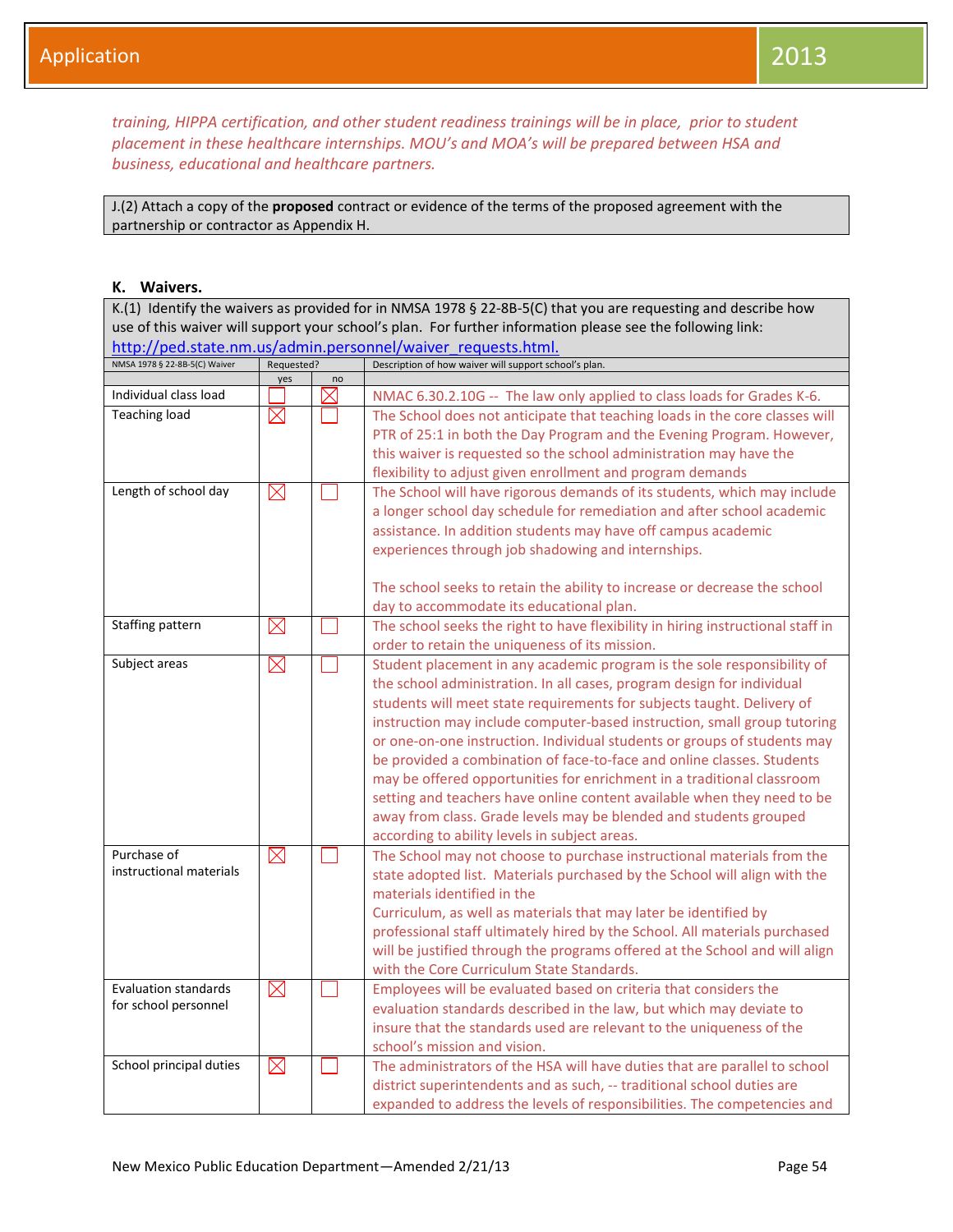|                   |  | evaluative criterion established for school principals are not appropriate<br>for HSA. The school retains the right to represent and design the<br>evaluation for administrators that is appropriate and aligned to the<br>duties. |
|-------------------|--|------------------------------------------------------------------------------------------------------------------------------------------------------------------------------------------------------------------------------------|
| Drivers education |  | The School will not offer drivers education. The School may assist<br>students with locating local driving schools, but students will be<br>responsible for obtaining this education if desired.                                   |

K.(2) Identify any discretionary waivers as provided for in NMSA 1978 § 22-8B-5(C) or elsewhere in the Public School Code that you are requesting and describe how use of this waiver will support your school's plan. If this is an application to a local district, you must identify all waivers you are requesting from local board policies. (If you require additional space, attach as an Appendix.) Discretionary Waiver(s) Sought. Description of how waiver will support school's plan.

| Discretionary waiver(3) Sought. | <b>DESCRIPTION OF HOW WATER WILL SUPPORT SCHOOLS DIGHT.</b>                                                                                                                                                                                                                                                                            |  |
|---------------------------------|----------------------------------------------------------------------------------------------------------------------------------------------------------------------------------------------------------------------------------------------------------------------------------------------------------------------------------------|--|
| Graduation                      | HSA will request the right to increase and exceed the<br>State's graduation requirements in order to maintain a<br>rigorous college preparatory health science curriculum<br>plan.                                                                                                                                                     |  |
|                                 | HSA will continue to require 24.5 credits for graduation<br>as required for all students starting high school in 2013.<br>However, in addition student will be required to take<br>health science career courses each year of enrollment<br>at HAS. (See Health Science Curriculum -Section<br><b>Curriculum Description [II F.(3)</b> |  |
| Insert                          | <b>Insert</b>                                                                                                                                                                                                                                                                                                                          |  |
| Insert                          | Insert                                                                                                                                                                                                                                                                                                                                 |  |
| Insert                          | Insert                                                                                                                                                                                                                                                                                                                                 |  |

## **L. Transportation and Food.**

L.(1) Describe your school's plans for meeting the transportation needs of its students and plans for contracting services for transportation. (If applicable.) For further information please see the following link: [http://ped.state.nm.us/div/fin/trans/index.html.](http://ped.state.nm.us/div/fin/trans/index.html)

*Transportation -*

*Transportation services to and from school will focus on reaching students in the district who do not have easy access to school. HSA will contract with an authorized bus company for services. HSA will apply for transportation funding from the Public Education Department.*

L.(2) Describe your school's plan for meeting the food services needs of its students and any plans for contracting with approved/appropriate food services vendors. (If applicable.) What are your school's plans for providing food services to students who qualify for the Free and Reduced Lunch program?

*Food Services -*

As per GISD statistics, we expect 100% of HSA students to qualify for free and reduced meals. HSA will *contract with an authorized food service provider to provide meals on site. Meals will comply with the USDA nutritional standards and be eligible for reimbursement from USDA. The program will generate sufficient funding through the National School Lunch Program USDA Food Service Fund for the operation. Provision for a warming kitchen has been included in the Facility Master Plan. Students will eat their lunches in the multi-purpose room, and/or if whether permits outside in designated covered areas. From Year 2 onwards the five-year budget includes provision for supplementary meals.*

*(See Budget Narrative: Year 2 \$ 10,000 / Year 3 \$12,500 / Year 4 \$15,000 / Year 5 \$17,500.)*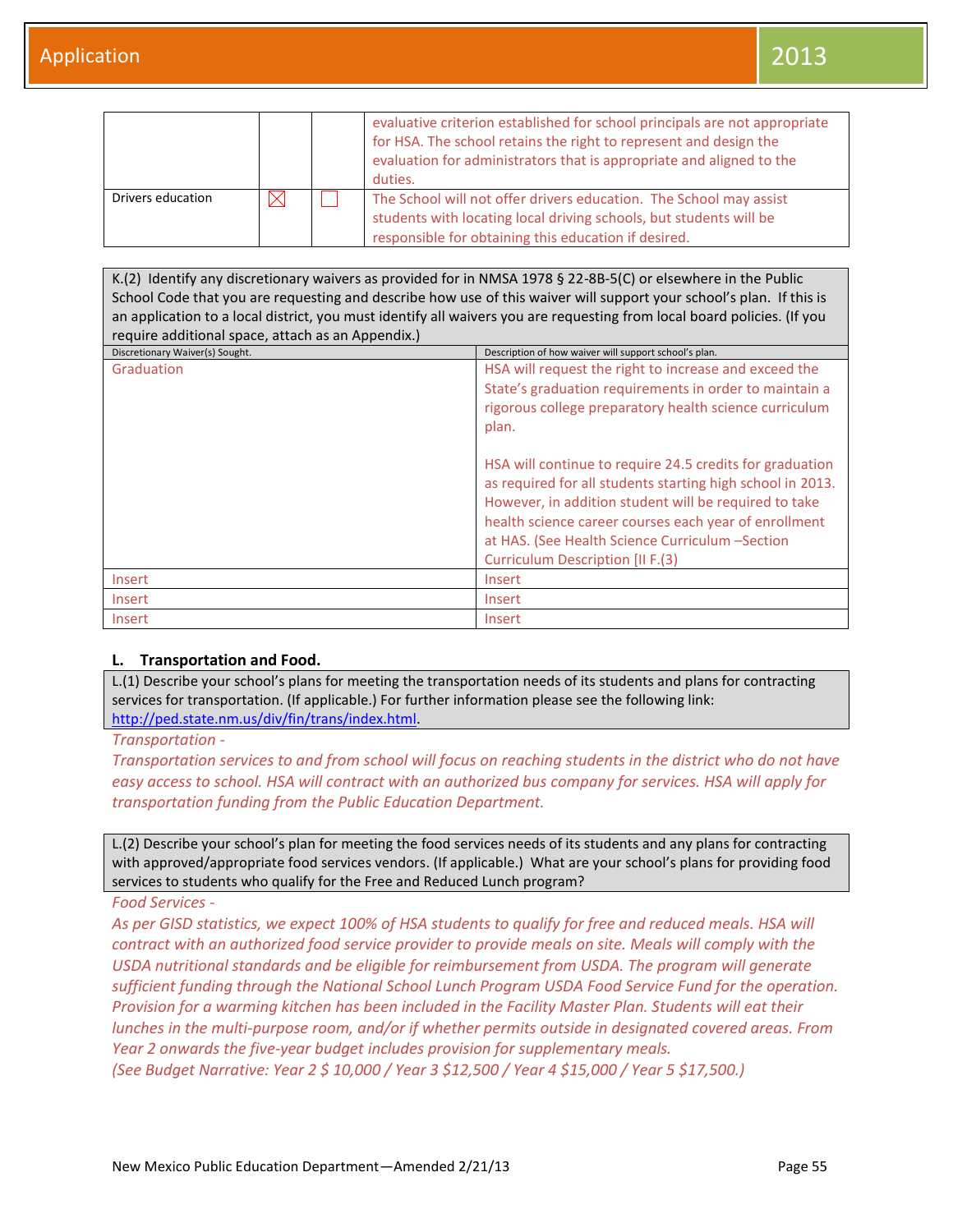## **M. Facilities.**

Applicants must complete the required Facilities Master Plan Ed. Spec. Checklist form, referenced below as III M.(1), and submit it to the Public Schools Facilities Authority **no later than April 26, 2013**. The Facilities Master Plan/Ed. Spec. Checklist form can be accessed on the PSFA website at:

[http://www.nmpsfa.org/pdf/MasterPlan/Applicant\\_Charter\\_School\\_EdSpec\\_FMP\\_Review\\_Checklist\\_3\\_](http://www.nmpsfa.org/pdf/MasterPlan/Applicant_Charter_School_EdSpec_FMP_Review_Checklist_3_8_2012.pdf) [8\\_2012.pdf.](http://www.nmpsfa.org/pdf/MasterPlan/Applicant_Charter_School_EdSpec_FMP_Review_Checklist_3_8_2012.pdf)

M.(1) Attach documentation that the school's detailed description of the charter school's projected facility needs, including projected request for capital outlay assistance, has been approved by the director of the New Mexico Public Facilities Authority at Appendix I.

*Projected Facility Needs -*

*The letter of approval from the Public Schools Facility Authority (PSFA) for the HSA Facility Master Plan and Educational Specifications is included as Appendix I*

M.(2) Describe the efforts you have taken to identify a facility for your proposed school. (It is not required that you disclose a specific facility that is under consideration.)

*Facility Plan-*

*.*

*The HSA team is currently in the process of identifying a suitable facility site. Once the site is selected, the process for data gathering and analysis will involve working with a professional consultant and the Governing Board Facilities Committee. A community meeting was held on May 5 this year at the Women's Intercultural Center in Anthony to provide an opportunity for participation and to invite input from parents, students, community members and leaders.*

*The HSA team reviewed demographic materials provided by the New Mexico Department of Labor, the US Bureau of Census, and the Gadsden Independent School District, to understand the population demographics.*

*During the last year founders met with officials of public lands as well as with private property owners and developers, to explore location options for the school. The following individuals helped us in this exploration:*

- *• Terri Garcia, Senior Vice President Bank Of America, El Paso, Texas*
- *• Susan Freed, Architect , Architectural Research Consultants*
- *• Harry Relkin, General Counsel, NM State Land Office*
- *• Michael Quintana, District Director, State Land Office, Dona Ana County*
- *• Bill Childress, Manager, Las Cruces District Office, US Bureau of Land Management*
- *• Robert Ayoub, President, MIMCO, Real Estate*
- *• Victor Romero, Albuquerque Branch Sales Manager, Williams Scotsman, Inc.*
- *• Ben Gardner, Architect, Dekker/Perich/Sabatini*
- *• Tim Grattan, Architect, Director, Las Cruces Office, Dekker/Perich/Sabatini*
- *• Arnulfo Castenada, Mayor, City of Anthony, NM*
- *• Laura Fiemann, Vice President, Charter School Development Corporation*

## M.(3) Describe your plan for funding your school's facility, including rent, maintenance, equipment, and repairs. *Projected Facility Costs -*

*If granted a charter, HSA may be able to access capital funding from the following sources: •* 

- *• Future annual lease payment from PSCOC*
- *• For planning purposes, the potential funding amount from the PSCOC is estimated at \$720 per MEM.*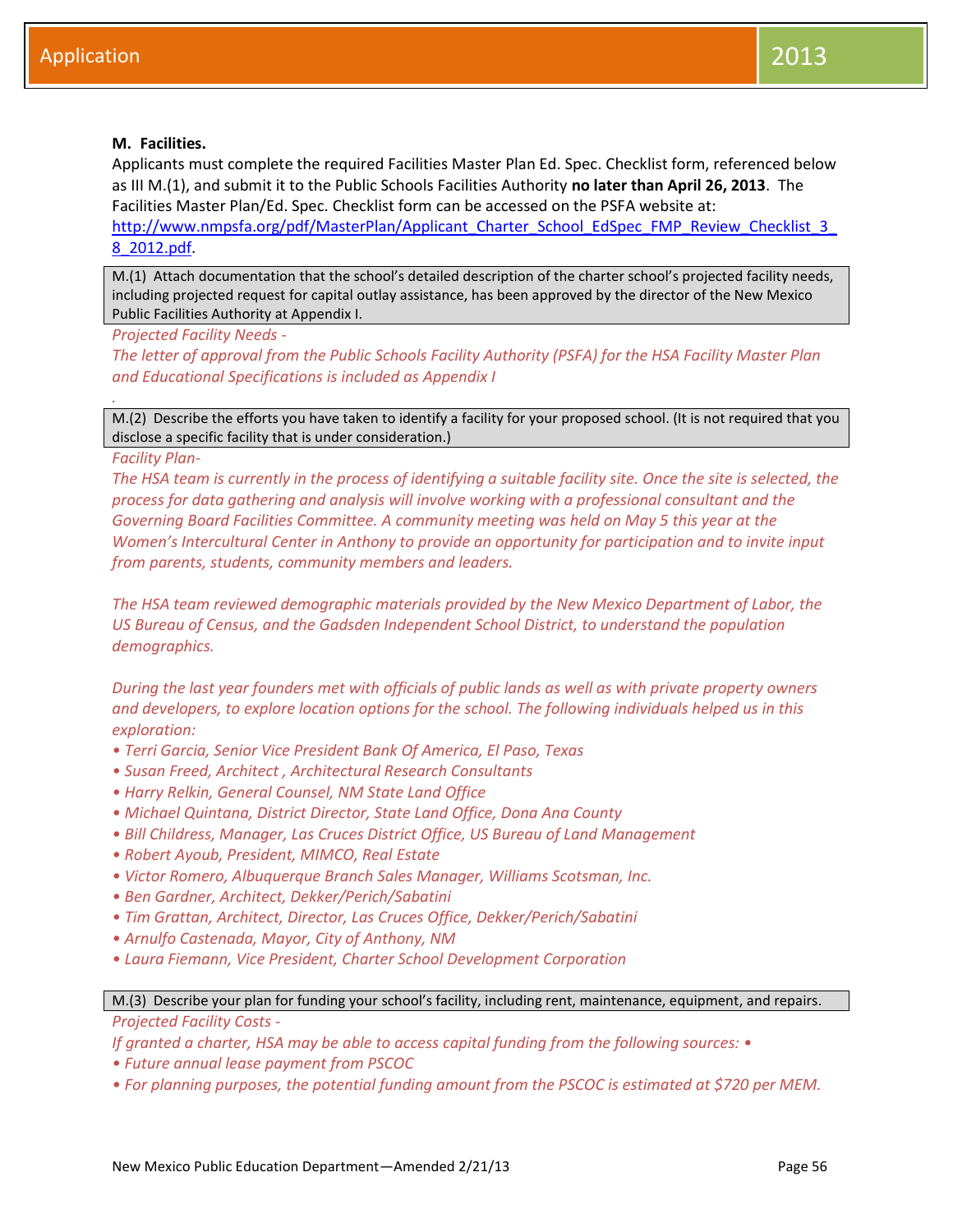*• The Gadsden school district receives funding from SB9 mill levy. The next election will be held in 2018. At that date HSA may be eligible for this funding. For the purposes of this application, an assumed future amount per MEM (based on 2012 projected revenues and projected district enrollment) is \$256.* 

- *• PSCOC capital outlay, a competitive process intended to correct facility deficiencies*
- *• Legislative appropriation*
- *• Federal grants*
- *• Private fundraising (gifts and grants)*
- *• In kind donations from community partners*
- *• Charter School Development Corporation financing*

*The cash flow analysis is based on the most likely sources of income: PSCOC lease reimbursement; SB9 mill levy; and a portion of anticipated SEG operational funding. Anticipated cash flow over time is shown in the graphic below.*

*(See Appendix U (page 18) M.(3) for TABLE - Projected Facility Costs)*

*The ability for HSA to utilize this cash flow for lease payments, and/ or to amortize a lease purchase agreement is based on the following assumptions. The annual amount of income, averaged over the first five years of operations, can support a lease payment of about \$9.00/sf based on maximum facility needs. After enrollment has stabilized and SB9 funding becomes available, the school might anticipate an annual cash flow of approximately \$350,000 to amortize a lease purchase agreement, or the renovation of an existing publicly owned facility.*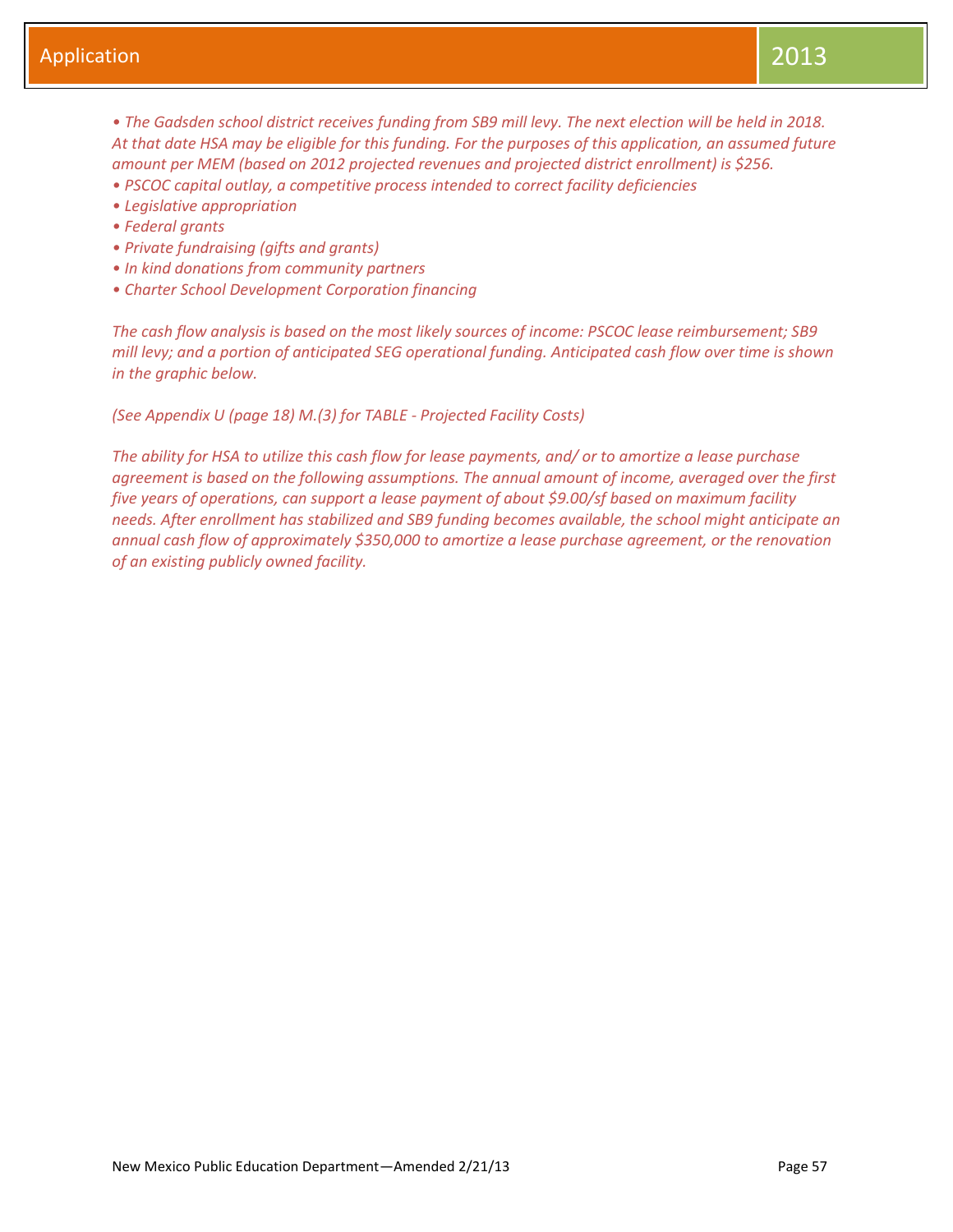## **Business Plan**

## **A. Budgets.**

A.(1) Provide a completed 910B5 State Equalization Guarantee (SEG) Computation Revenue Estimate Worksheet for each year of the proposed 5-year charter term that will determine the amount of SEG funding your school will receive based on the **current** unit value, and which will be used to propose the 5-year budget plan. Attach as Appendix J.

A.(2) Provide a proposed 5-year budget plan based on the 910B5 SEG Revenue Worksheet completed based on the current unit value. The plan must align with your school's 5-year growth plan including staffing, facilities, educational program and mission. Attach as Appendix K.

A.(3) Provide a detailed narrative description of the revenue and expenditure assumptions on which the proposed 5-year budget plan is based. Present budget priorities that are consistent with, and support key parts of, the plan including your school's mission, educational program, staffing, and facility. Present realistic evidenced-based revenue and expenditures assumptions.

#### *Budget Narrative -*

*Revenue - The applicant has made the following assumptions that form an integral part of the five-year projected budget- costs and revenue estimates:*

*1. HSA enrollment for the day and evening programs are as follows: 170 for the first year; 260 for the second year; 350 for the third year; 440 for the fourth year; and 500 as the total enrollment cap in the fifth year. The budget reflects the projections for each of the five 910B-5 revenue estimates worksheets. Special education student enrollment is projected at 15% C level of the day time enrollment and is higher than the special education student enrollment of 12% in GISD.* 

*2. Adult student evening classes are categorized as Grade 12 through Year 3. In year 3, the estimated number of adult students will be dependent on prior year evening enrollments, combined with the projections for traditional student enrollments in Grade 12.*

*3. The T&E Index at Risk Factor is based on FY13 GISD statistics for Year 1 which is 1.094. The T&E index is reduced to 1.05 in subsequent years to more accurately reflect the qualifications of teachers HSA plans to hire.* 

*(See Appendix U (18) A.(3) for TABLE - Clarification of significant expenditures)*

A.(4) Present viable strategies for meeting potential budget and cash-flow shortfalls, particularly for the first year of operation.

*Strategies for Budget Control -*

*We have not included any funds from grants, foundation awards, donations, nor Federal/State or local funds, other than permissible sources under the PED guidelines.*

*Appendix J includes letters of support-- both financial and professional-- that confirm their willingness to provide funds that may be used to cover shortfalls in revenues due to enrolment shortfalls.* 

*HSA's Plan for Enrollment Shortage – Should HSA experience enrolment shortfalls in the first year, reductions will be made in the following areas: teacher(s) salaries and pro rata benefits, supply assets, textbooks, software. In addition and if necessary, the Parent-Community Engagement Director FTE allocation could be reduced to .5 FTE. Our business manager is well schooled and experienced in real world budgeting. Furthermore, Mr. Ron Haugen, our Head Administrator has faced many challenges in operational, managerial and budgeting over the past 12 years as a superintendent of districts large and small, and is well suited to address financial and budgetary issues promptly and effectively.*

A.(5) Attach a proposed salary schedule for licensed or certified staff as Appendix L.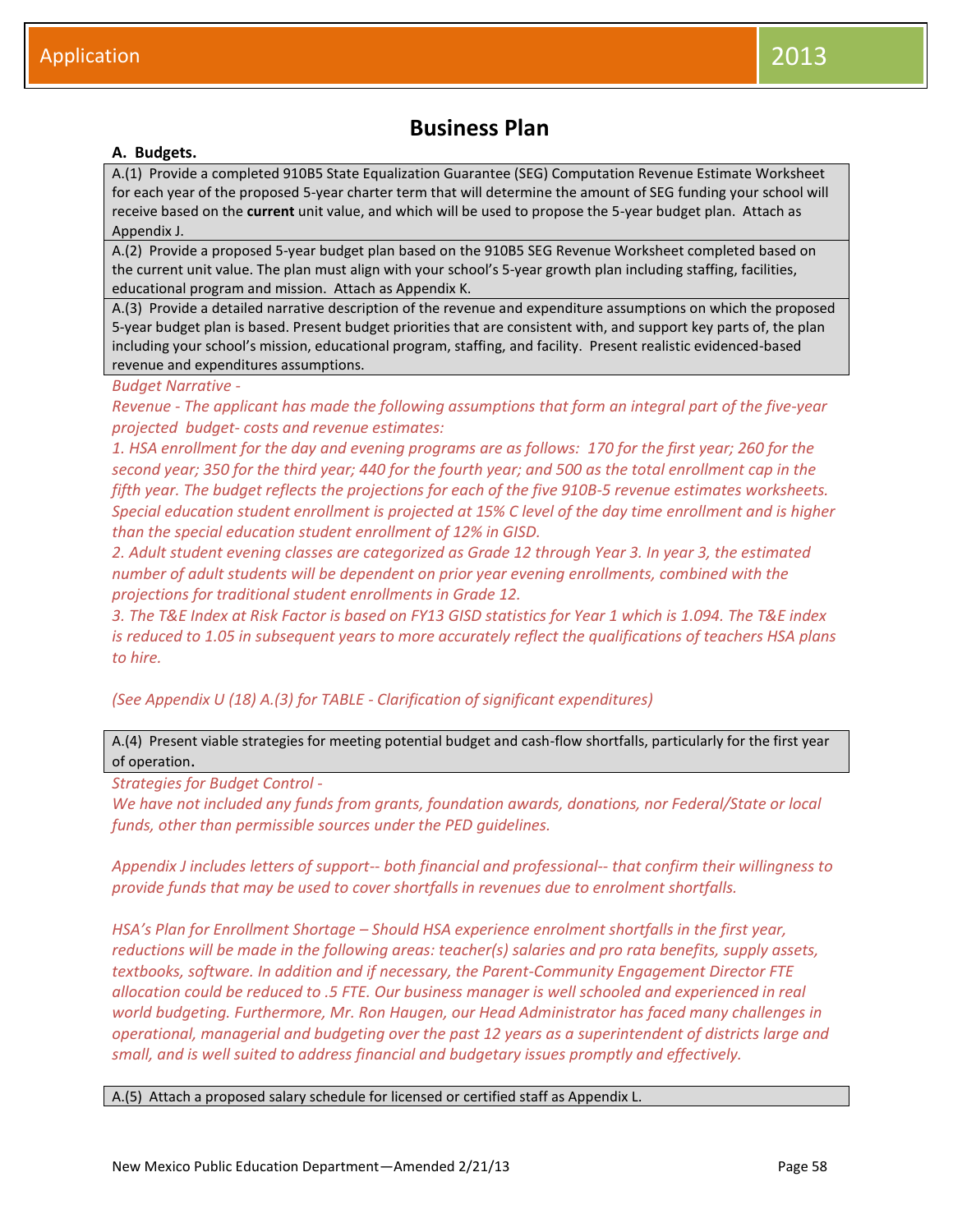## **B. Financial Policies, Oversight, Compliance and Sustainability.**

B.(1) Provide a detailed plan indicating how the charter school will manage its fiscal responsibilities that is aligned with and supports your school's educational program, staffing plan and job descriptions, and that demonstrates an understanding of your school's financial management obligations.

## *Financial Policies -*

*HSA will apply sound fiscal practices that conform to New Mexico State requirements and NMPED regulations as well as federal and local laws. To ensure proper administration of the school's finances, roles for the Governing Body, the Head Administrator and the Business Manager are clearly defined. The clear line of authority and a strong internal control structure will provide assurances of the financial*  health of the school. The Governing Board has established Finance and Audit committees which will *meet monthly.*

*The Head Administrator will have ultimate responsibility for all management and fiscal decisions. These responsibilities include, but are not limited to, the proper oversight of the school's budget, hiring of employees, and monitoring of student data. The Head Administrator will ensure that all required reports are completed and submitted in a timely manner. The Business Manager will report to the Head Administrator and be responsible for conducting or ensuring that all fiscal activities of the school are conducted promptly and in compliance with the law. HSA has provided in the first year's budget, the provision for the purchase of APTAFund, accounting financial software.*

*The Governing Body will ensure that the school follows generally accepted principles of accounting, and sound business practices by requiring the Head Administrator and Business Manager to be present at all HSA board meetings. The following financial management policies will be employed to operate HSA's financial activities:*

*• Procurement as recommended in the NM Procurement Code (NMSA 1978, 13-1-1 et seq).*

*• Budget policies that apply to the fiscal year, budget preparation and maintenance; and budget adjustment requests.*

*• Segregation of duties – segregation of duties will be put in place at the school to ensure that no staff member has full control of all processes that include receiving, expending, reconciling and/or reporting of funds. These specific processes will be approved in advance by the Governing Board, thus protecting the school's assets, and limiting the possibility of fiscal fraud.*

*• Cash management – Pursuant to NMAC 6.20.2.14, the school will put in place control mechanisms ensuring that only trained and designated personnel handle disbursement of funds and monies, and checks. In no instance shall the party initiating a request for disbursement, be the same party who approves that disbursement.*

*• Receipt of funds –a log will be kept to record all money collected is deposited all monies received will be deposited in HSA accounts within one banking day of receipt.*

- *• Bank reconciliation -bank accounts and cash accounts will be reconciled monthly.*
- *• Compliance with the annual school audit as outlined in NM Audit Act (NMSA 1978 12-6-1 et seq*

*• Such other policies to ensure that the school complies with the Public School Finance Act (NMSA 1978 22-8-1 et seq; Title 6, Chapters 19-21 of the NM Administrative Code and the NM Public School Accounting Budgeting Manual*

*• Clear policy statements and administrative manuals outlining policy in relationship to the charter authorizer.*

*• Clear policy statements with respect to the process for amending the school charter.*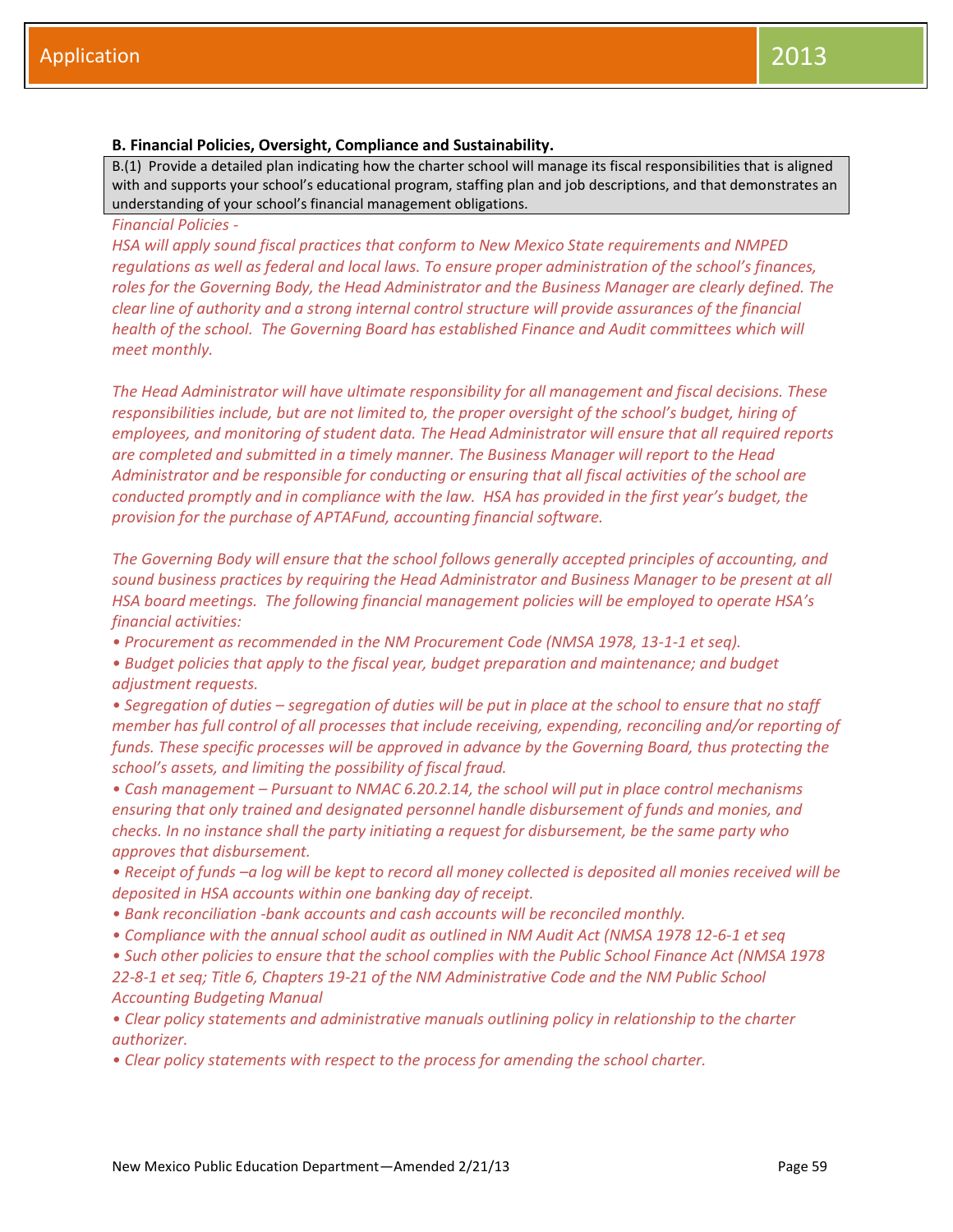## *HSA plans to contract for business management services the first year. From year two onwards, a full time Business Manager as well as a full time bookkeeper will be hired.*

B.(2) Provide a description of the internal control procedures your school will utilize to safeguard assets, segregate its payroll and other check disbursement duties, provide reliable financial information, promote operational efficiency and insure compliance with all applicable federal and state statues, regulations, and rules relative to your school's procedures.

#### *Internal Control -*

*HSA will develop a Generally Accepted Accounting Principles (GAAP) and financial and accounting procedures in accord with NMAC 6.20.2 to assure an accurate reflection of its finances, will ensure sufficient information for audit purposes, and will provide data in the format needed to submit accurate and timely Financial Reports to the NMPED.* 

*(A copy of the HSA Internal Audit Policies Manual is included as Appendix N.)*

*The Head Administrator and the Governing Board will ensure that all personnel possess and maintain a level of competence that allows them to accomplish their assigned duties, as well as to understand the importance of developing and implementing good internal controls. Management will identify appropriate knowledge and skills needed for various jobs and provide needed training, as well as performance appraisals. The Head Administrator and Business Manager will be members of the Finance and Audit committees.*

*Specific elements of the HSA financial accounting plan are as follows:*

*The Governing Board and Head Administrator will establish and maintain an effective organizational structure and give appropriate consideration to the following matters --* 

*- Create a system of measurement and accountability for employee performance.* 

*- Establish a policy in which the delegation of the responsibility for employee actions is combined with sufficient authority to perform the assigned activities.* 

*- Create and maintain budgets and financial reports which facilitate the discharge of assigned responsibilities and monitors activities at each level of the organizational structure.* 

*- Operate a system of checks and balances which separates incompatible activities to preclude absolute control by any individual or unit, provides for supervision by higher levels of management and for the monitoring of overall school district activities.* 

*- Provide an organizational structure to support district's framework for planning, directing, and controlling operations to achieve HSA goals and NMPED statutory requirements.*

*The Finance Committee shall serve as an external monitoring committee on budget and other financial matters, and assist the Governing Board in carrying out its budgetary, financial over sight, and compliance obligations. The Head Administrator and Business Manager will be members of the committee. This committee shall make recommendations to the school board in the following areas:* 

- *- Financial planning, including reviews of the school district's revenue and expenditure projections;*
- *- Review of financial statements and periodic monitoring of revenues and expenditures;*
- *- Annual budget preparation and oversight; and*
- *- Procurement and guidance on capital improvements*

*The Audit Committee shall:* 

- *- Evaluate the request for proposals for annual financial audit services;*
- *- Recommend the selection of the financial auditor;*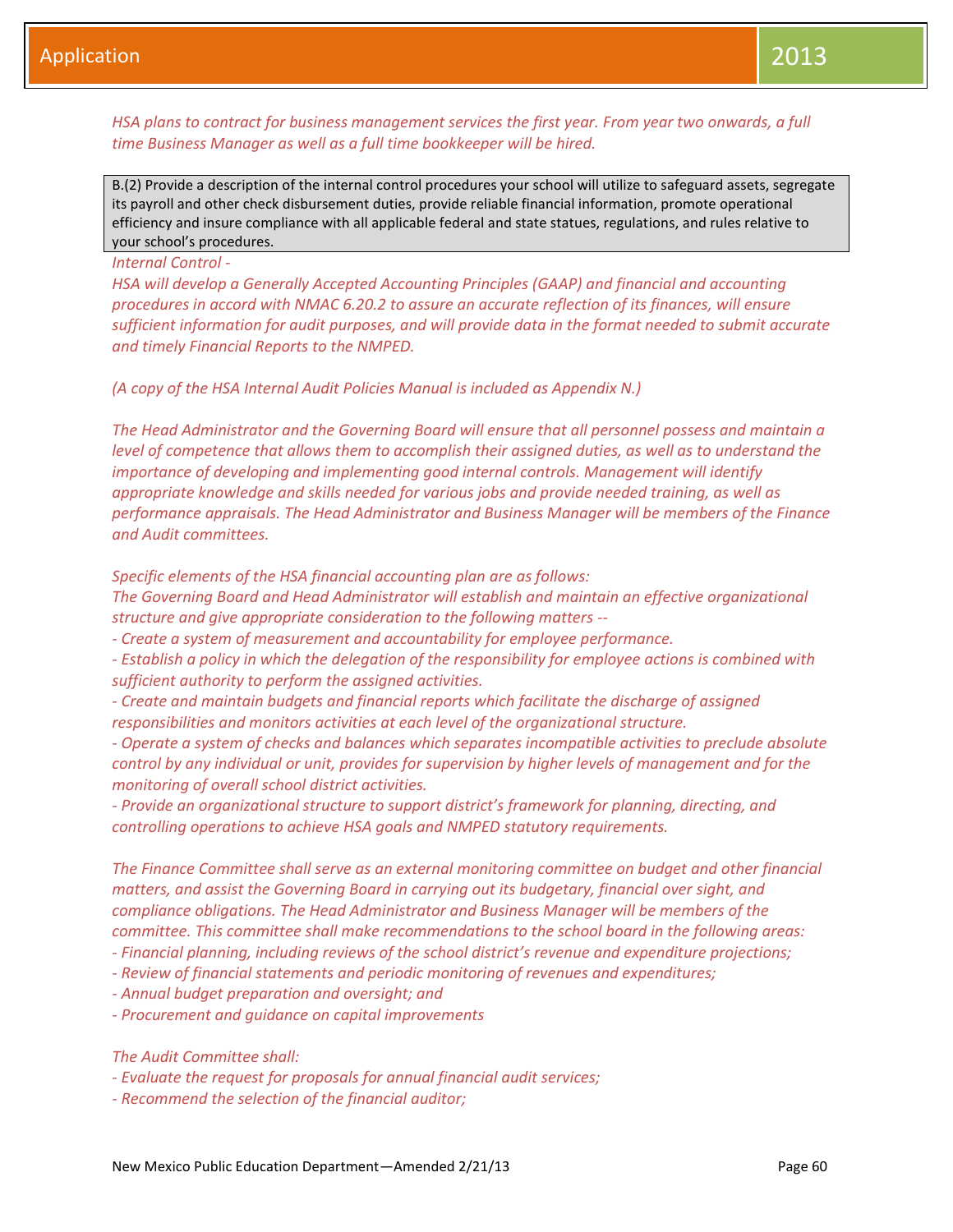*- Attend the entrance and exit conferences for annual and special school audits;* 

*- Meet with external financial auditors at least monthly after audit field work begins until the conclusion of the audit;* 

*- Be accessible to the external financial auditors as requested to facilitate communication with the board; - Track and report progress on the status of the most recent audit findings and advise the local school board on policy changes needed to address audit findings;* 

*- Provide other advice and assistance as requested by the Governing Board; and* 

*- Be subject to the same requirements regarding the confidentiality of audit* 

*The Audit Committee primary role is to provide assistance to management in fulfilling its responsibilities with respect to its oversight of the following:* 

*- The quality and integrity of the district's accounting and reporting practices and controls, and the financial statements and reports of the district;* 

*- The district's compliance with legal and regulatory requirements;* 

*- The independent auditor's qualifications and independence; and* 

*- The performance of both HSA's internal audit function and independent auditors*

B.(3) Identify the plan for placing adequate personnel in place to perform financial tasks that is supported by your school's organizational structure and budget. Include job qualifications and responsibilities.

*Financial Personnel -*

*.*

*The budget includes an allocation of funds to contract the services for business management for the first year. HSA will employ a full time business manager and book keeper from year two thereafter. The Business Manager under the supervision of the Head Administrator will oversee operations in connection with financial matters, including accounts receivable, accounts payable, payroll and auditing, and train and supervise business office staff. The Business Manager will develop and implement all internal control procedures and policies to ensure that the school's financial system is accurate, efficient, and aligned with all state and federal laws and regulations. The Business Manager will attend all required NMPED trainings and workshops. He/she must have the following areas of competencies as listed in NM Statutes [6.63.12.6 to 12.11 NMAC - N, 01-01-03; A, 10-31-07]:*

*I. Legal issues: The school business official understands and demonstrates the ability to:*

*1. identify the state and federal constitutional rights that apply to individuals within the public education system;*

*2. review and analyze appropriate statutory and constitutional authority regarding the administration of public schools;*

*3. review and analyze significant statutory issues relative to financial resource management.*

*II. Financial resource management: School business officials must be able to demonstrate, understand, and comprehend the principles associated with school finance, budgeting, financial planning, accounting, auditing, financial reporting, cash management, investments, debt management and technology for school business operations.*

*1. Principles of school finance: The school business official understands and demonstrates the ability to apply all New Mexico state statutes and regulations as they apply to public schools including but not limited to:*

*a. Procurement Code, Sections 13-1-28 to 13-1-199, NMSA 1978, as may be amended or reenacted; b. New Mexico PED manual of procedures in its most current form;*

*c. department of finance and administration rules as set forth in Title 2 of the NMAC, as may be amended, replaced, or otherwise changed; and*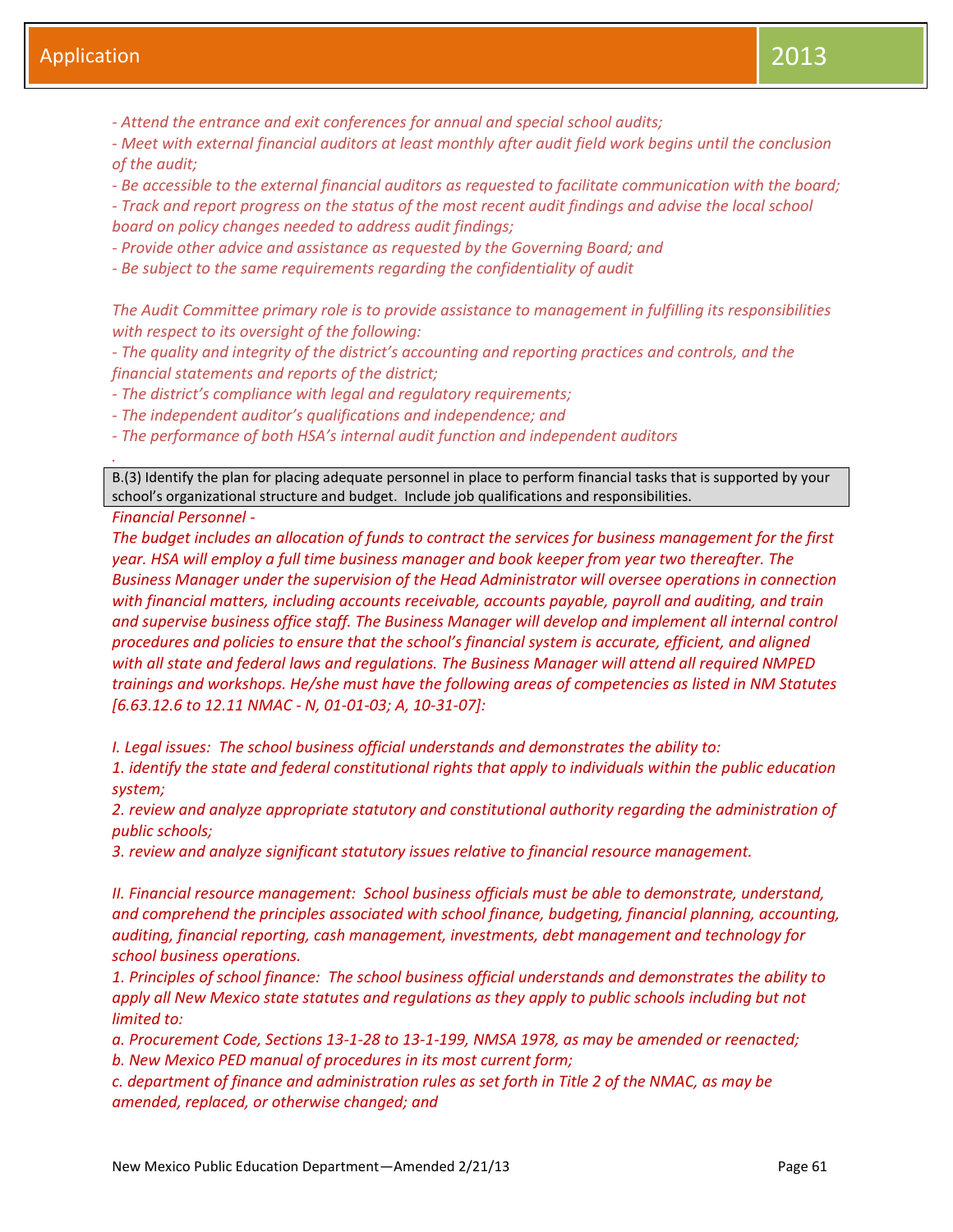*d. New Mexico state auditor rules as set forth in Title 2 of the NMAC, as may be amended, replaced, or otherwise changed;*

*2. Budgeting and financial planning: The school business official understands and demonstrates the ability to:*

*a. apply the legal requirements for budget adoption;*

*b. prepare a local budget calendar to meet the time constraints of budget preparation;*

*c. recognize and analyze significant social, demographic and economic changes which may impact the financial plan of the district;*

*d. recognize and forecast the major sources of revenue available to public schools from local, state and federal levels of government;*

*e. analyze the impact of shifts in local, state and federal funding and its effect on local spending plans; f. recognize and explain internal and external influences on the budget;*

*g. recognize multiple approaches to determine reliable enrollment and personnel projections;*

*h. interpret the state funding model;*

*i. prepare revenue projections and estimates of expenditures for school sites and district-wide budgets; j. identify various methods of budget analysis and management;*

*k. exercise budgetary management; and*

*l. apply analytical procedures for budgetary analysis;*

*3. Accounting, auditing, and financial reporting: The school business official understands and demonstrates the ability to:*

*a. understand the use and role of internal and external audits;*

*b. prepare and analyze interim and annual financial statements;*

*c. report the financial status and operating results to the local board of education;*

*d. determine revenues and expenditures by fund using state-approved charts of accounts;*

*e. develop and maintain all fixed assets inventory in accordance with applicable governmental accounting standards board pronouncements;*

*f. use the annual audit report to improve financial tracking and reporting; and*

*g. apply the appropriate basis of accounting in accordance with applicable governmental accounting standards board pronouncements in measuring financial position and operating results.*

*4. Cash management, investments, and debt management: If applicable to the school district in which he or she is employed, the school business official understands and demonstrates the ability to:*

*a. use lease purchasing and joint powers agreements;*

*b. select banking and other financial services;*

*c. recognize the statutory limitations on investment options available to a school district;*

*d. apply procedures for implementing and monitoring internal transfers and loans; and*

*e. apply the process of issuing long-term general obligation bonds including the bond rating process and the role of the bonding attorney and rating services.*

## *(See Appendix D for a job description for Business Manager)*

B.(4) Provide a description of how the governing body will provide the proper legal fiscal oversight to ensure compliance and financial stability. Demonstrate a commitment to maintaining the financial viability of your school.

*Financial Oversight -*

*HSA's Fiscal Management Goals - HSA's Governing Body understands that the quality of the school program is directly dependent on the effective, efficient management of all available funds. The long term viability and sustainability of the school can best be accomplished through adherence to well recognized fiscal management policies. The goal of HSA's Governing Board will be to fulfill its responsibility of fiscal management and integrity by confirming in their oversight responsibility that*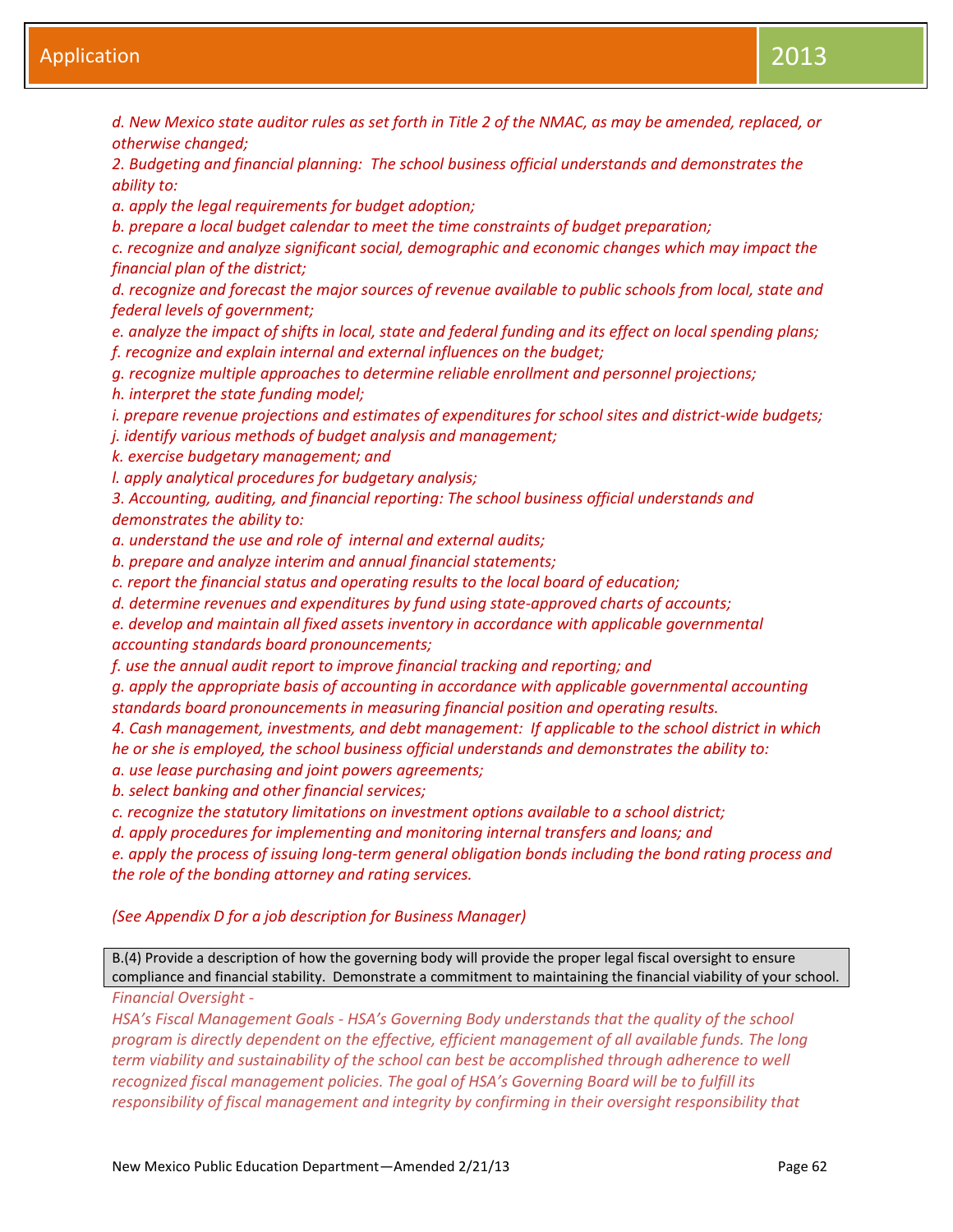*funds are expended for the purposes to which they are allocated and permitted under the laws of New Mexico. As part of HSA's fiscal management, it is the Finance Committee's mission:*

*• To engage in detailed and extensive advance planning, with staff and community involvement, in order to develop budgets and to guide expenditures so as to achieve the greatest educational returns and the greatest contributions to the educational program in relation to dollars expended.*

*• To establish levels of funding that will accommodate high quality educational instruction and availability of resources for all students.*

*• To use the latest proven processes to review budgetary processes and management decision making.* 

*• To provide detailed, timely and sufficient information to the Governing Body to fulfill their fiscal and oversight responsibilities.*

*• To help to establish and instill the use of generally accepted accounting, reporting, business, purchasing and delivery, payroll processes, as well as checks and balances in the payment of vendors and contractors, and all other areas of fiscal management.*

*(See Appendix N for HSA Internal Audit Policy Manual)*

B.(5) Describe your school's strategic vision (long-range planning) for the sustainability of your school. Discuss the plans for addressing enrollment that does not meet the projections stated in your application.

*School Sustainability -*

*Appendix M includes written statements from three established and independent entities willing to support the proposed charter school through financial contributions, grant support, and technical and other professional guidance:*

*1. A letter from Dr. Tomas A. Magana, Founding Director, FACES for the Future Coalition, evidences his willingness, as well as the Public Health Institute to support HSA. Dr. Magana states in his letter, "We look forward to assisting you and your team, in applying for grants and supporting your efforts to access medical equipment and other important resources to sustain the proposed charter school during its early growth and development process".* 

*2. A letter from Healthy Futures, a 501 C (3) New Mexico educational entity, confirms the organization has pledged to provide \$100, 000, for professional development and other planning expenses for HSA charter school.* 

*3. A letter from all five New Mexico Congressional delegation, addressed to USDE. in support of a charter school planning grant. Should the grant be approved buy USDE, funds would be used exclusively to support the HSA charter school, if and when the charter is granted. The USDE proposal will include a request for \$150,000 per year for three years to support HSA in the planning year and subsequent two years of operation.*

*4. The Governing Board includes several members with demonstrated experience and success in raising significant funds for educational purposes. Governing Board member Mary Carter secured in excess of three million dollars for the El Paso ISD and for the Women's Intercultural Center. Similarly, Governing Board member Raphael Nevins has raised millions of dollars for New Mexico non profit organizations.*

*Ultimately, the fiscal solvency and sustainability of HSA will be dependent on the capacity and energy of the school leadership. The Head Administrator, Mr. Ron Haugen, has more than 38 years of educational and administrative experience in New Mexico and Texas school districts. Mr. Haugen's more than twelve*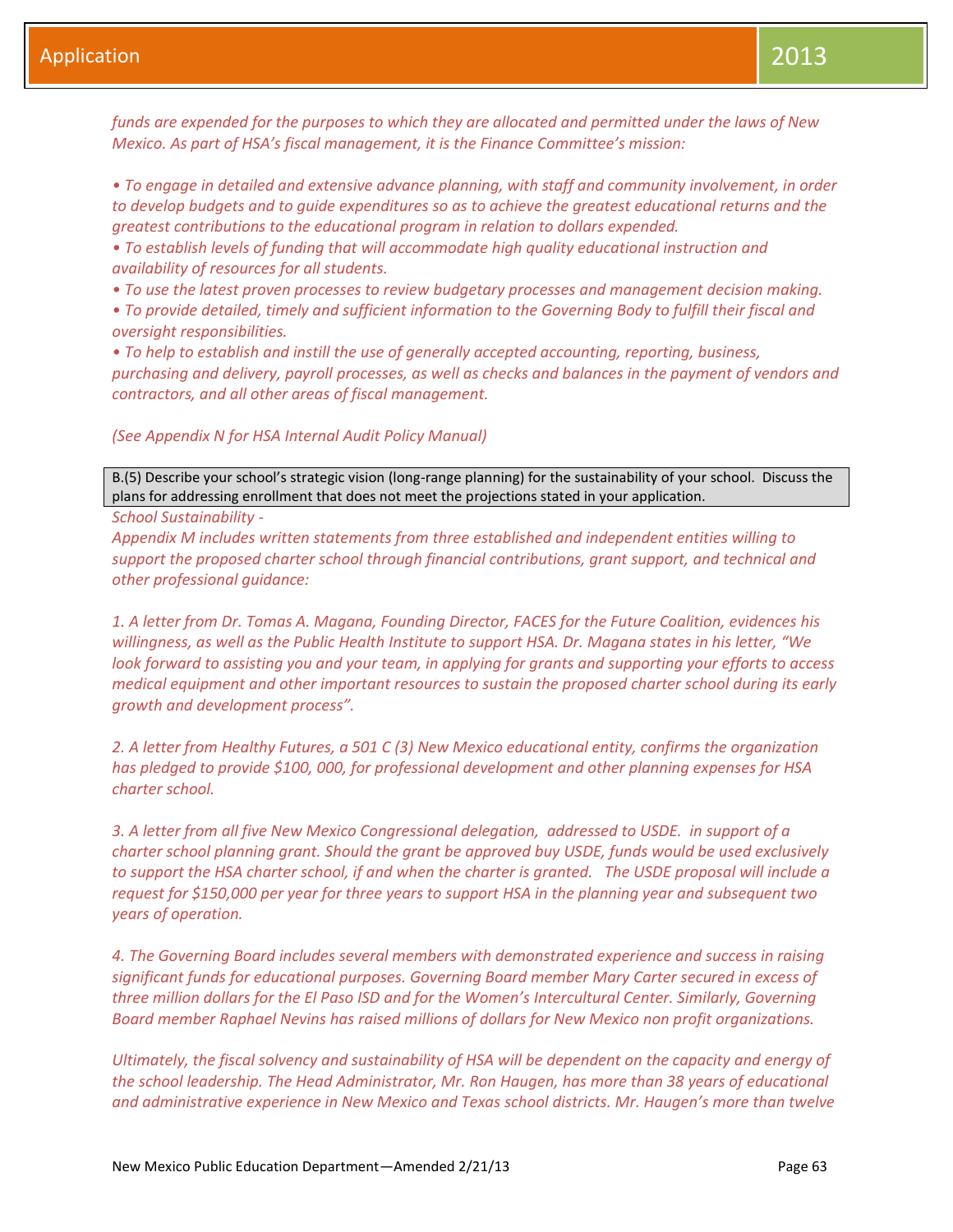*years of experience, as a school superintendent has confirmed his abilities to assure the fiscal integrity and stability of the proposed charter school.*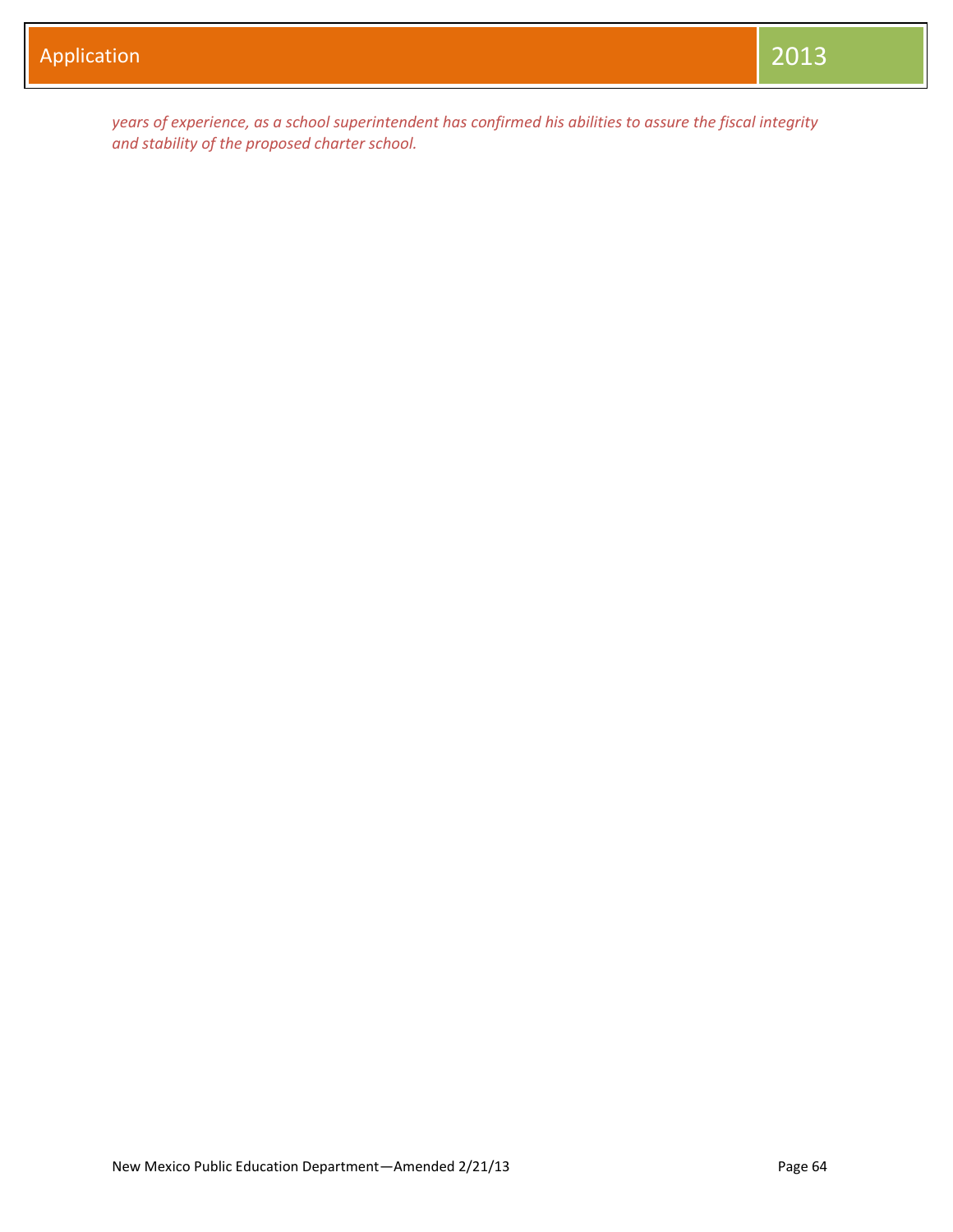## **Evidence of Support**

A. Describe the type of outreach to be conducted to make students and families aware of the proposed charter school and give evidence of the support you received in response.

*Outreach Activities -*

*The HSA team conducted a community meeting for neighborhood residents in Anthony, NM on May 5, 2013 at the Women's Intercultural Center. Community members distributed flyers, and posted notices in public places throughout the Gadsden region. An announcement of the community meeting was printed in the Las Cruces Sun News events section. HSA founders and Mr. Haugen explained the mission of the proposed school. A question-answer session was conducted in both English and Spanish. A high level of interest and positive feedback was evidenced at the meeting. A similar meeting took place in the Tierra Madre, Santa Teresa community meeting place; other community informational meetings are planned for Chaparral and Mesquite communities.*

B. Provide the total number of students interested in the charter by grade level. **DO NOT provide names or specific letters of interest from families or students.** If appropriate to demonstrate that the interested students meet the demographics of the students you are hoping to serve by the proposed school, disaggregate the number of prospective students by zip code, school of attendance (current), gender or type of current school (home, private, public), or other pertinent data.

*Evidence of Support -*

*To date the HSA team has collected over 400 signatures from parents and stakeholders in the local community in support of the charter school. Individuals who have indicated interest and support for HSA represent the communities listed in the table with corresponding zip codes.*

*(See Appendix U (page 22) B for TABLE - Communities Represented by Zip Codes)*

*Parents with children who indicated interest also completed a questionnaire and submitted details about the number of elementary, middle and high school students in their families:* 

- *- 108 elementary school students*
- *- 42 middle school students*
- *- 61 high school students*
- *-50 adult students*

## C. Explain the founder(s)' ties to and knowledge of the community your school is intended to serve.

#### *Community Ties -*

*Ms. Lorna Samraj and Mr. Raphael Nevins, founders of HSA, have enjoyed over ten years of collaborative experience with the business, civic, educational, healthcare, and religious organizations in Dona Ana County. In 2003, Lorna worked with the Las Cruces Public Schools (GRADS program), and the Office of Family Life/Diocese of Las Cruces to re-engage teen parents to continue their studies. In 2004, Ms Samraj directed SHAPE, a City of Las Cruces program that created a database for healthcare career pathways for students. As president of Andele (www.andeletutors.com), Ms. Samraj, managed the nonprofit firm's SES tutoring program–-serving over 300 students in the Gadsden ISD over the past eight years, and gained understanding and appreciation of students' families and their academic challenges. She has worked with the Paso del Norte Health Foundation, and has sponsored numerous health related essay contests for elementary, middle and high school students in Dona Ana County. Most recently, and in collaboration with the New Mexico Children's Foundation, and the Women's Intercultural Center, Ms Samraj implemented Andele's Programa de Lectura de Verana, a summer reading camp for Grades 1-8 students in Anthony, NM.*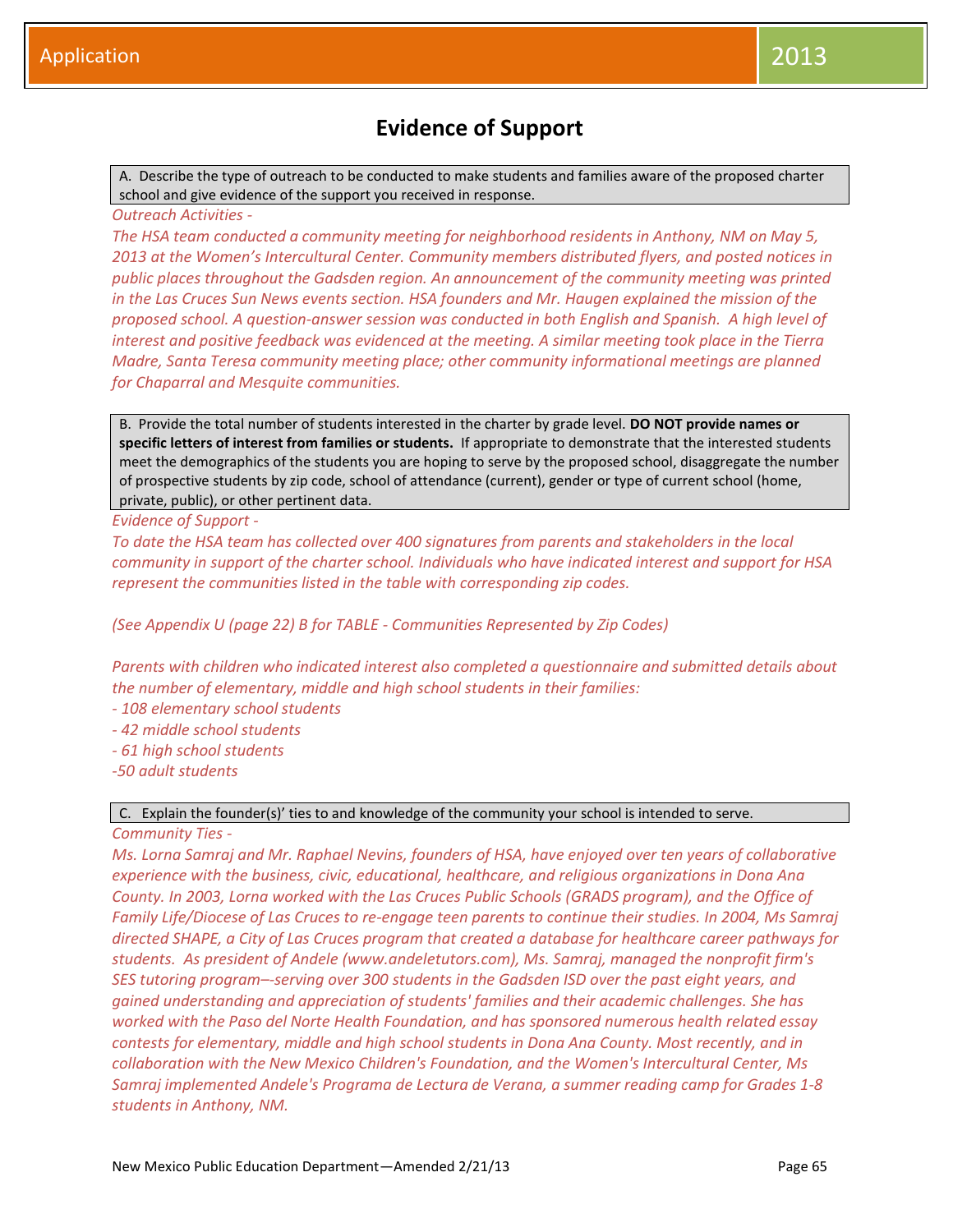*Over the past eighteen months Raphael has developed, funded, and sustained important collaborative civic, educational, and healthcare alliances and partnerships on behalf of Andele with Borderplex Alliance (southern NM and El Paso region), Care 66 (Gallup), the Diocese of Las Cruces, Dona Ana Community College, El Paso Children's Hospital, First Nations Community Healthsource, (Albuquerque), Futures For Children (NM statewide), La Clinical de Familia (Dona Ana County), the Navajo Tribe, NMSU College of Health Sciences, Refugee Services of Texas (Amarillo), Tierra Madre Housing Development (Sunland Park), Wells Fargo Bank (southern NM), and the Women's Intercultural Center (Anthony). Mr. Nevins has also been instrumental in bringing to southern New Mexico and El Paso, the Faces to the Future program, offering at risk high school students the opportunity to participate in healthcare internships at southern New Mexico and El Paso hospitals.*

*During the last year and a half, the HSA team has actively engaged the Gadsden community seeking advice, collaboration, input and to inform regarding the proposed charter school. Founders have met with community members at the Women's Intercultural Center in Anthony, elected officials of the City of Anthony, executives at La Clinica de Familia, Memorial Hospital and Mountainview Regional Hospital, and Dona Ana County commissioners, as well as with representatives of the Tierra Madre Land Trust in Sunland Park.* 

*The list below highlights community contacts and meetings with community members:*

- *- Mary Carter, Executive Director, Women's Intercultural Center, Anthony, NM*
- *- Brenda Zapien, President of the Board, Tierra Madre, Sunland Park*
- *- Carmen Burciaga, community member, Mesquite*
- *- Norma Gotzmann, community member, Anthony*
- *- Steve Fishman, Reading First, Las Cruces*
- *- Representative Joseph Cervantes, Las Cruces*
- *- Terri Garcia, Senior Vice President, Bank of America, El Paso*
- *- Melanie Goodman, Field Rep, Senator Tom Udall, Las Cruces Office*
- *- Peter Ibarbo, Community Outreach Director, Congressman Stevan Pearce, Las Cruces Office*
- *- David Garcia, Dona Ana County Commissioner*

D. Explain any partnerships, networking relationships, or any resources or agreements that are planned with these persons or entities.

*Community Relationships -*

*A shortage of healthcare employees is a growing factor in New Mexico and the rest of the country as the proportion of the elderly increases. New Mexico has a long history of being a "medically underserved area". Perhaps more significantly, the ethnic diversity of the state's residents is not reflected in the healthcare workforce. (Recent Studies and Reports on Physician Shortages in the US, Association of American Medical College, 2011).* 

*(See Appendix U (page 23) D. for CHARTS - "Projected Growth of Healthcare Occupations in U.S. 2006- 2016, and chart that depicts Latino representation in healthcare fields.)*

*Faculty and administrators from the educational institutions listed below:, healthcare providers and community organizations have evidenced strong interest and support in a plan to engage as partners with our Academy. Their interests include preparing Gadsden area students to enroll in challenging classroom online courses as they prepare for healthcare professions.*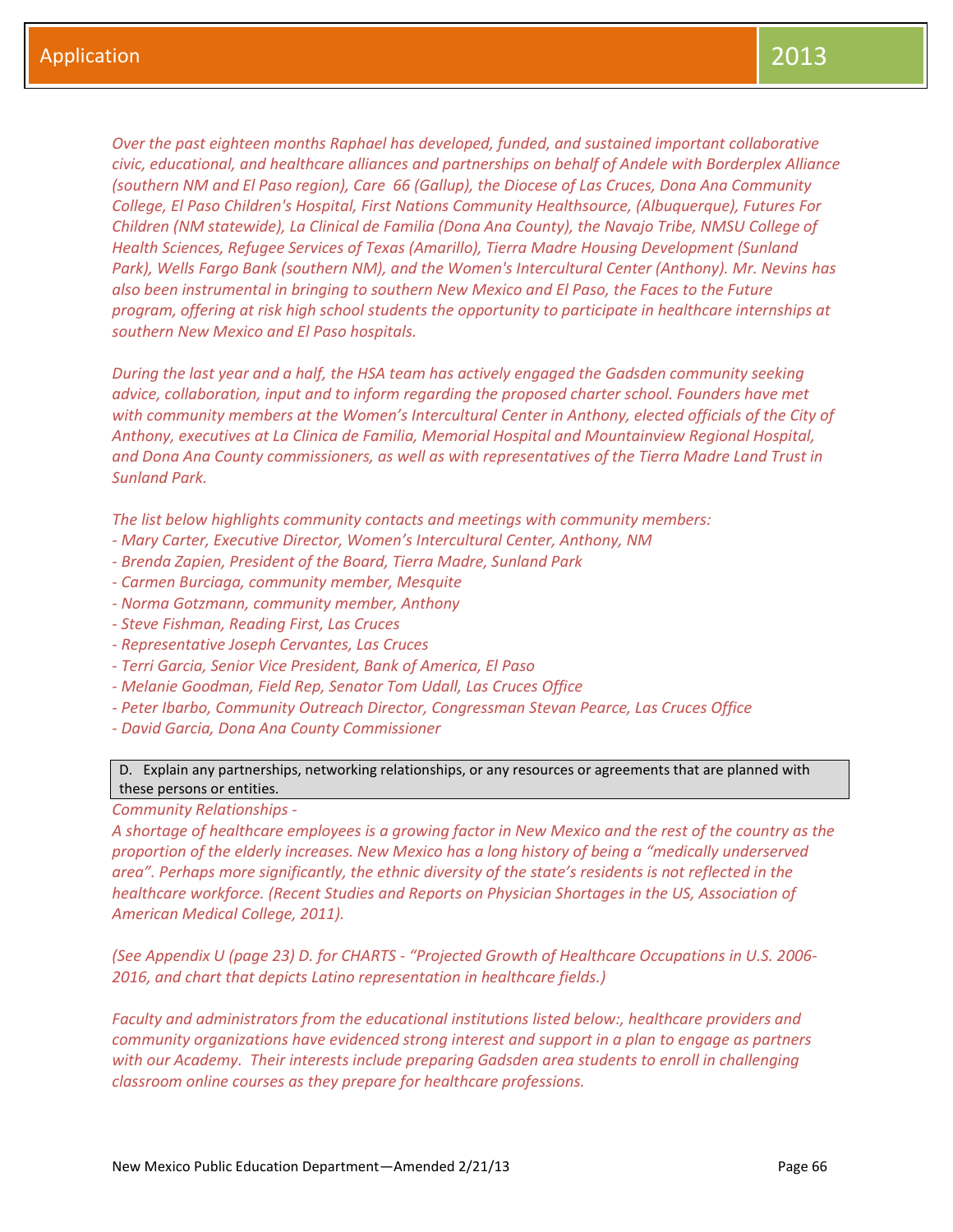- *- Biomedical Institute of the Americas*
- *- Dona Ana Community College – Health Occupations Program*
- *- El Paso Children's Hospital*
- *- El Paso Community College*
- *- Faces to the Future Foundation*
- *- La Clinica de Familia*
- *- Medical Center of Americas Foundation*
- *- NMSU - College of Education and College of Health Sciences*
- *- Women's Intercultural Center*

*Our educational and healthcare partners offer HSA students unique access to, and mentorships with leading healthcare professionals, meaningful internships and hands on learning opportunities. HSA students will participate in a sequence of field experiences that allow them to develop and apply their knowledge and competencies in our standards-based common core curriculum.* 

*New Mexico State University – College of Health Sciences- has agreed to collaborate with HSA in order for students to enroll in online university courses, to gain dual credit toward both degree and healthcare professional programs. This arrangement will re-enforce the HSA culture of success, instill student selfconfidence, and help to assure and confirm their readiness to enter university and/or careers. HSA plans to explore and establish partnerships with other area universities and community colleges that may offer online courses including health education, anatomy and physiology, biochemistry, and medical records transcription. HSA staff will work with individual students to identify appropriate coursework that will support entry requirements to area universities and community colleges, and strengthen career readiness in health occupations. The Health Career Internship Director will help students to use the HSA Health Career Proficiency standards scores in their application and job searches.*

*Prospective partnerships with health science professionals to advance student internships include*

- *• Mark Kittleson, Chair, Department of Health Science, NMSU*
- *• Sue Forster-Cox, Assoc. Professor, College of Health and Social Services, NMSU*
- *• Karin Wiburg, Director of Research, College of Education, NMSU*
- *• Jerry Settles, Owner, Del Oro Dairy, Anthony*
- *• Deborah Chasco, Director of Nursing Administration, El Paso Children's Hospital*
- *• Paul Ocon, Chief Nursing Officer, El Paso Children's Hospital*
- *• Martin Lopez, COO, La Clinica de Familia, Dona Ana County*
- *• Emma Schwartz, President, Medical Center of the Americas Foundation*
- *• Tomas Magana, Founding Director, Faces to the Future / Public Health Instute*

*The HSA team will continue to conduct a series of community forums and information sessions in order to further extend partnerships with community organizations and prospective families as school founders and partners. An extensive marketing and outreach plan will ensure that the school attracts and enrolls a very diverse cross-section of learners and families. The intent is to create a viable alternative for students who have traditionally been viewed as underachieving. Our recruitment strategies in these underrepresented southern New Mexico communities, such as Anthony, Chaparral, and Sunland Park, will actively engage families in the governance and operation of HSA.*

E. Comparing your educational program with those of other public schools in the geographic area where you are seeking to locate, demonstrate the uniqueness, innovation, and significant contribution of your proposed school and why it is a needed option for the students served by the existing school(s).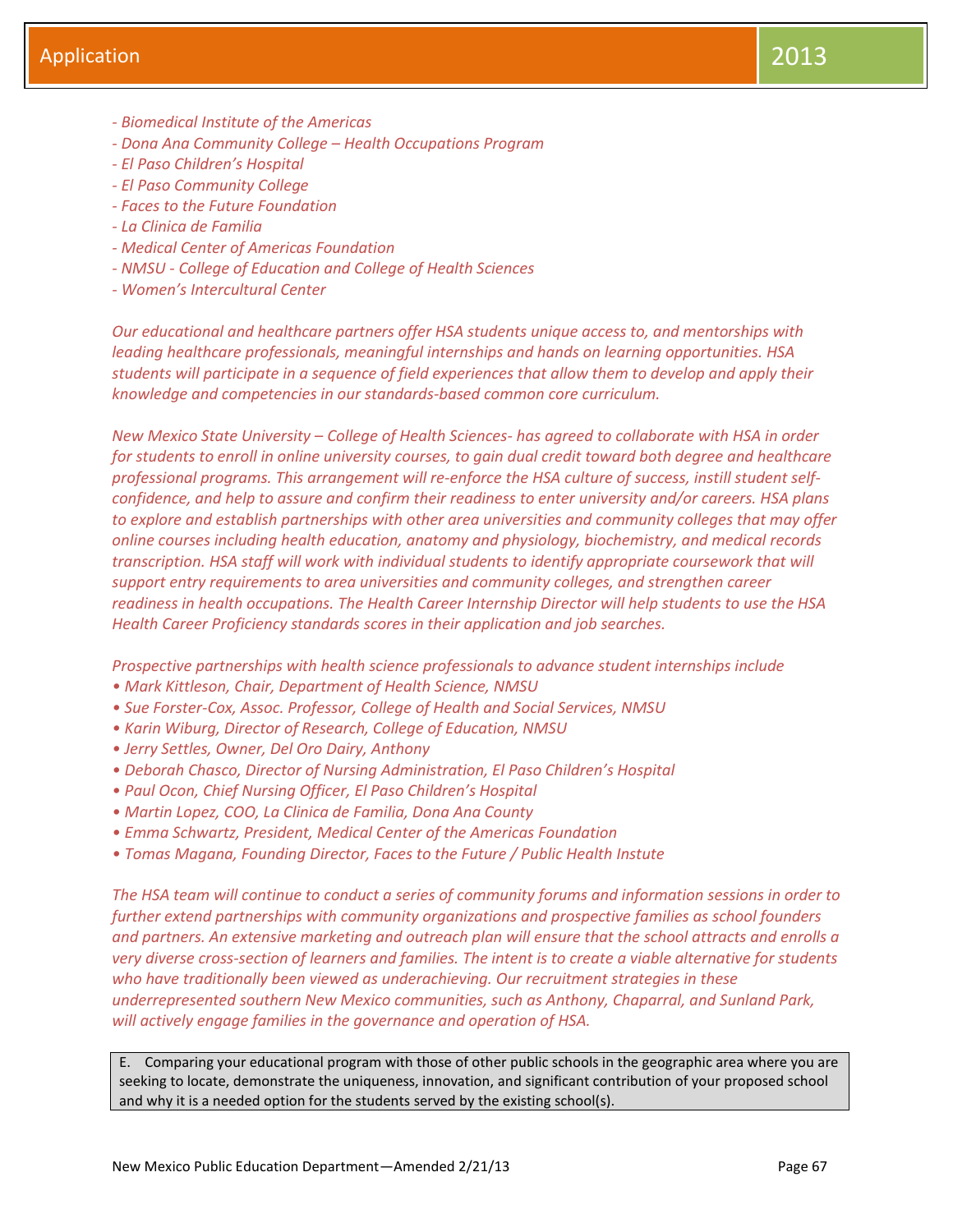## *Uniqueness of Proposed School -*

*No other public school in the district offers students a chance to participate in real world career readiness experiences, have exposure to a variety of health and wellness careers, and serve adult populations, as well as returning veterans, that seek health career preparedness while completing their high school diploma.* 

*Health Science Career Pathways – The first innovative feature of HSA is the focus of preparing students for health science careers, by blending common core curriculum with a health science focus. Health careers will be addressed within the context of presenting course work through an inter-disciplinary lens helping students see the connection between academic skills and career readiness. HSA will prepare students to be college ready leading to careers in healthcare, health science and health education. Internship opportunities with our healthcare partners will offer HSA students unique access to mentorships with healthcare professionals, and hands on learning opportunities that complement classroom academics.* 

*Evening Program – HSA will be the singular public educational entity in the district to offer returning veterans and other adult students an opportunity to complete their high school diploma in an Evening Program. As the demand for workers in healthcare professions continue to outpace employment opportunities for adults to have a second chance to complete their education will have great benefits to the individual as well as to employers in the local community.* 

F. *Optional*. Provide letters of support from community leaders, business people or elected officials. (If additional space is needed, submit a separate document as a supplement to the Appendices.)

#### *Letters of Support -*

*Letters of support from the individuals listed below are included as Appendix M.*

## *FINANCIAL SUPPORT*

- *1. Healthy Futures, Inc., Nancy Duhigg, Secretary*
- *2. Public Health Institute / Faces to the Future, Dr. Tomas Magana*
- *3. Charter School Development Corporation, Laura Fiemann, Vice President*
- *4. New Mexico Congressional delegation*

## *HEALTHCARE INTERNSHIP PARTNERS*

- *5. El Paso Children's Hospital, Deborah Chasco, Director of Nursing Administration*
- *6. La Clinica de Familia, Dona Ana County, Martin Lopez, COO*
- *7. New Mexico School Based Health Alliance, Beth Hamilton, Executive Director*
- *8. Medical Center of the Americas Foundation, Emma Schwartz, President*
- *9. Morgina Rao, Governing Board member*

#### *EDUCATIONAL PARTNERS*

*10. NMSU - Dr. Mark Kittleson, Head, Department of Health Sciences-College of Health Science 11. Dr. Manjula Shinge, Assistant Professor, Emporia State University, HSA Board Member 12. Margie Lockwood, Special Education consultant*

## *COMMUNITY LEADERS SUPPORT*

- *13. Women's Intercultural Center, Anthony, Mary Carter, Executive Director*
- *14. Bishop Ricardo Ramirez, Catholic Diocese of Las Cruces*
- *15. Mayor Arnulfo Casteneda, City of Anthony, NM*